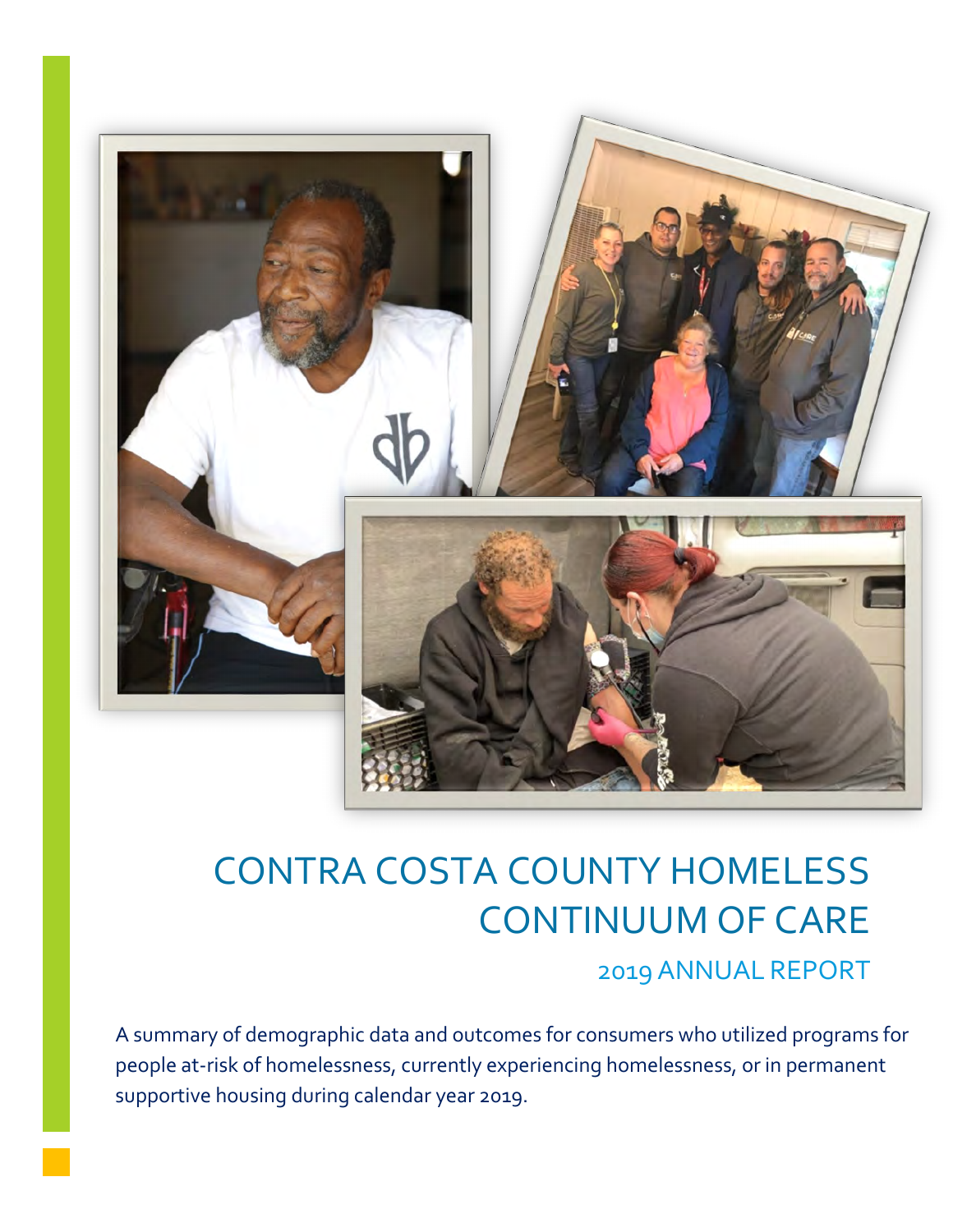## **TABLE OF CONTENTS**

| Table One: Household Breakdown Across All CoC Consumers by Year, 2017-2019  11                  |  |
|-------------------------------------------------------------------------------------------------|--|
|                                                                                                 |  |
|                                                                                                 |  |
|                                                                                                 |  |
|                                                                                                 |  |
|                                                                                                 |  |
|                                                                                                 |  |
|                                                                                                 |  |
|                                                                                                 |  |
|                                                                                                 |  |
|                                                                                                 |  |
|                                                                                                 |  |
| Table Six: Number of Individuals In CoC Programs Who Exited to Permanent Housing, 2017-2019  16 |  |
| Figure Five: Percent of Households with Exits to Permanent Housing by Household Type, 2019 16   |  |
|                                                                                                 |  |
|                                                                                                 |  |
|                                                                                                 |  |
|                                                                                                 |  |
|                                                                                                 |  |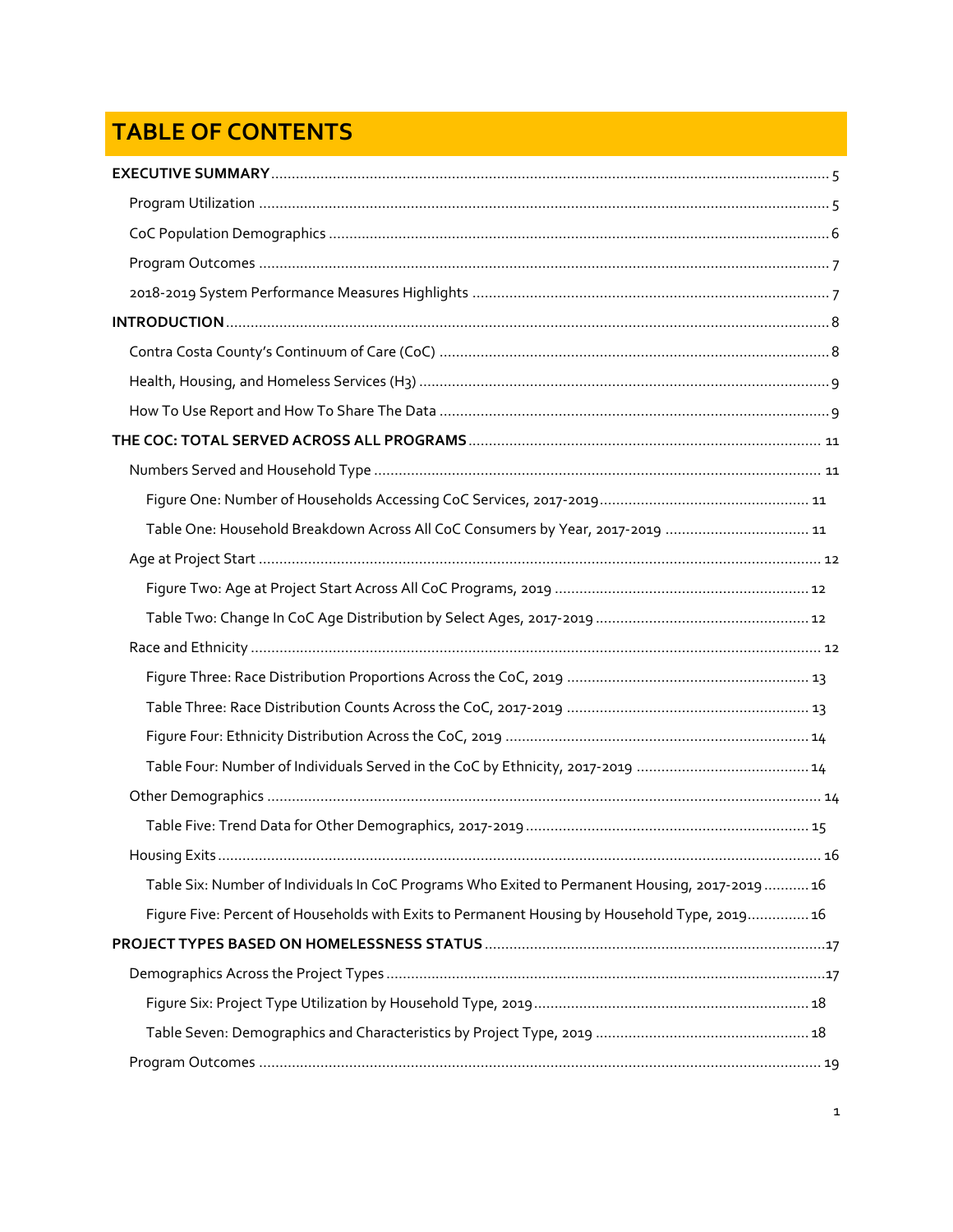| Figure Eight: Age Distribution of Consumers Enrolled in Prevention Programs, 2019 21               |  |
|----------------------------------------------------------------------------------------------------|--|
|                                                                                                    |  |
|                                                                                                    |  |
|                                                                                                    |  |
|                                                                                                    |  |
|                                                                                                    |  |
|                                                                                                    |  |
|                                                                                                    |  |
|                                                                                                    |  |
|                                                                                                    |  |
|                                                                                                    |  |
|                                                                                                    |  |
|                                                                                                    |  |
|                                                                                                    |  |
|                                                                                                    |  |
| Figure Fifteen: Percent of Households Accessing Crisis Response Programs by Project Type, 2019  26 |  |
|                                                                                                    |  |
| Figure Sixteen: Number of People Entering and Exiting CoC Crisis Response Programs, 2017-2019 27   |  |
|                                                                                                    |  |
|                                                                                                    |  |
|                                                                                                    |  |
|                                                                                                    |  |
|                                                                                                    |  |
|                                                                                                    |  |
|                                                                                                    |  |
| Figure Twenty: Proportion of Literally Homeless Households with Disabling Conditions*, 201929      |  |
|                                                                                                    |  |
|                                                                                                    |  |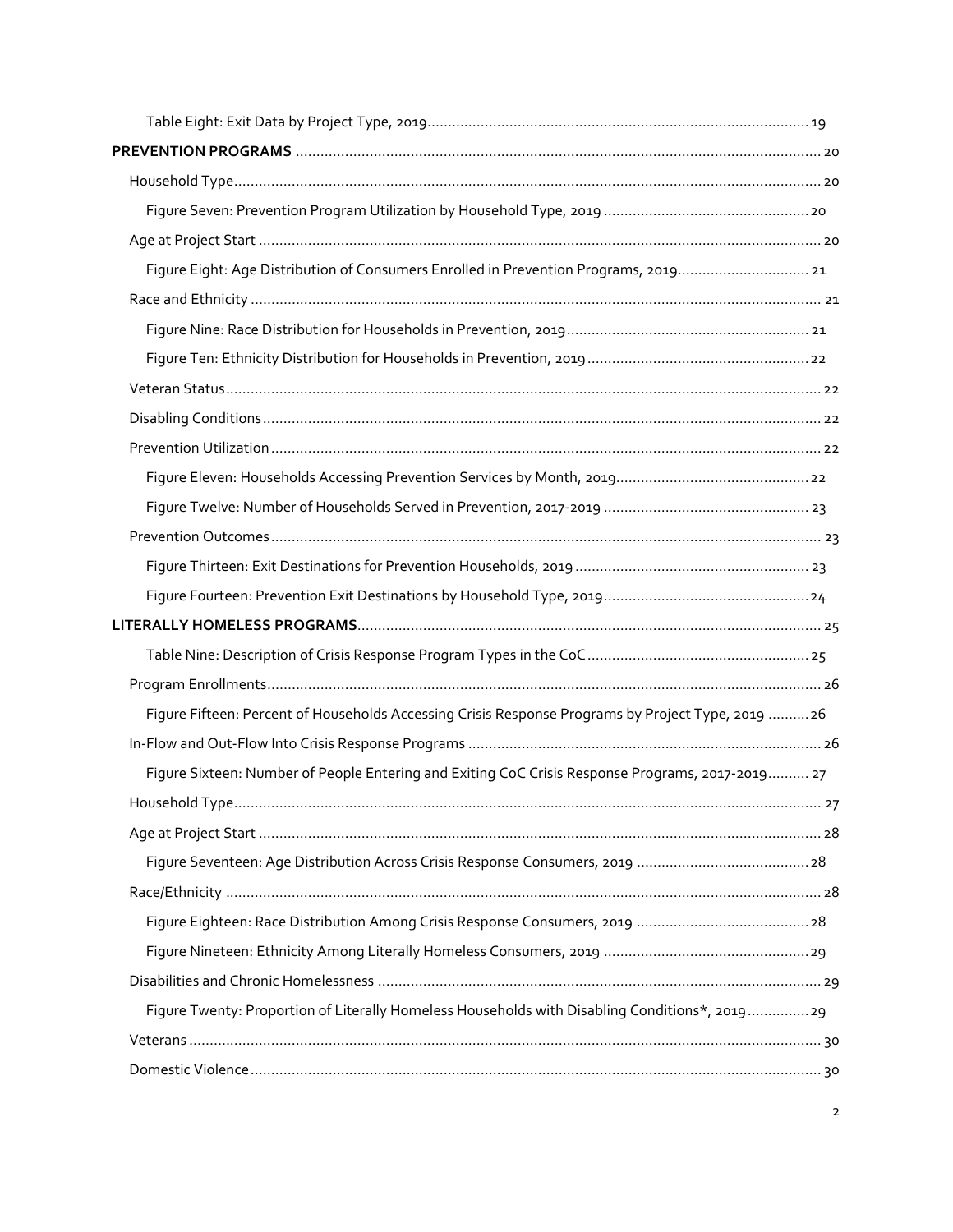| Figure Twenty-One: Length of Time Homeless for Crisis Response Households, 2019  31                  |  |
|------------------------------------------------------------------------------------------------------|--|
|                                                                                                      |  |
| Figure Twenty-Two: Cause of Death for People Experiencing Homelessness-Coroner's Data, 2017-2019. 31 |  |
|                                                                                                      |  |
| Figure Twenty-Three: Crisis Response Project Type Utilization by Household Type, 2019  32            |  |
| Figure Twenty-Four: Proportion of Crisis Response Enrollments by Project and Household Type, 2019 33 |  |
| Figure Twenty-Five: Number of Households Enrolled in Crisis Response Programs by Month, 2019  33     |  |
| Figure Twenty-Six: Number of Households Accessing in Crisis Response Programs, 2017-2019  34         |  |
|                                                                                                      |  |
|                                                                                                      |  |
| Figure Twenty-Seven: Crisis Responses Exit Destinations by Project Type, 2019 36                     |  |
| Figure Twenty-Eight: Exit Destinations for Crisis Response Programs by Household Type, 2019  36      |  |
|                                                                                                      |  |
|                                                                                                      |  |
| Figure Twenty-Nine: Permanent Supportive Housing Utilization by Household Type, 2019 37              |  |
|                                                                                                      |  |
| Figure Thirty: Age Distribution for Consumers of Permanent Supportive Housing, 201938                |  |
|                                                                                                      |  |
| Figure Thirty-One: Race Distribtuion for Consumers of Permanent Supportive Housing, 2019 38          |  |
|                                                                                                      |  |
| Figure Thirty-Two: Disability Type for Permanent Supportive Housing Households, 2019 39              |  |
|                                                                                                      |  |
|                                                                                                      |  |
| Figure Thirty-Three: Length of Time Enrolled in Permanent Supportive Housing Programs, 2019  40      |  |
|                                                                                                      |  |
|                                                                                                      |  |
|                                                                                                      |  |
|                                                                                                      |  |
| Figure Thirty-Six: Average Number of Bed-Nights For HUD Measure One, 2017-2019  43                   |  |
|                                                                                                      |  |
|                                                                                                      |  |
|                                                                                                      |  |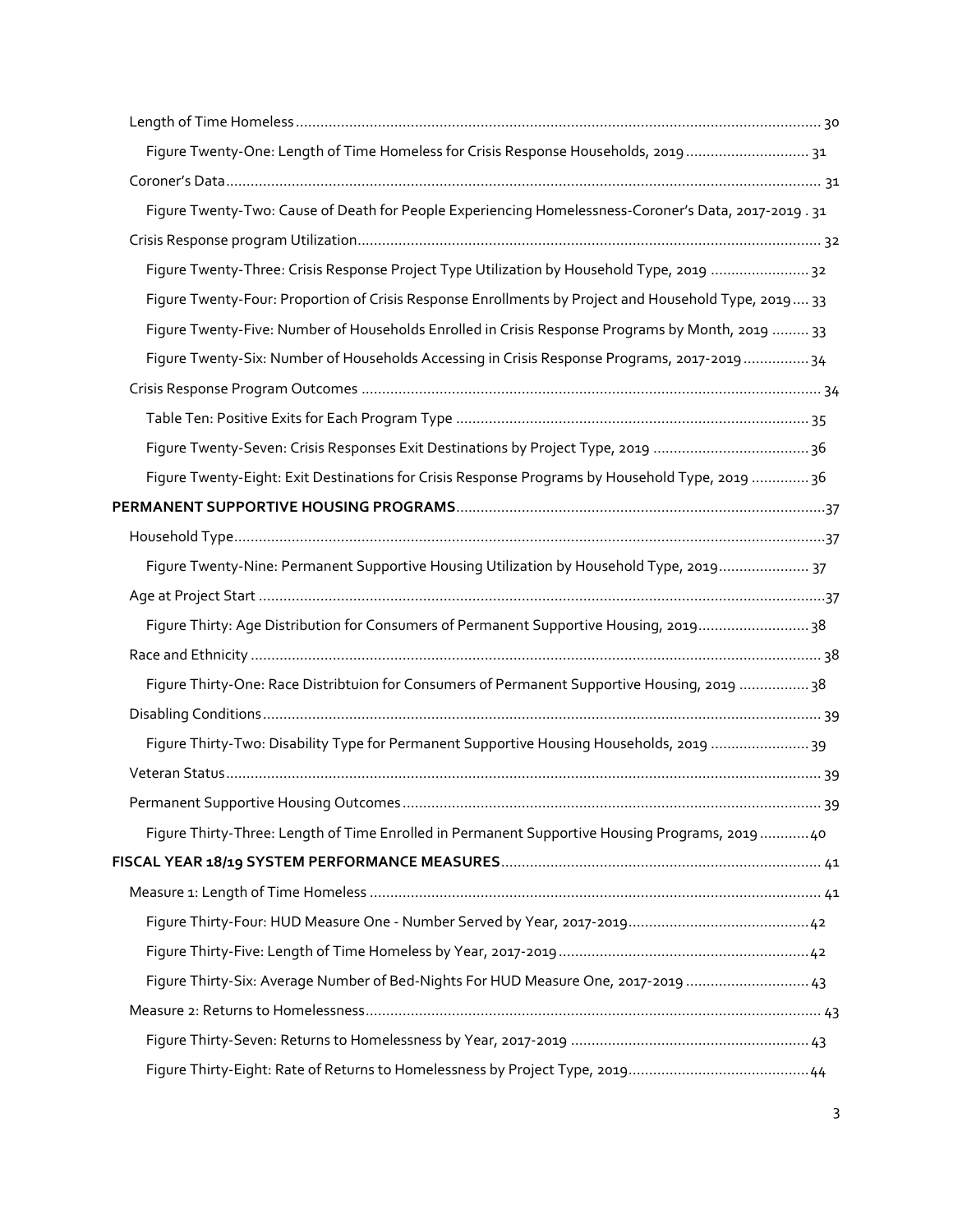| Table Eleven: Number People Identified in the Point in Time Count by Year, 2018-202044               |  |
|------------------------------------------------------------------------------------------------------|--|
|                                                                                                      |  |
| Figure Thirty-Nine: Percent of Consuners with An Increase in Total Income, 2017-2019 45              |  |
|                                                                                                      |  |
| Figure Forty: Percent of Consumers who Were New Enrollments by Year, 2017-2019 46                    |  |
|                                                                                                      |  |
| Measure 7: Successful Placement from Street Outreach and Successful Placement In or Retention of     |  |
|                                                                                                      |  |
|                                                                                                      |  |
| Figure Forty-Two: Percent of Permanent Exits from Shelter and Interim Housing Programs, 2017-2019 47 |  |
|                                                                                                      |  |
|                                                                                                      |  |
|                                                                                                      |  |
|                                                                                                      |  |
|                                                                                                      |  |
|                                                                                                      |  |
|                                                                                                      |  |
|                                                                                                      |  |
|                                                                                                      |  |
|                                                                                                      |  |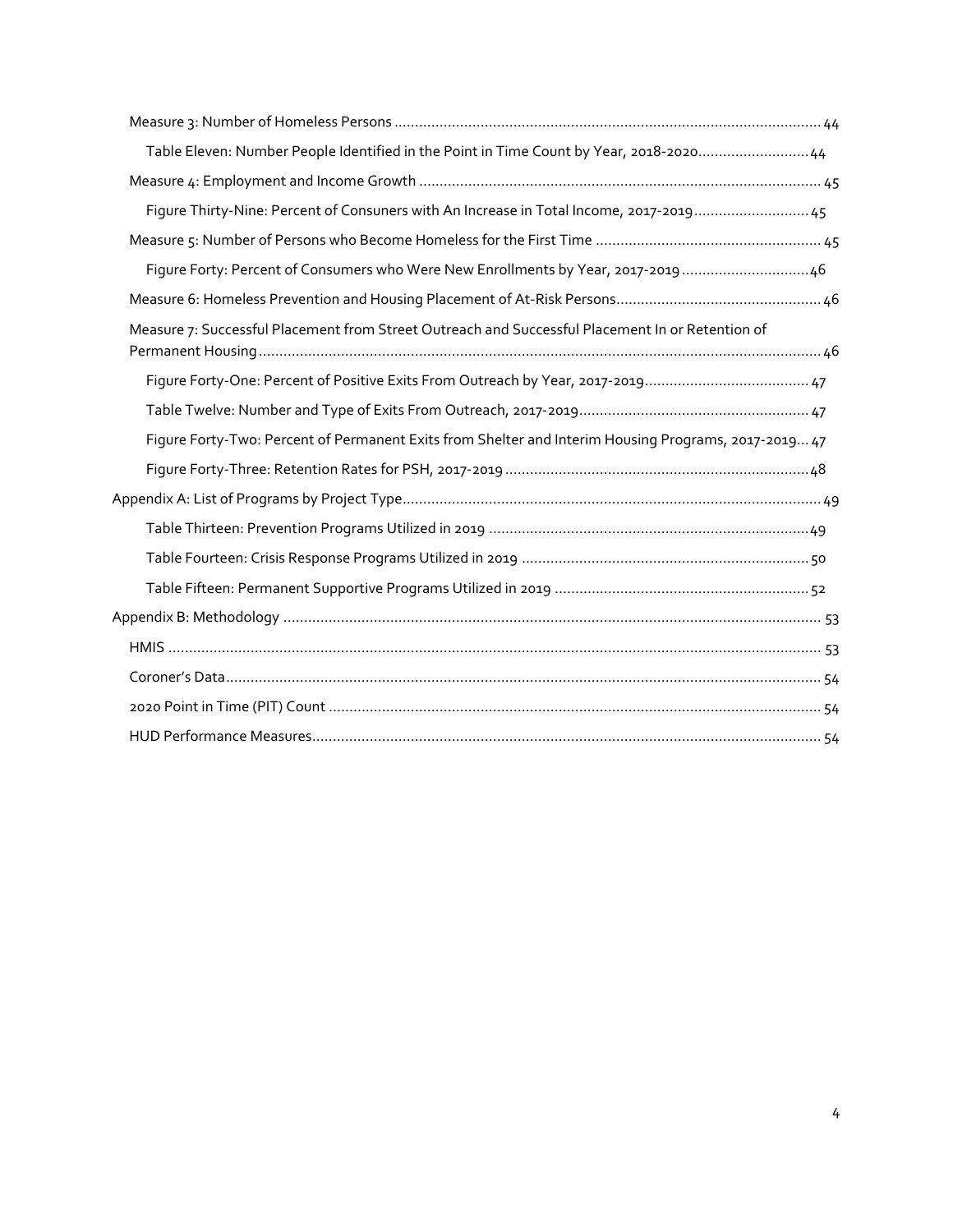## <span id="page-5-0"></span>**EXECUTIVE SUMMARY**

This executive summary provides a high-level review of the main findings within the Contra Costa County Homeless Continuum of Care 2019 Annual Report. The intent of this report is to describe the households accessing homeless services and their outcomes related to program utilization during calendar year 2019. This information can be used to determine system-wide needs for planning, grant-writing, and program and policy development. The main findings are divided into three categories: program utilization, population demographics and demographic trends over time, and outcomes.

## <span id="page-5-1"></span>PROGRAM UTILIZATION

- $\cdot$  During 2019, there were 9,690 unique individuals (7,482 households) utilizing programs within Contra Costa County's Homeless Continuum of Care (CoC)
	- o There has been a 19% increase in number of households served across all CoC programs since 2017
	- o Among literally homeless consumers accessing crisis response services in 2019, there were 634 more people who enrolled in programs compared to those who exited, for an average of 53 literally homeless consumers added to the system of care each month
- $\cdot \cdot$  The breakdown of household service utilization in 2019 across the CoC was as follows (households may be enrolled in multiple programming types during the reporting period; categories are not mutually exclusive):
	- o 1,083 people (583 households) enrolled in prevention programs
	- o 7,987 people (6,509 households) enrolled in crisis response programs
	- o 832 people (572 households) enrolled in permanent supportive housing programs
- Most households (82%) accessing services in 2019 were literally homeless in need of crisis response and housing services
	- o More than half of all literally homeless households accessed Support Services (55% ) and Outreach (53%); 21% accessed Emergency Shelters and 12% or less accessed Warming Centers (12%), Rapid Rehousing Assistance (12%), Housing Navigation (6%), Rapid Resolution (5%), or Transitional Housing (2%)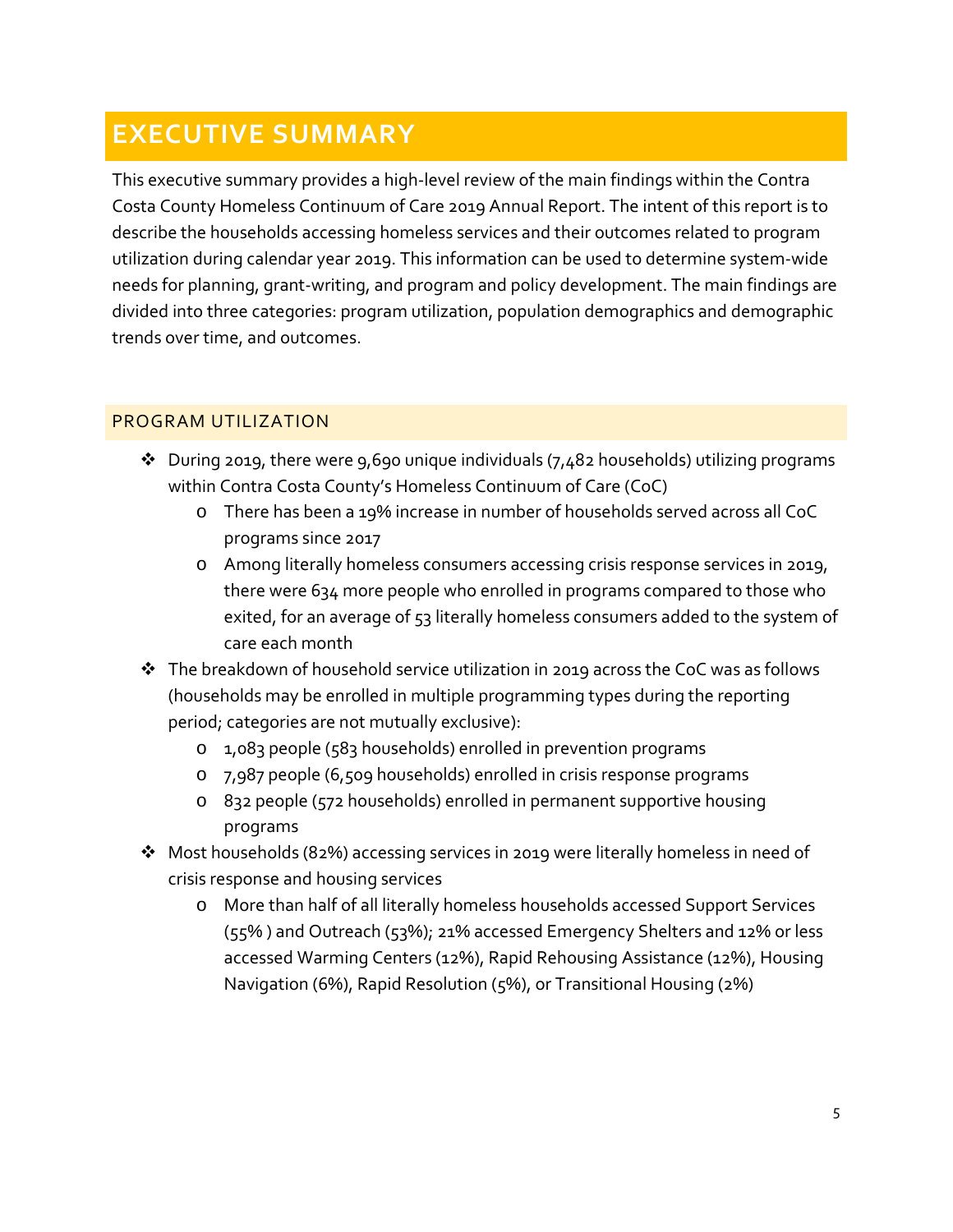## <span id="page-6-0"></span>COC POPULATION DEMOGRAPHICS

Household Type: 87% of households accessing services were adult-only and 13% were families. Prevention and permanent supportive housing programs served more households with children compared to crisis response programs in 2019.

- $\cdot$  34% of households served by prevention programs were families with children
- ❖ 9% of households served by crisis response were families with children
- $\cdot$  33% of households served by permanent supportive programs were families with children

Household trend data since 2017:

\* Adult-only households experienced the largest increase (23% increase from 2017 to 2019) in service utilization compared to other households with children (18% increase from 2017 to 2019)

Age: More than half (52%) of those served in 2019 were working age adults (25-54 years of age), followed by 18% minors (<18). Crisis response programs served a higher proportion of older adults and seniors (ages 55 and older) compared to prevention or permanent supportive housing programs. The age breakdown for each project type was as follows:

- $\cdot$  11% of consumers in prevention programs were older adults and seniors (55+); 47% were adults ages 25-54, 8% were transition aged youth (TAY) ages 18-24, and 34% were minors  $($
- $\cdot$  23% of consumers in crisis response programs were older adults and seniors (55+); 54% were adults ages  $25-54$ ; 8% were TAY (18-24), and 15% were minors (<18)
- $\cdot$  16% of consumers in prevention programs were older adults and seniors (55+); 44% were adults ages  $25-54$ ,  $5\%$  were TAY (18-24), and  $35\%$  were minors (<18)

Age group trend data since 2017:

 Seniors ages 62+ have experienced the largest increase in service utilization compared to other age groups (35% increase from 2017 to 2019)

Race and Ethnicity: White consumers made up the largest racial group accessing services in 2019 (42%), followed by Black consumers (38%). Consumers who identified as Hispanic/Latino made up 19% of the population. Race and Ethnicity at the household level varied by project type: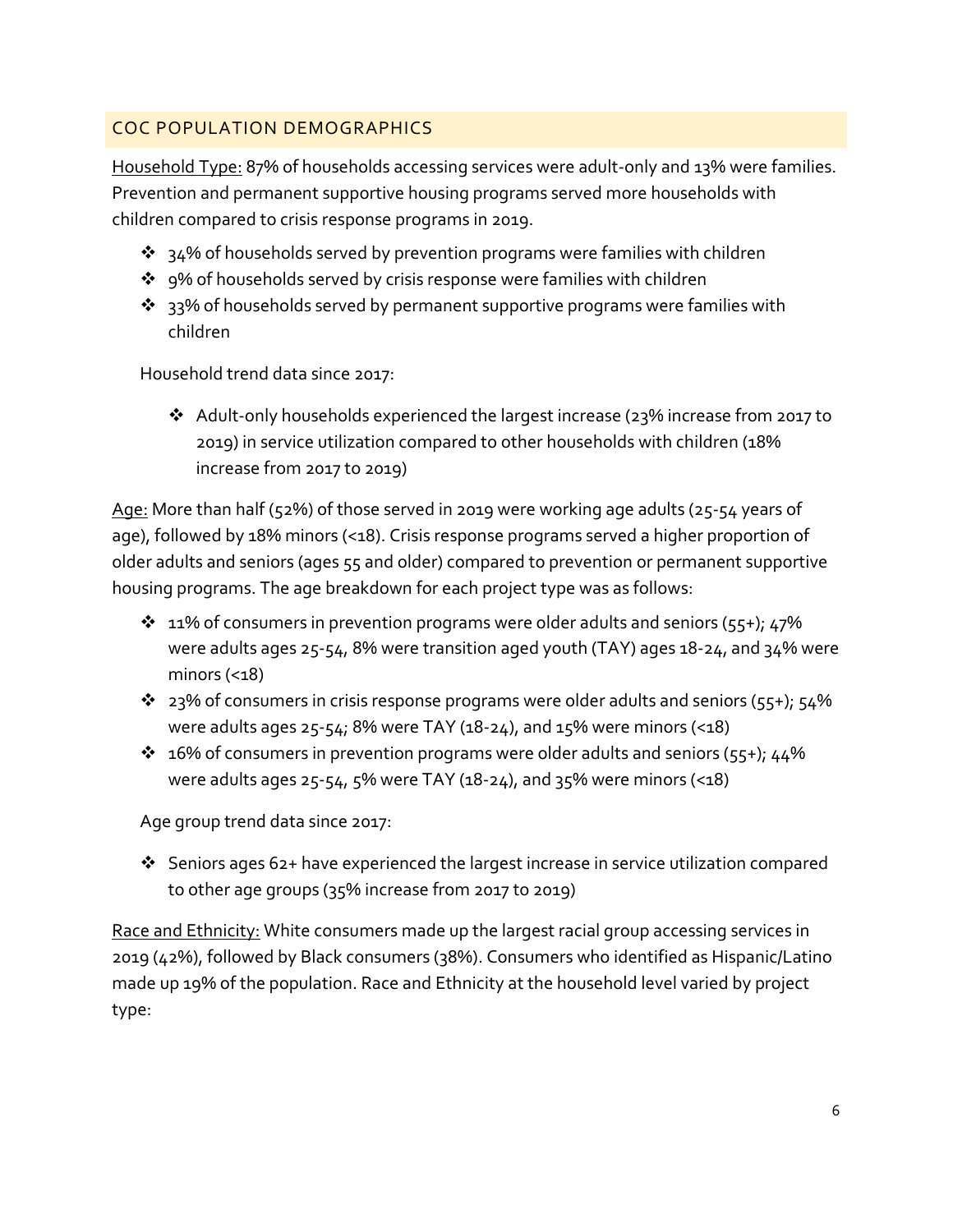- $\cdot$  Black head-of-households made up more than half (57%) of prevention programs; 41% of households in crisis response were Black and 40% of households in permanent supportive housing were Black
- $\cdot$  White head-of-households made up more than one-third (34%) of prevention programs; 43% of crisis response and 42% of permanent supportive housing programs were White households
- Hispanic/Latino head-of-households made up 19% of prevention programs; 17% of crisis response and 14% of permanent supportive housing programs were Hispanic/Latino households

Race and Ethnicity trend data since 2017:

- People of Multiple Races experienced the largest increase in service utilization compared to other racial groups since 2017 (25% increase), followed by Whites (24% increase), and Asians (22% increase)
- Hispanic/Latinos have experienced a 30% increase in service utilization since 2017

## <span id="page-7-0"></span>PROGRAM OUTCOMES

- ❖ 29% of all exits across the CoC were exits to permanent housing
	- o 76% of households utilizing prevention programs exited to permanent housing
	- o 16% of households utilizing crisis response programs exited to permanent housing
	- o 89% of households utilizing permanent supportive housing remained in their units; 4% exited to another permanent housing location

## <span id="page-7-1"></span>2018-2019 SYSTEM PERFORMANCE MEASURES HIGHLIGHTS

- $\cdot$  Average length of time homeless: 546 days (30% increase since 2017)
- Average number of bed-nights: 100 nights (26% decrease since 2017)
- Returns to homelessness within 24 months: 17%; (1% decrease since 2017)
	- o 8% within the first six months after exits to permanent housing
- $\cdot$  Number of people identified in the 2020 Point In Time (PIT) count: 2,277 (a 1% decrease since 2019)
- Number of newly homeless: 2,932 in 2019 (58% increase since 2017)
- Retention rate in permanent supportive housing: 98% (1% increase since 2017)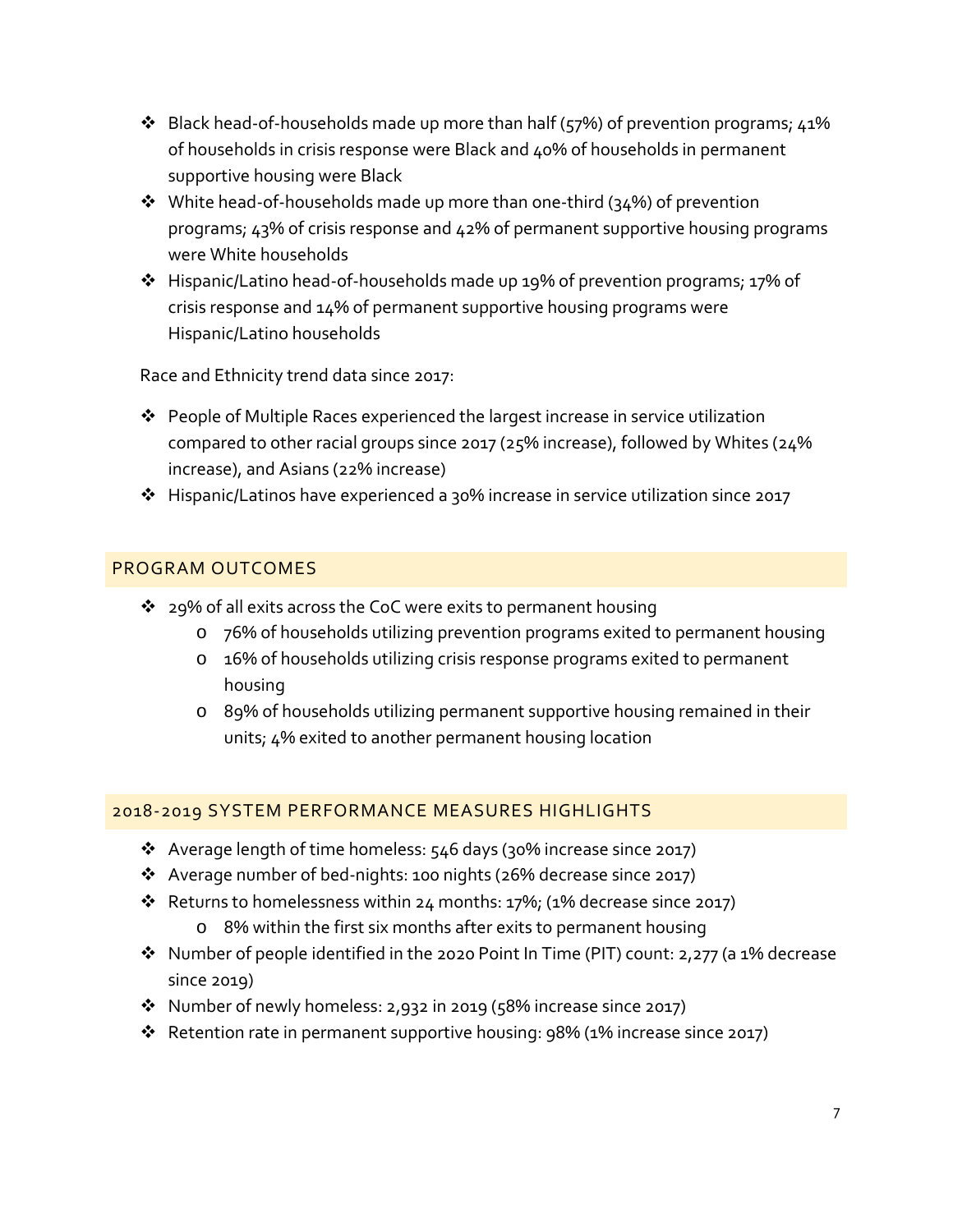## <span id="page-8-0"></span>**INTRODUCTION**

This report summarizes the demographics, program utilization, and outcomes for consumers who accessed services in Contra Costa County's Homelessness Continuum of Care (CoC) during calendar year 2019. The findings within this report are important for describing shifts in the homeless population and identifying programmatic needs to inform funding, policy, and program implementation strategies. The report is organized into the following sections:

- Introduction describing the County's Homeless Continuum of Care (CoC), the Health Housing and Homelessness Division (H3), and the utility of this report;
- Overview of all consumers accessing CoC services and trends in sub-population service utilization over time;
- $\triangleleft$  Comparison of demographics and outcomes across the three types of homeless consumers service types;
- $\cdot$  Detailed review of demographic and outcome data for consumers who are 1) at-risk, 2) literally homeless, or 3) previously homeless and using permanent supportive housing services; and
- Review of HUD's Fiscal Year 18/19 System Performance Measures

## <span id="page-8-1"></span>CONTRA COSTA COUNTY'S CONTINUUM OF CARE (COC)

Contra Costa County's Continuum of Care is designed to assist individuals and families who are either at risk of homelessness or are currently experiencing homelessness by providing services that are needed to help these individuals and families move into permanent housing, with the goal of long-term stability. The CoC is set up in a way that promotes community wide planning and strategic use of resources to address homelessness and improve coordination with mainstream resources and other programs targeted to people experiencing homelessness.

The CoC believes everyone should have a home and is committed to ending homelessness for all persons experiencing homelessness today in our community by proactively working to ensure that any future housing crisis is uncommon, brief, and nonrecurring. The Contra Costa County's CoC is comprised of multiple partners, including service providers, members of the faith community, businesses, private and public funders, community members, and education system and law enforcement, who are working collaboratively to end homelessness. Between 2019 and 2020, the Contra Costa CoC received approximately \$15.1 million dollars to fund the operation and administration of housing and services for people experiencing and at risk of homelessness in Contra Costa County. This was a 3% increase in funding since FY18-19  $(*14.6M).$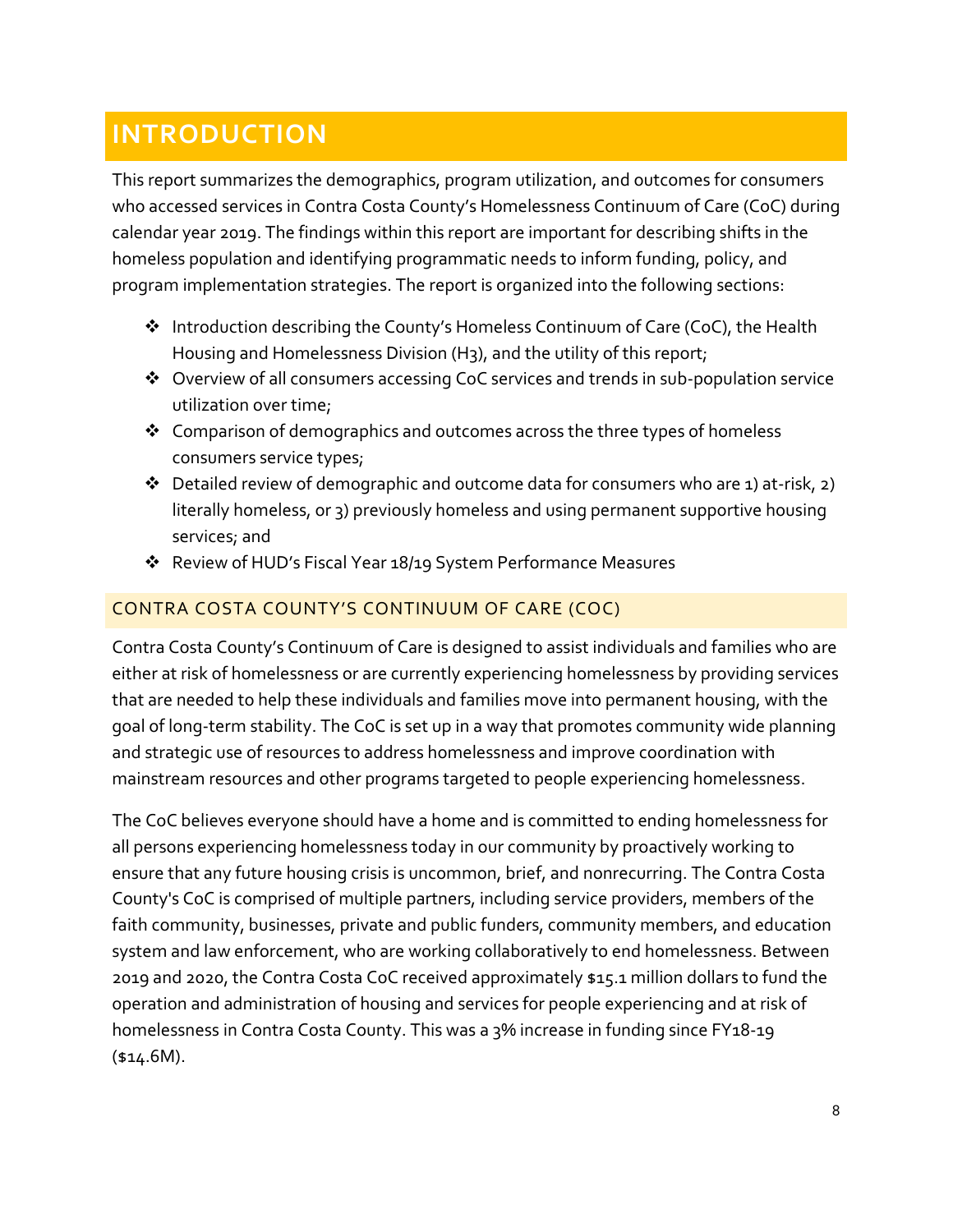The CoC offers a variety of project types related to housing and homeless related services for people at risk of homelessness and those who are literally homeless (unsheltered and temporarily sheltered). This includes but is not limited to Prevention and Rapid Resolution (diversion), Emergency Shelter, Transitional Housing, Supportive Services Only (including Housing Navigation), Street Outreach, and Permanent Housing services (including Rapid Rehousing and Permanent Supportive Housing). These resources are provided in large part through a CoC-wide coordinated entry system (CES) that streamlines, prioritizes, and coordinates access to community resources. Information on service utilization and consumer demographics is collected using standardize assessments and stored in a system wide Homeless Management Information System (HMIS) database.

## <span id="page-9-0"></span>HEALTH, HOUSING, AND HOMELESS SERVICES (H3)

Health, Housing and Homeless Services (H3) is a division of Contra Costa County Health Services. The Health, Housing, and Homeless Services Division integrates housing and homeless services across our health system and functions as the collaborative applicant, CoC Lead, HMIS Lead, and operates the Coordinated Entry System. H3 also acts as staff to the Council on Homelessness. H3 provides strategic direction, coordination of funding, and programmatic oversight of CoC programs.

## <span id="page-9-1"></span>HOW TO USE REPORT AND HOW TO SHARE THE DATA

This report is a summary of the consumers who used the various homeless prevention, crisis response, and housing programs in the CoC during 2019. These analyses include people who were enrolled in a program in the CoC and authorized their data to be entered into the HMIS. It does not capture information for people who seek homeless or housing services outside of the

CoC programs and/or request their data be excluded from the HMIS. Although this report is not intended to describe every person experiencing homelessness in the county, the CoC provided services to over 7,000 households in 2019 and data for these households helps describe who is at risk or experiencing homeless and which programs are utilized by these households.

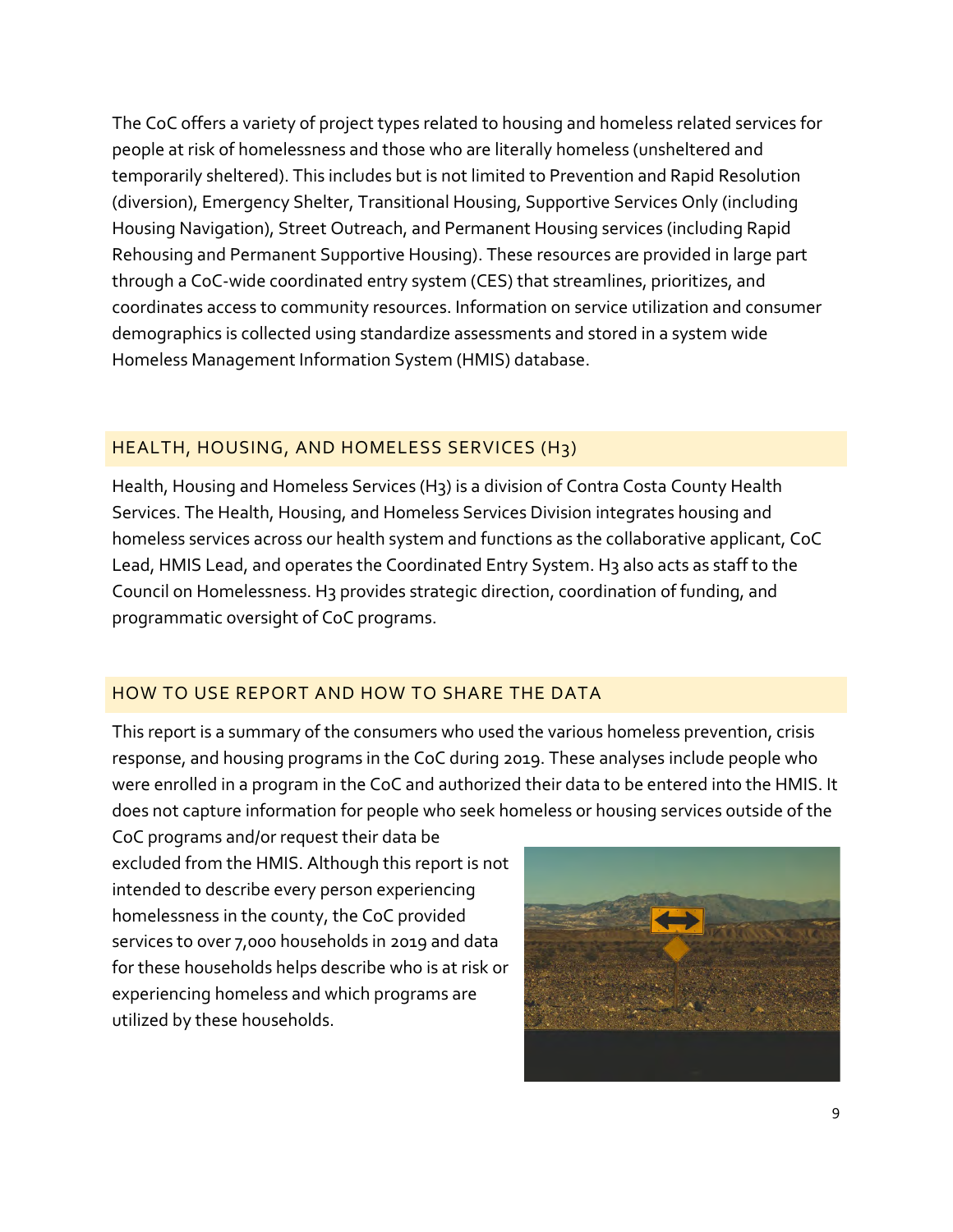The data in this report presents the number of people and households served in the CoC, their demographics (such as household type, age, gender, race/ethnicity, and health conditions), program utilization, and outcomes.

This information is meant to be shared with local stakeholders, county and city leaders, funders, and our CoC partners to inform programs and policies that may reduce the prevalence of homelessness in our community.

A list of homeless service provider data that was included in this report is available in Appendix A. A summary of the methodology and data sources used to generate this report is further provided in Appendix B to ensure transparency in how the data was run and analyzed.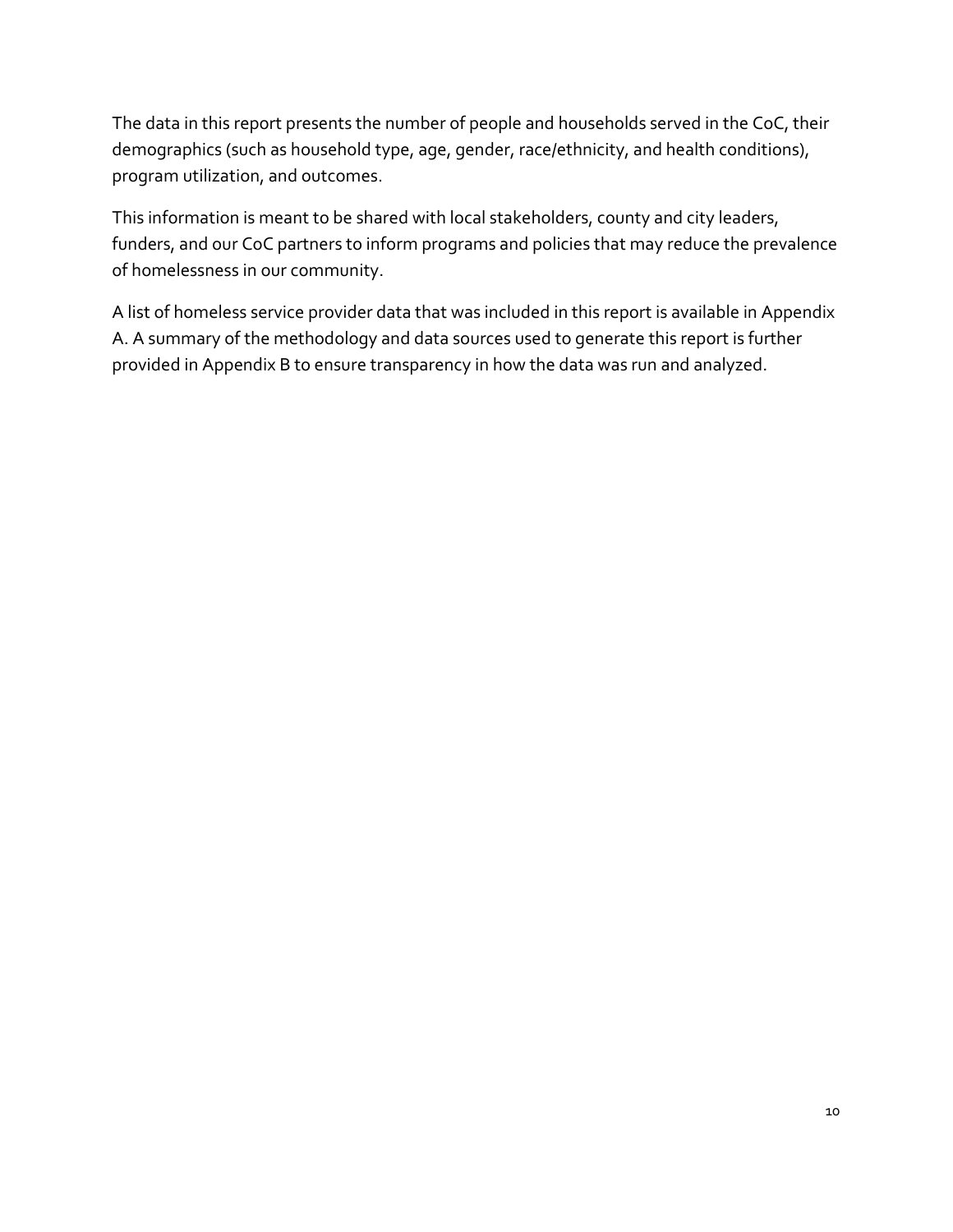## <span id="page-11-0"></span>**THE COC: TOTAL SERVED ACROSS ALL PROGRAMS**

## <span id="page-11-1"></span>NUMBERS SERVED AND HOUSEHOLD TYPE

There were 9,640 individuals, making up 7,482 households, who accessed services within Contra Costa County's Homeless Continuum of Care in 2019. The number of households served over three years has increased by 20%, from 6,222 in 2017 to 7,482 households in 2019. The number of individuals increased by 19% over three years, from 8,068 to 9640 individuals (Figure One).

19% increase in the number of people served from 2017 to 2019

## <span id="page-11-2"></span>FIGURE ONE: NUMBER OF HOUSEHOLDS ACCESSING COC SERVICES, 2017-2019



The majority of households (87%) accessing any CoC service were adult-only, meaning there were no minor children under the age of 18 in those households. Only 13% of households were families with children. Since 2017, there was a larger increase in the number of adult-only households accessing services (a 23% three-year increase) compared to households with children (18% increase, Table One).

## <span id="page-11-3"></span>TABLE ONE: HOUSEHOLD BREAKDOWN ACROSS ALL COC CONSUMERS BY YEAR, 2017-2019

| <b>Household Type</b>           | 2017       | 2018 | 2019       |
|---------------------------------|------------|------|------------|
| <b>Households with Children</b> | <b>14%</b> | 16%  | <b>13%</b> |
| <b>Adult-only Households</b>    | 86%        | 84%  | 87%        |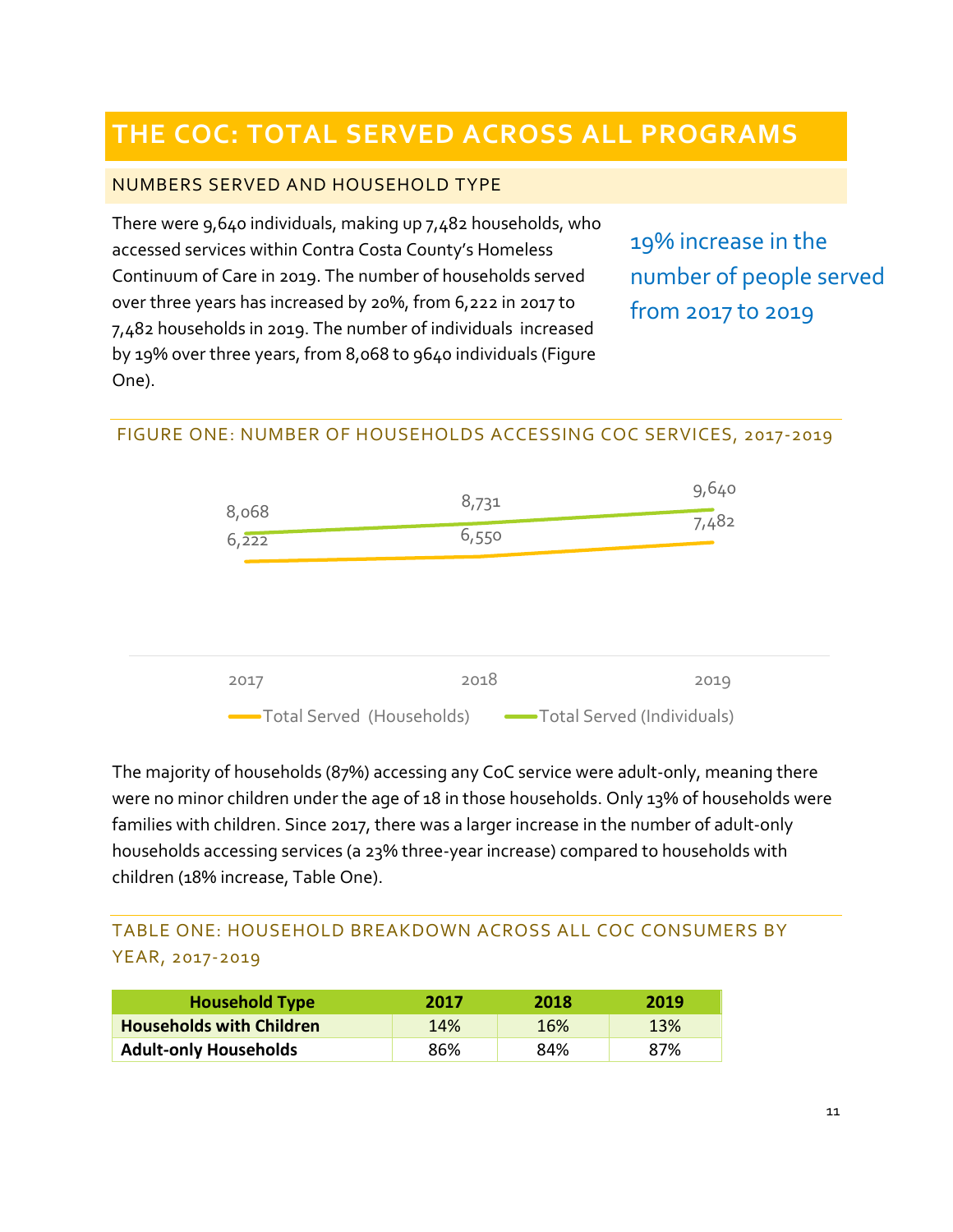## <span id="page-12-0"></span>AGE AT PROJECT START

Working age adults, ages 25 to 54 years, made up 52% of all individuals accessing services in the CoC during 2019. Minors (< 18) represented 18%, followed by older adults ages 55 to 61 (12%), and Transition Age Youth (18-24) and seniors (62+), both representing 9% of all individuals accessing services (Figure Two).

## <span id="page-12-1"></span>FIGURE TWO: AGE AT PROJECT START ACROSS ALL COC PROGRAMS, 2019



Seniors, ages 62 and older, had the greatest three-year increase (35% increase) in the number served since 2017, followed by older adults 55 to 61 and Transition Age Youth (18-24), each with a 19% increase. Working Age Adults (25-54) and minors each experienced an 18% increase since 2017 (Table Two).

## <span id="page-12-2"></span>TABLE TWO: CHANGE IN COC AGE DISTRIBUTION BY SELECT AGES, 2017-2019

| <b>Age Group</b>                          | <b>Three-Year Percent Change</b> |   |
|-------------------------------------------|----------------------------------|---|
| Minors $( < 18)$                          | 18%                              | 3 |
| <b>Transition Age Youth (TAY) (18-24)</b> | 19%                              | a |
| <b>Working Age Adults (25-54)</b>         | 18%                              |   |
| <b>Seniors (55-61)</b>                    | 19%                              |   |
| Seniors (62+)                             | 35%                              |   |

35% increase mong seniors (62+) since 2017

## <span id="page-12-3"></span>RACE AND ETHNICITY

White consumers made up 42% all of people served in 2019, followed by Black consumers making up 38%. All other races made up 6% or less (6% American Indian, 6% Multiple Races, 2% Asian, and 2% Native Islander; Figure Three).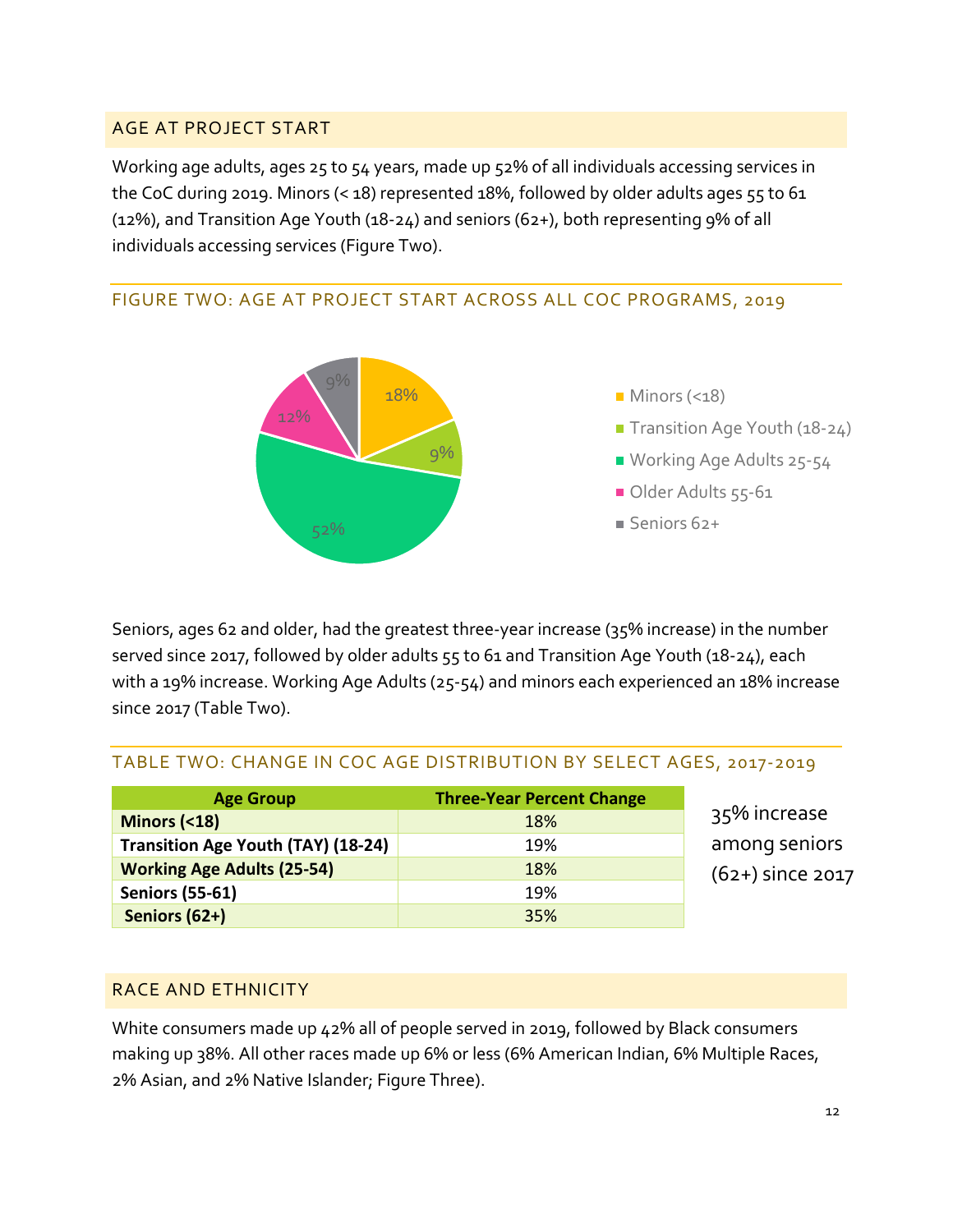<span id="page-13-0"></span>



Every racial group experienced a three-year increase in the number served; individuals who identified with Multiple Races had the largest increase (25%), followed by Whites with a 24% increase, and Asians with a 22% increase (Table Three).

| TADLE THINLE. INACE DISTINIBUTION COUNTS ACIOSS THE COC, 2017-2019 |       |       |       |                                  |  |
|--------------------------------------------------------------------|-------|-------|-------|----------------------------------|--|
| <b>Race</b>                                                        | 2017  | 2018  | 2019  | <b>Three-Year Percent Change</b> |  |
| <b>White</b>                                                       | 3,264 | 3,554 | 4,040 | 24%                              |  |
| <b>Black</b>                                                       | 3,169 | 3,380 | 3,630 | 15%                              |  |
| <b>American Indian</b>                                             | 585   | 616   | 624   | 7%                               |  |
| <b>Multiple Races</b>                                              | 449   | 532   | 563   | 25%                              |  |
| <b>Asian</b>                                                       | 139   | 144   | 169   | 22%                              |  |
| <b>Native Islander</b>                                             | 178   | 186   | 181   | 2%                               |  |
| <b>Missing Race Data</b>                                           | 267   | 436   | 433   |                                  |  |

## <span id="page-13-1"></span>TABLE THREE: RACE DISTRIBUTION COUNTS ACROSS THE COC, 2017-2019

Hispanic/Latinos made up 19% of people served in the CoC in 2019 (Figure Four).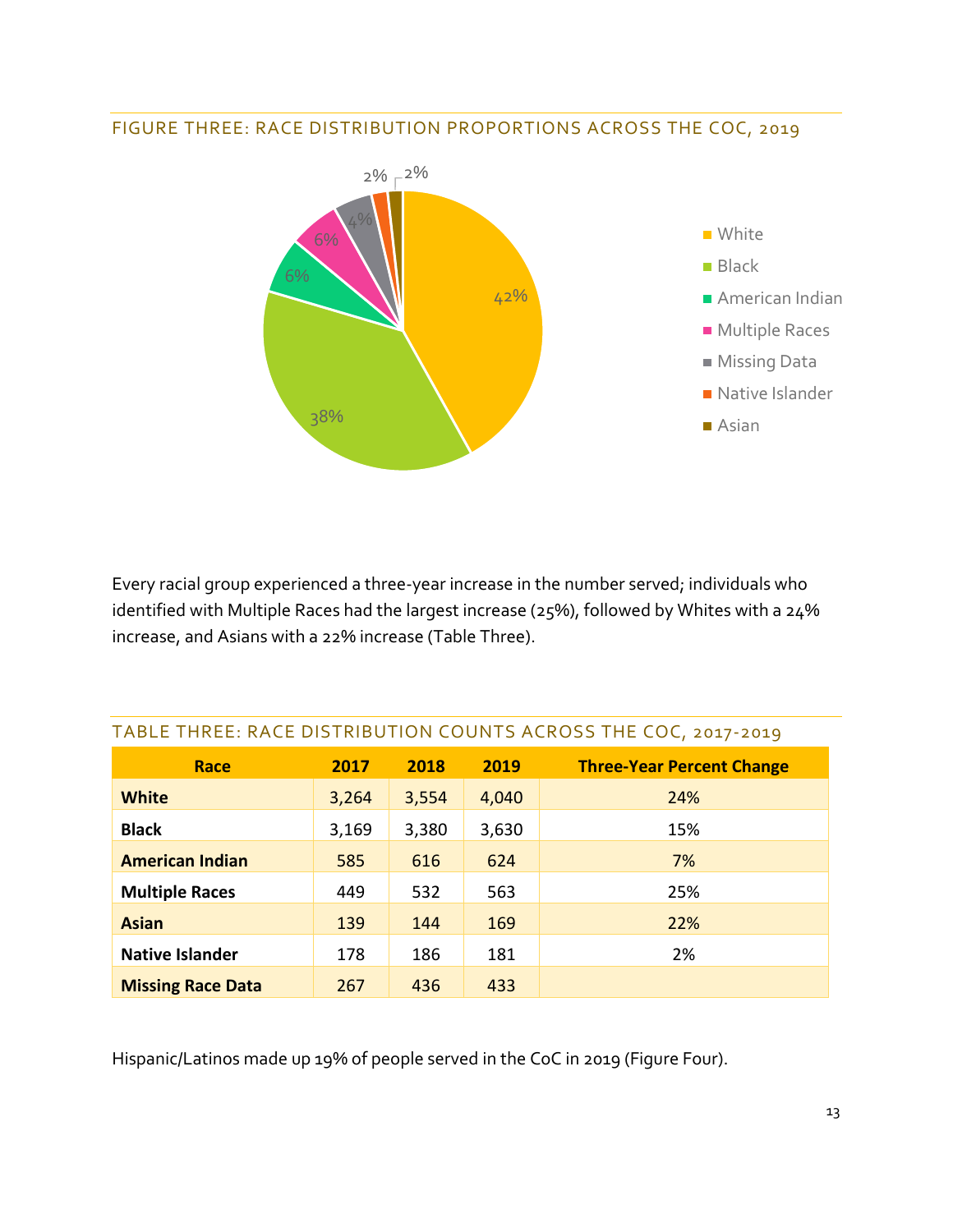## <span id="page-14-0"></span>FIGURE FOUR: ETHNICITY DISTRIBUTION ACROSS THE COC, 2019



There has been a 30% three-year increase from 2017 to 2019 in the number of Hispanic/Latino consumers served in the CoC (Table Four).

<span id="page-14-1"></span>TABLE FOUR: NUMBER OF INDIVIDUALS SERVED IN THE COC BY ETHNICITY, 2017-2019

| <b>Ethnicity</b>              | 2017  | 2018  | 2019  | <b>Three-Year Percent Change</b> |
|-------------------------------|-------|-------|-------|----------------------------------|
| <b>Hispanic/Latino</b>        | 1,418 | 1,652 | 1,847 | 30%                              |
| <b>Not Hispanic/Latino</b>    | 6,387 | 6,827 | 7,432 | 16%                              |
| <b>Missing Ethnicity Data</b> | 263   | 258   | 461   |                                  |

## <span id="page-14-2"></span>OTHER DEMOGRAPHICS

Trend data was available for people with disabling conditions, people experiencing chronic homelessness, and for veterans.

## *Disabling Conditions*

Almost 3 out of 4 (71%) consumers over age 17 had at least one disability in 2019. There was a 9% three-year increase in the number of people with disabilities (Table Five).

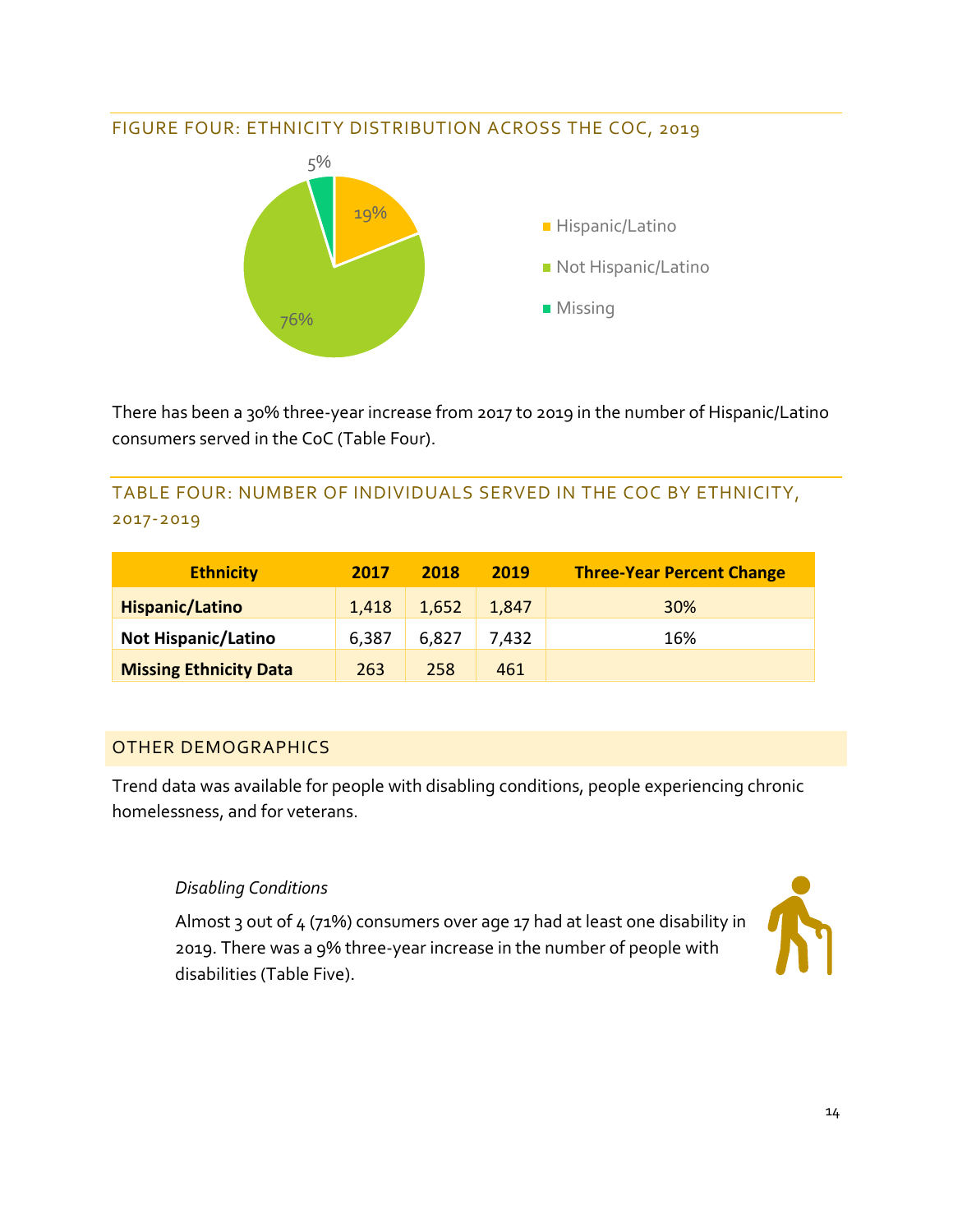#### *Chronically Homeless*

Chronic homelessness is used to describe people who have experienced homelessness for at least a year — or repeatedly over three years while also experiencing a disabling condition such as a serious mental illness, substance use disorder, or physical disability. In 2019, 33% of consumers served were chronically homeless. There has been a 40% increase in the number of chronically homeless consumers served in the CoC since 2017.

#### *Veterans*

Veterans made up 5% of adults (minors were excluded from this calculation because they cannot be a veteran). There was a 6% three-year increase among veterans.



| <b>Other Demographics</b>  | 2017  | 2018  | 2019  | <b>Three-Year Percent Change</b> |  |
|----------------------------|-------|-------|-------|----------------------------------|--|
| <b>Disabling Condition</b> | 4,120 | 4,261 | 4,503 | 9%                               |  |
| <b>Chronic</b>             | 2,243 | 2,513 | 3,136 | 40%                              |  |
| <b>Veterans</b>            | 579   | 579   | 613   | 6%                               |  |

#### <span id="page-15-0"></span>TABLE FIVE: TREND DATA FOR OTHER DEMOGRAPHICS, 2017-2019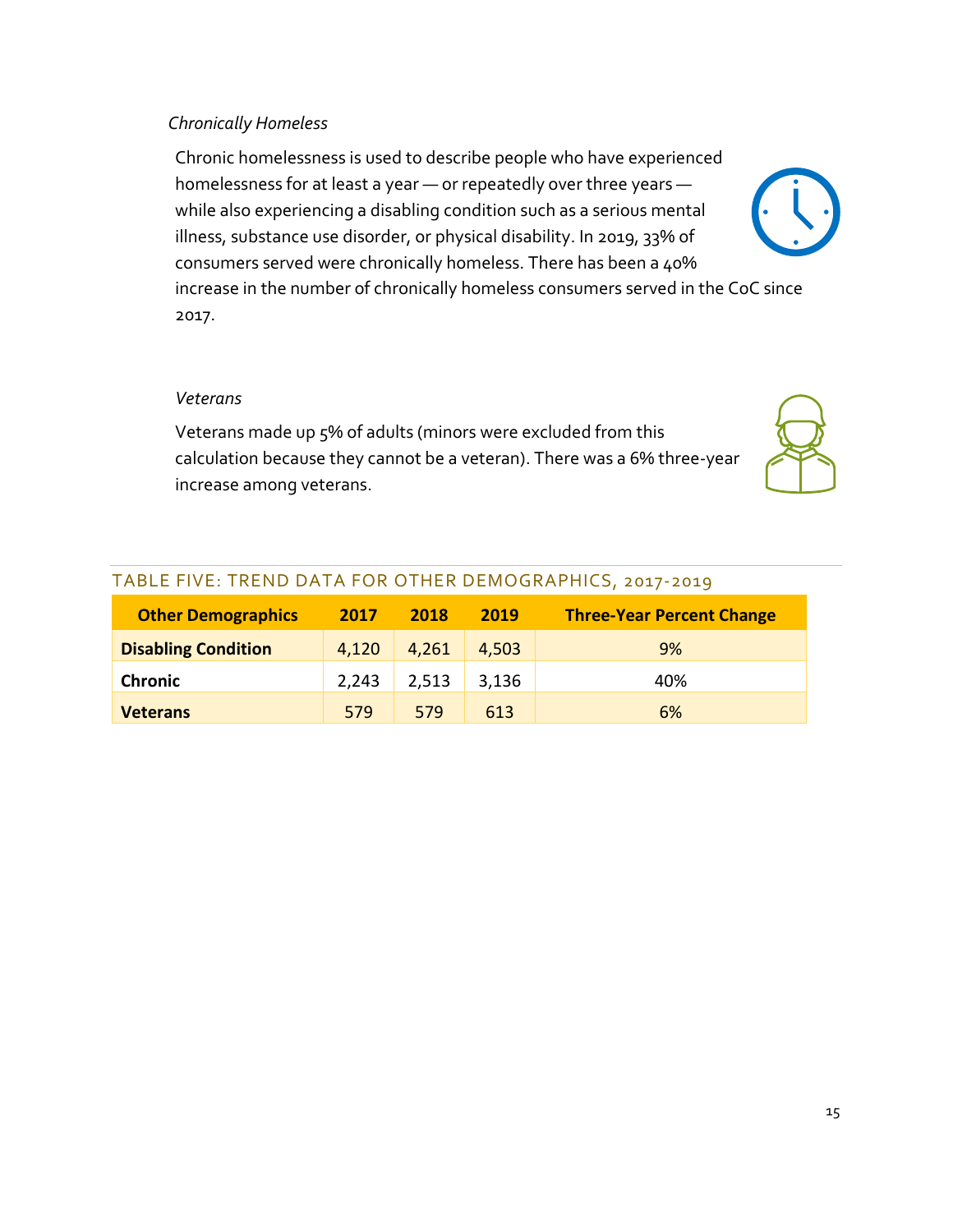## <span id="page-16-0"></span>HOUSING EXITS

Among all consumers served by the CoC during 2019, regardless of their homeless status or the type of program utilized, 29% exited to permanent housing (n=3,042, Table Six).

29% of all consumers exited to permanent housing

<span id="page-16-1"></span>TABLE SIX: NUMBER OF INDIVIDUALS IN COC PROGRAMS WHO EXITED TO PERMANENT HOUSING, 2017-2019

| <b>Housing Status</b> | 2017 | 2018          | 2019  | <b>Three-Year Percent Change</b> |
|-----------------------|------|---------------|-------|----------------------------------|
| <b>Housed on Exit</b> |      | $2,842$ 3,158 | 3,042 | 7%                               |

Families had higher rates of being housed, with 57% of households with children exiting to a permanent housing type compared to 20% of households with no children (Figure Five).

<span id="page-16-2"></span>

Adult-Only Households Households with Children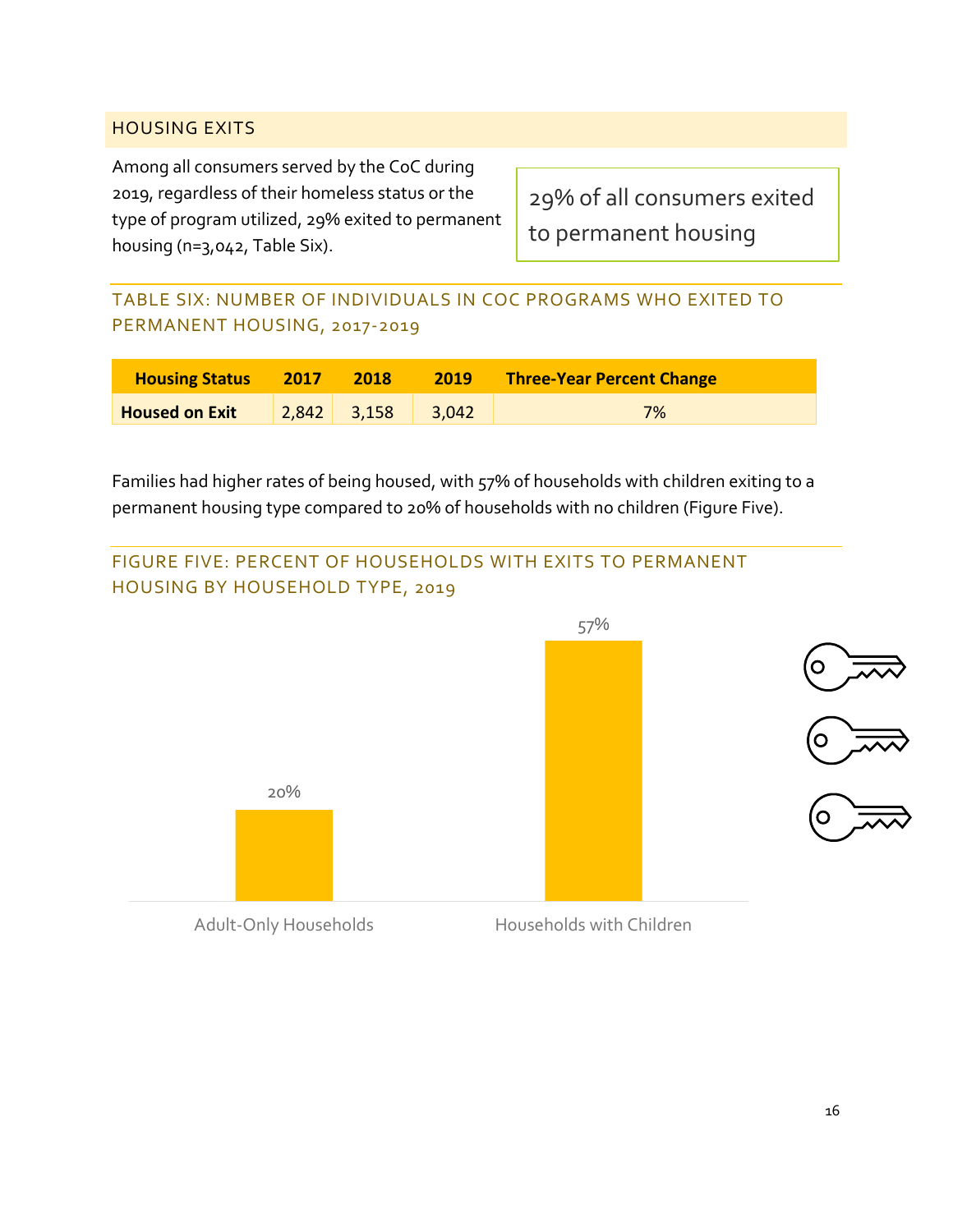## <span id="page-17-0"></span>**PROJECT TYPES BASED ON HOMELESSNESS STATUS**

The CoC offers programs for people at risk of homelessness, currently homeless, and people previously homeless and now in supportive housing programs. These three project types are described below:

- 1) *Prevention Programs* are for people/households who are at-risk of homelessness. Programming focuses on:
	- a. case management
	- b. financial assistance
	- c. diversion
- 2) *Crisis Response Programs* are for people/households currently experiencing literal homelessness. Programming focuses on:
	- a. outreach with linkages to health and housing services
	- b. emergency shelter and warming centers
	- c. support services such as the provision of basic living needs (showers, mail, food), benefits, case management, housing navigation, and linkages to health and housing services
	- d. rapid rehousing assistance
	- e. rapid resolution
- 3) *Permanent Supportive Housing (PSH)* for people/households who were formerly homeless, who have disabilities and need long-term wrap-around services. PSH programming includes:
	- a. long-term housing supports
	- b. case management

## <span id="page-17-1"></span>DEMOGRAPHICS ACROSS THE PROJECT TYPES

Each project type is described in detail further in the report. This section provides a high-level comparison of demographics for people using these three project types.

Prevention programs and permanent supportive housing programs served a higher proportion of families compared to crisis response programs in 2019 (33% in prevention, 34% in PSH, and 9% in crisis response, Figure Six).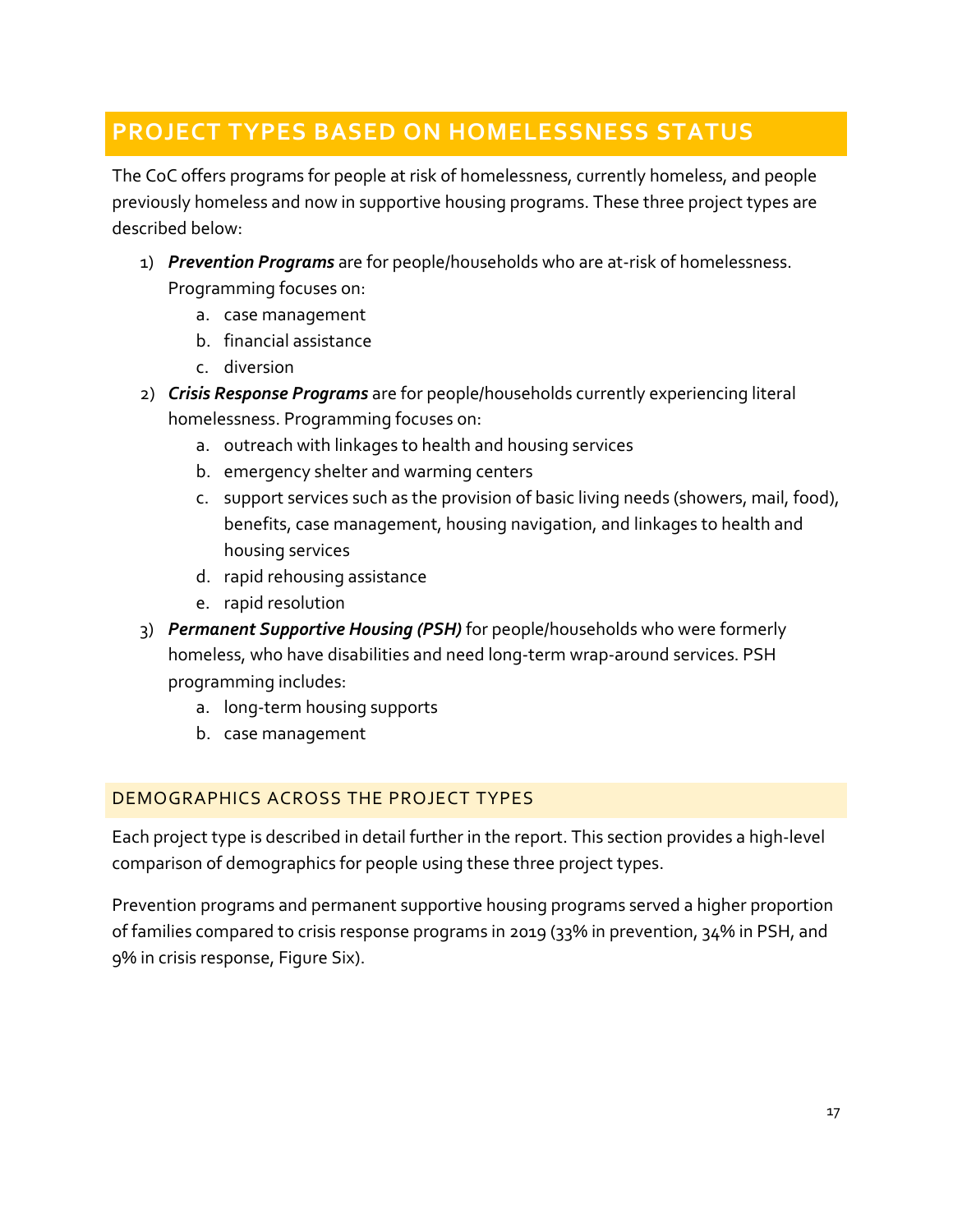## <span id="page-18-0"></span>FIGURE SIX: PROJECT TYPE UTILIZATION BY HOUSEHOLD TYPE, 2019



Prevention, crisis response, and PSH program consumers varied across a range of demographic characteristics. Analyses by race, for example, showed a higher proportion of White consumers in crisis response programs (43%) and higher proportion of Black consumers in prevention (56%) and PSH (42%). Demographic data, including race distribution, and other characteristics are provided in Table Seven.

| $\frac{1}{2}$                             |                    |                         |                |  |
|-------------------------------------------|--------------------|-------------------------|----------------|--|
|                                           | <b>Prevention:</b> | <b>Crisis Response:</b> | <b>PSH:</b>    |  |
|                                           | 583 Households     | 6,509 Households        | 572 Households |  |
| <b>Household Type</b>                     |                    |                         |                |  |
| <b>Families with children</b>             | 34%                | 9%                      | 33%            |  |
| Adult-only                                | 66%                | 91%                     | 67%            |  |
| Age                                       |                    |                         |                |  |
| Minors $( < 18)$                          | 34%                | 15%                     | 35%            |  |
| $TAY(18-24)$                              | 8%                 | 8%                      | 5%             |  |
| Working Age Adult (25-54)                 | 47%                | 54%                     | 44%            |  |
| Older Adults (55-61)                      | 6%                 | 13%                     | 12%            |  |
| Seniors (62+)                             | 5%                 | 10%                     | 4%             |  |
| <b>Race/ethnicity (Head of Household)</b> |                    |                         |                |  |
| <b>Black</b>                              | 57%                | 41%                     | 40%            |  |
| White                                     | 34%                | 43%                     | 42%            |  |
| <b>Hispanic/Latino</b>                    | 19%                | 17%                     | 14%            |  |
| <b>Disability (Household)</b>             | 21%                | 65%                     | 99%            |  |

## <span id="page-18-1"></span>TABLE SEVEN: DEMOGRAPHICS AND CHARACTERISTICS BY PROJECT TYPE, 2019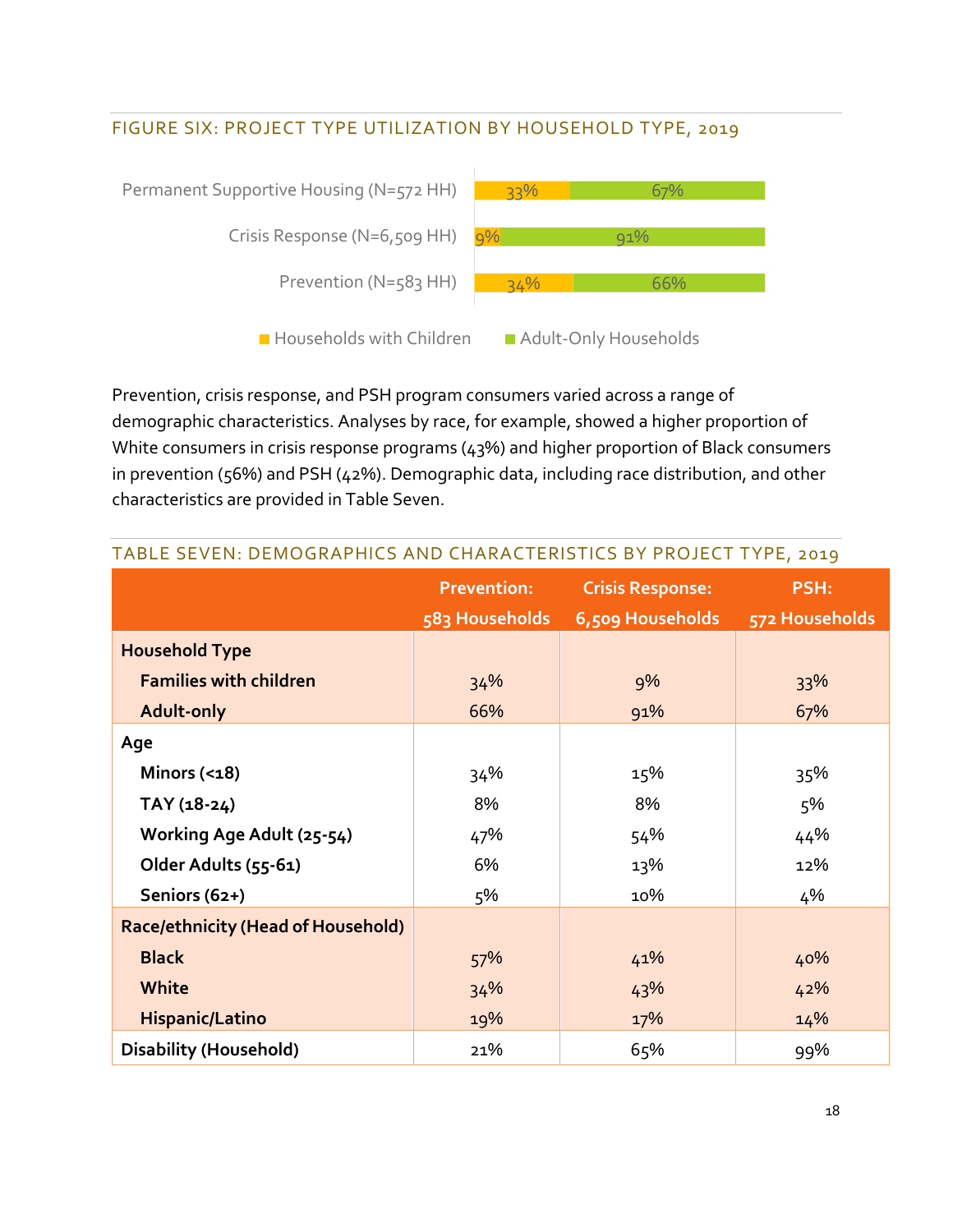## <span id="page-19-0"></span>PROGRAM OUTCOMES

"Positive exits" from these three program types are defined differently depending on the population being served. Positive exits from prevention occur when the consumer exits a program to permanent housing with the hopes that they were able to remain stably housed. Positive exits for crisis response programs other than Rapid Rehousing Assistance (RRH) include temporary exits, such as a stay at a shelter, a friend/family house, and an institution or setting where they may receive medical care or other types of treatment services, as well as exits to a permanent housing situation. Positive exits from RRH are to permanent housing. There is very little turn-over for PSH, thus a positive outcome is remaining in PSH or exiting the program to any other permanent housing destination. Exit data for the three program types is described below in Table Eight.

#### **Positive Exits Overview**

*From Prevention*  remained housed upon program exit

*From Crisis Response (other than RRH)*  temporary stay at a shelter, transitional housing, friend or family member's home, or permanent housing

*From RRH*  exited to permanent housing

#### *From PSH —*

remained housed in PSH or exited to other permanent housing

<span id="page-19-1"></span>

| TABLE EIGHT: EXIT DATA BY PROJECT TYPE, 2019 |                                                    |                                                           |
|----------------------------------------------|----------------------------------------------------|-----------------------------------------------------------|
| <b>Prevention</b><br>(N= 583 Households)     | <b>Crisis Response</b><br>$(N=6,509$ Households)   | <b>Permanent Supportive Housing</b><br>(N=572 Households) |
| <b>Exits to Permanent Housing:</b>           | <b>Exits to Housing:</b>                           | <b>Remained Housed:</b>                                   |
| • 76% to permanent housing                   | • 16% to permanent<br>housing<br>• 7% to temporary | 93% remained housed<br>in 2020                            |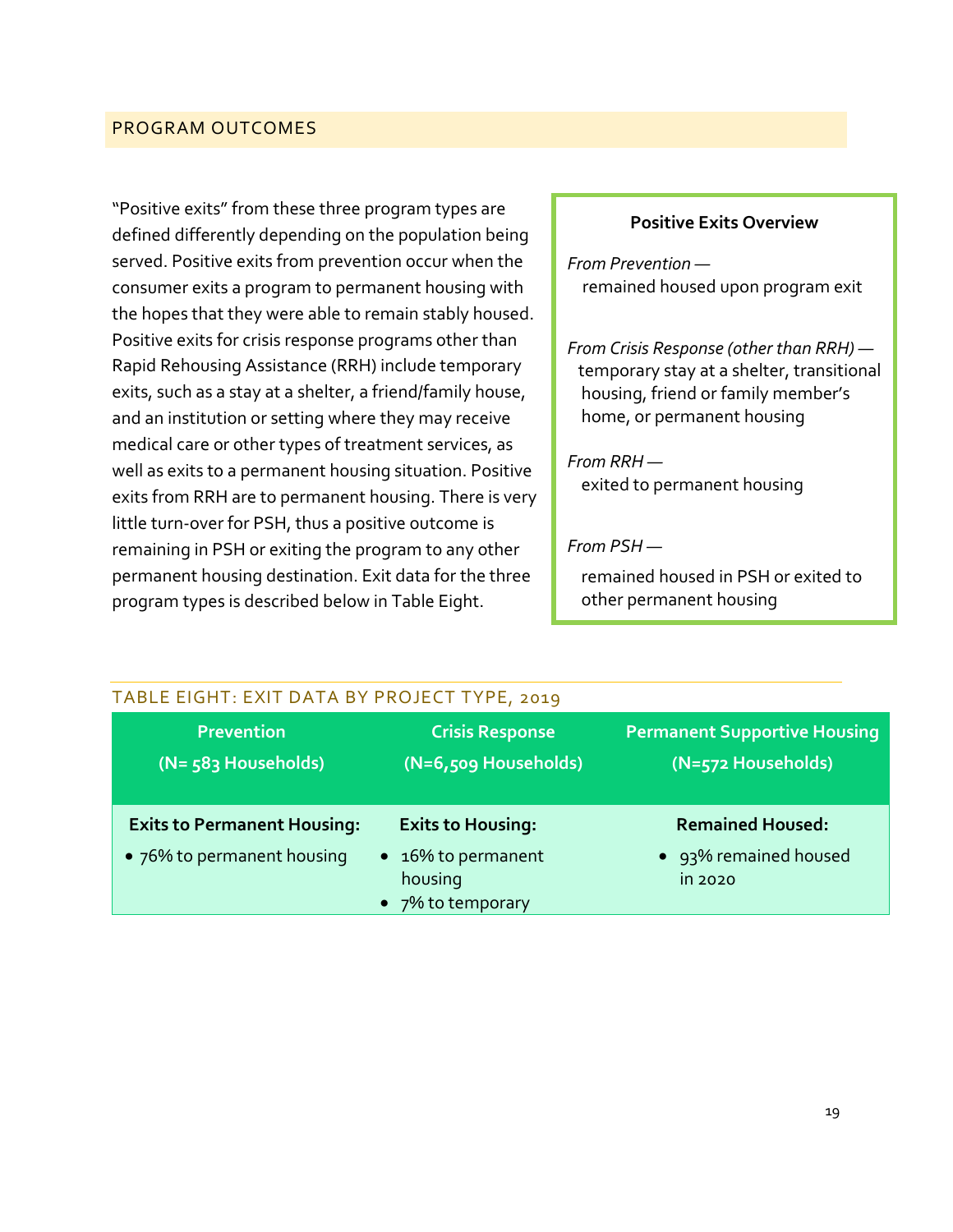## <span id="page-20-0"></span>**PREVENTION PROGRAMS**

Prevention programs provide financial assistance and case management to help people who are at-risk of losing their housing within the next two weeks to retain their housing. Most people stay in their current living situation or move to another housed setting upon exit from a prevention program. During calendar year 2019, there were 1,083 people served in prevention programs in the CoC. These 1,083 people made-up 583 households. For a list of prevention programs and the number served by each program, please see Appendix A.

## <span id="page-20-1"></span>HOUSEHOLD TYPE

Two-thirds (66%) of households served in prevention programs in 2019 were adult-only households (single adults or multiple adults with no children) and 34% were families with children (Figure Seven). There were three (<1%) unaccompanied youth enrolled in prevention services in 2019 (sometimes youth enter with their families and exit to a different destination, therefore creating a separate household).





## <span id="page-20-2"></span>FIGURE SEVEN: PREVENTION PROGRAM UTILIZATION BY HOUSEHOLD TYPE, 2019

- **Households with Children**
- **Adult-Only Households**

## <span id="page-20-3"></span>AGE AT PROJECT START

More than half ( $55\%$ ) of the people in prevention were working-age adults and a third ( $34\%$ ) were minors under the age of 18. Older adults ages 55 to 61 and seniors ages 62 and older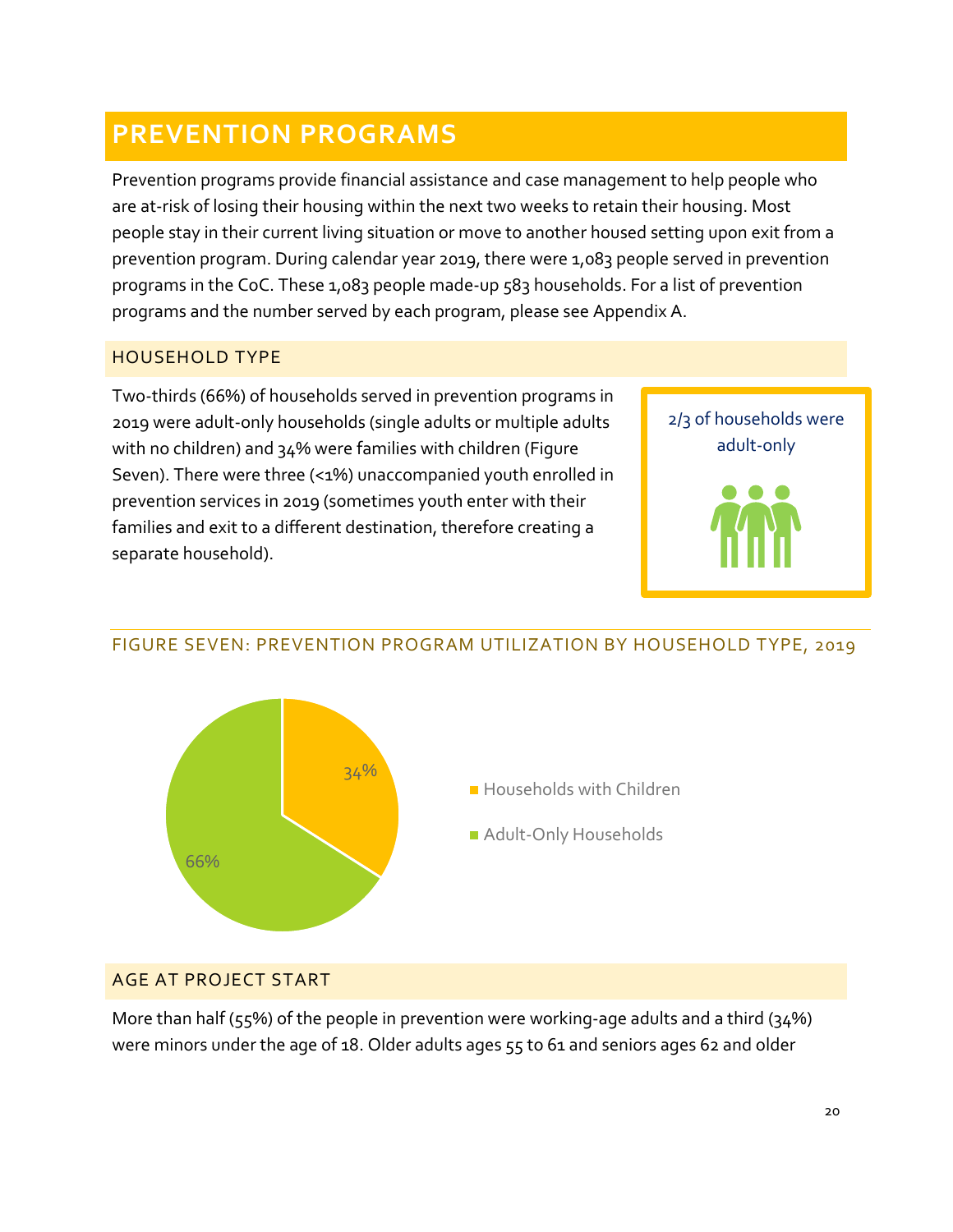made up 11% of the population and Transition Age Youth (TAY, ages 18 to 24) were 8% of those served in prevention (Figure Eight).



## <span id="page-21-0"></span>FIGURE EIGHT: AGE DISTRIBUTION OF CONSUMERS ENROLLED IN PREVENTION PROGRAMS, 2019

## <span id="page-21-1"></span>RACE AND ETHNICITY

More than half (57%) of prevention households had a head of household who identified as Black, followed by 34% White. All other races made up 3% or less of the total population accessing prevention services (Figure Nine). There were no differences in the racial distribution for households with children compared to households with only adults in prevention programs (figure not shown).



## <span id="page-21-2"></span>FIGURE NINE: RACE DISTRIBUTION FOR HOUSEHOLDS IN PREVENTION, 2019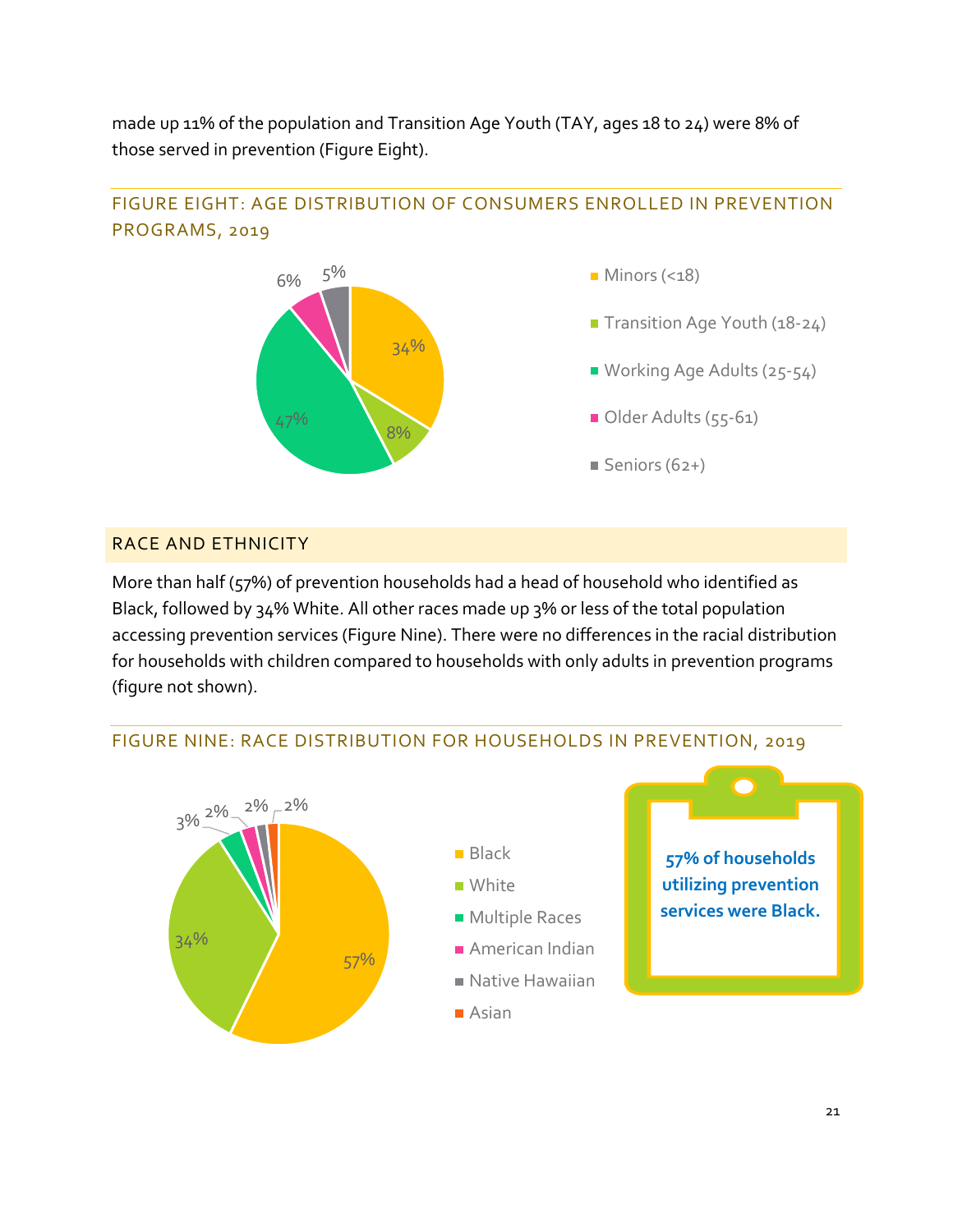Most households in prevention programs were not of Hispanic/Latino origin (81%); only 19% were of Hispanic/Latino origin (Figure Ten). A greater proportion of family households were of Hispanic/Latino origin (24%) compared to adult-only households (14%, figure not shown).

## <span id="page-22-0"></span>FIGURE TEN: ETHNICITY DISTRIBUTION FOR HOUSEHOLDS IN PREVENTION, 2019



#### <span id="page-22-1"></span>VETERAN STATUS

Veteran households made up 9% of households served in prevention programs (figure not shown).

## <span id="page-22-2"></span>DISABLING CONDITIONS

21% of households had at least one person with a disabling condition (figure not shown).

## <span id="page-22-3"></span>PREVENTION UTILIZATION

The number of households enrolled in prevention programs in 2019 varied slightly from month to month, with an average of 133 households engaged per month in 2019 (Figure Eleven).

## <span id="page-22-4"></span>FIGURE ELEVEN: HOUSEHOLDS ACCESSING PREVENTION SERVICES BY MONTH, 2019

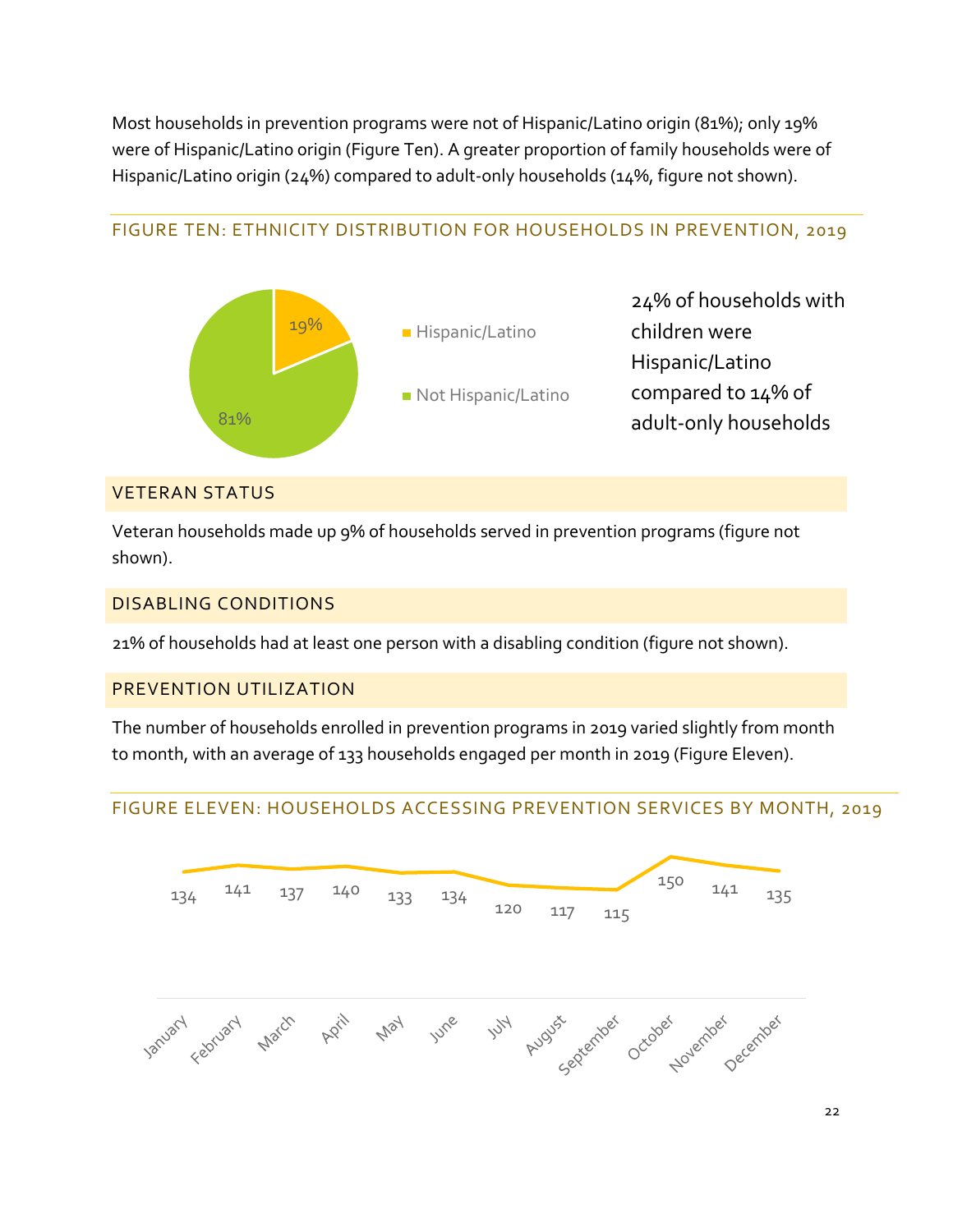44% increase in number of households served in prevention since 2017

More households were served in 2019 than in the previous two years, with a 44% increase between the number of households served in 2017 and those served in 2019 (Figure Twelve).

## <span id="page-23-0"></span>FIGURE TWELVE: NUMBER OF HOUSEHOLDS SERVED IN PREVENTION, 2017- 2019



## <span id="page-23-1"></span>PREVENTION OUTCOMES

More than three-quarters (76%) of household exits from prevention programming were to permanent housing, meaning they were able to sustain their housing after using prevention services or moved to another permanent housing type in 2019. Another 16% exited to a temporary living situation, either with family and friends or transitional housing. Less than one percent exited to an institution (such as jail or a treatment program) or to sheltered or unsheltered homelessness (Figure Thirteen).

¾ of households enrolled in prevention programming in 2019 exited to housing



## <span id="page-23-2"></span>FIGURE THIRTEEN: EXIT DESTINATIONS FOR PREVENTION HOUSEHOLDS, 2019

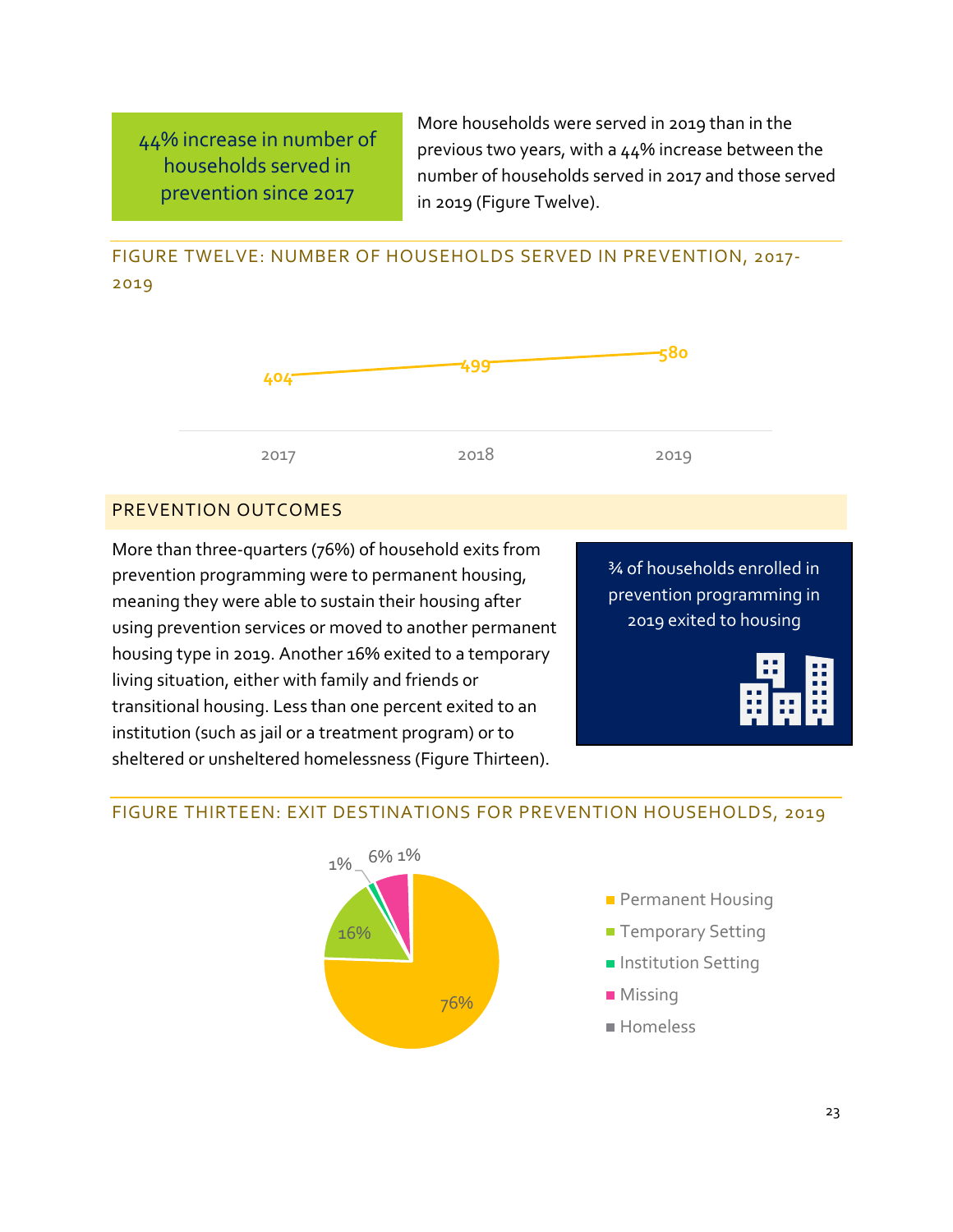Families enrolled in prevention services had a higher proportion of people exiting to permanent housing compared to adult-only households (86% of families compared to 73% of adult-only households; Figure Fourteen).



## <span id="page-24-0"></span>FIGURE FOURTEEN: PREVENTION EXIT DESTINATIONS BY HOUSEHOLD TYPE, 2019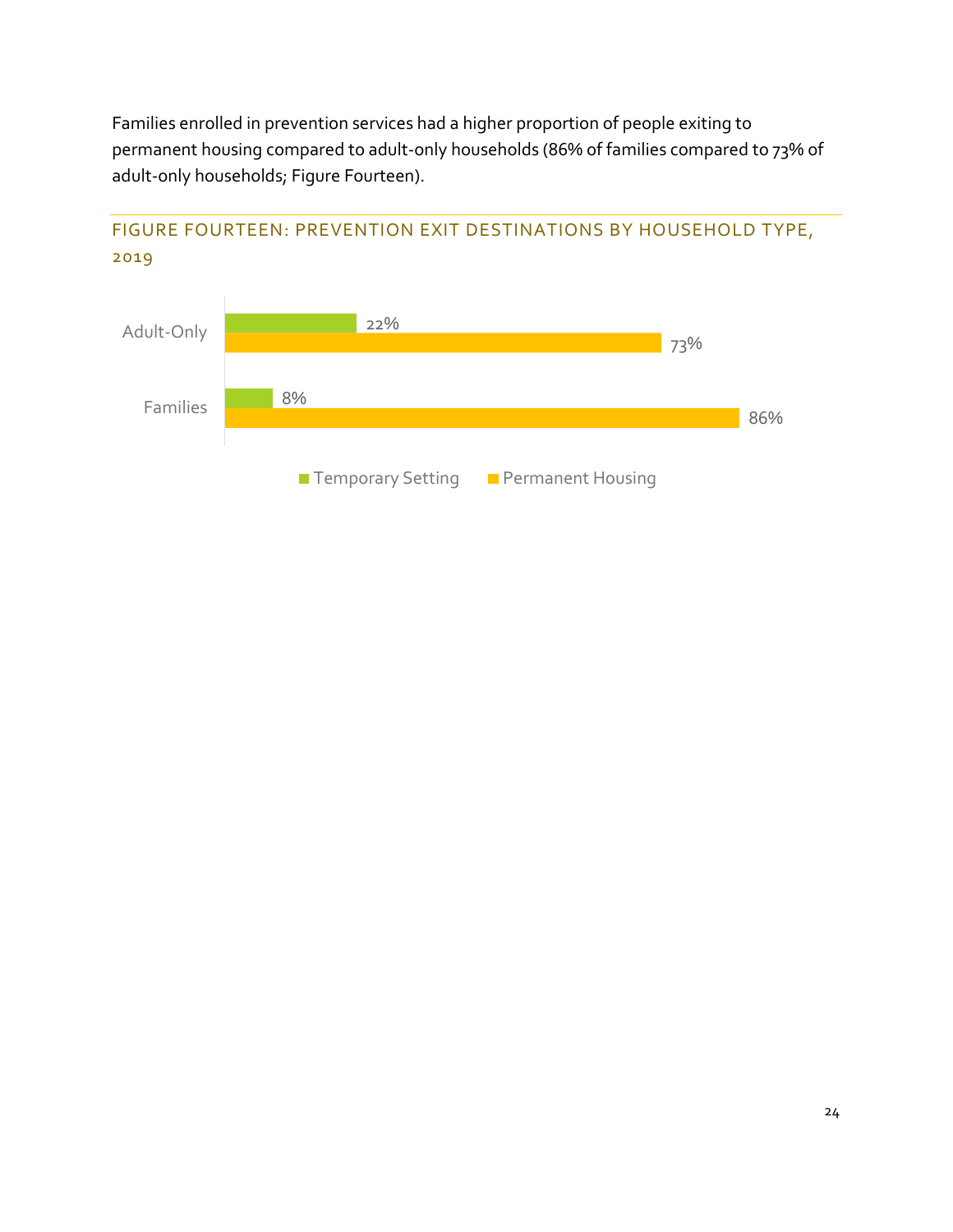## <span id="page-25-0"></span>**LITERALLY HOMELESS PROGRAMS**

Literally homeless is a term defined by HUD to describe people who are currently experiencing homelessness, residing in sheltered or unsheltered locations. The CoC had 56 crisis response programs to serve literally homeless in 2019 that are listed in Appendix A. Crisis response programs fall into eight primary program types are listed Table Nine.

## <span id="page-25-1"></span>TABLE NINE: DESCRIPTION OF CRISIS RESPONSE PROGRAM TYPES IN THE COC

| <b>Program Type</b>               | <b>Description</b>                                                                                                                                                                                                                                                                  |  |
|-----------------------------------|-------------------------------------------------------------------------------------------------------------------------------------------------------------------------------------------------------------------------------------------------------------------------------------|--|
| <b>Support Services</b>           | Support Services programs provide basic health, hygiene<br>services, and financial/benefits programs.                                                                                                                                                                               |  |
| Outreach                          | Outreach is provided in the field to link people experiencing<br>unsheltered homelessness with basic needs, including but not<br>limited to food, water, and hygiene kits, as well as referrals<br>and connections to service providers within the CoC.                             |  |
| <b>Emergency Shelters</b>         | Emergency Shelters provide temporary shelter for people that<br>have no safe and healthy sleeping arrangements. Consumers<br>generally come from uninhabitable locations (encampments,<br>streets, or vehicles), are fleeing domestic violence, or lost their<br>temporary housing. |  |
| <b>Warming Centers</b>            | Warming Centers are a night-by-night shelter for the most<br>vulnerable individuals identified by CORE Outreach.                                                                                                                                                                    |  |
| <b>Housing Navigation</b>         | Housing Navigation is designed to help consumers who have a<br>minimum income move through the housing process with<br>housing search and location, completion of applications, and<br>preparing documents related to the housing process.                                          |  |
| <b>Rapid Rehousing Assistance</b> | Rapid Rehousing Assistance integrates short-term financial<br>assistance with services and case management to help those<br>who are experiencing homelessness to get quickly re-housed<br>and stabilized.                                                                           |  |
| <b>Rapid Resolution</b>           | Rapid Resolution is a housing intervention designed to prevent<br>immediate entry into homelessness or to immediately resolve<br>a household's homelessness once they enter shelter,<br>transitional housing situation, or an unsheltered situation.                                |  |
| <b>Transitional Housing</b>       | Transitional Housing is short-term housing to get people off<br>the streets and into more stable living environments until<br>permanent housing can be established.                                                                                                                 |  |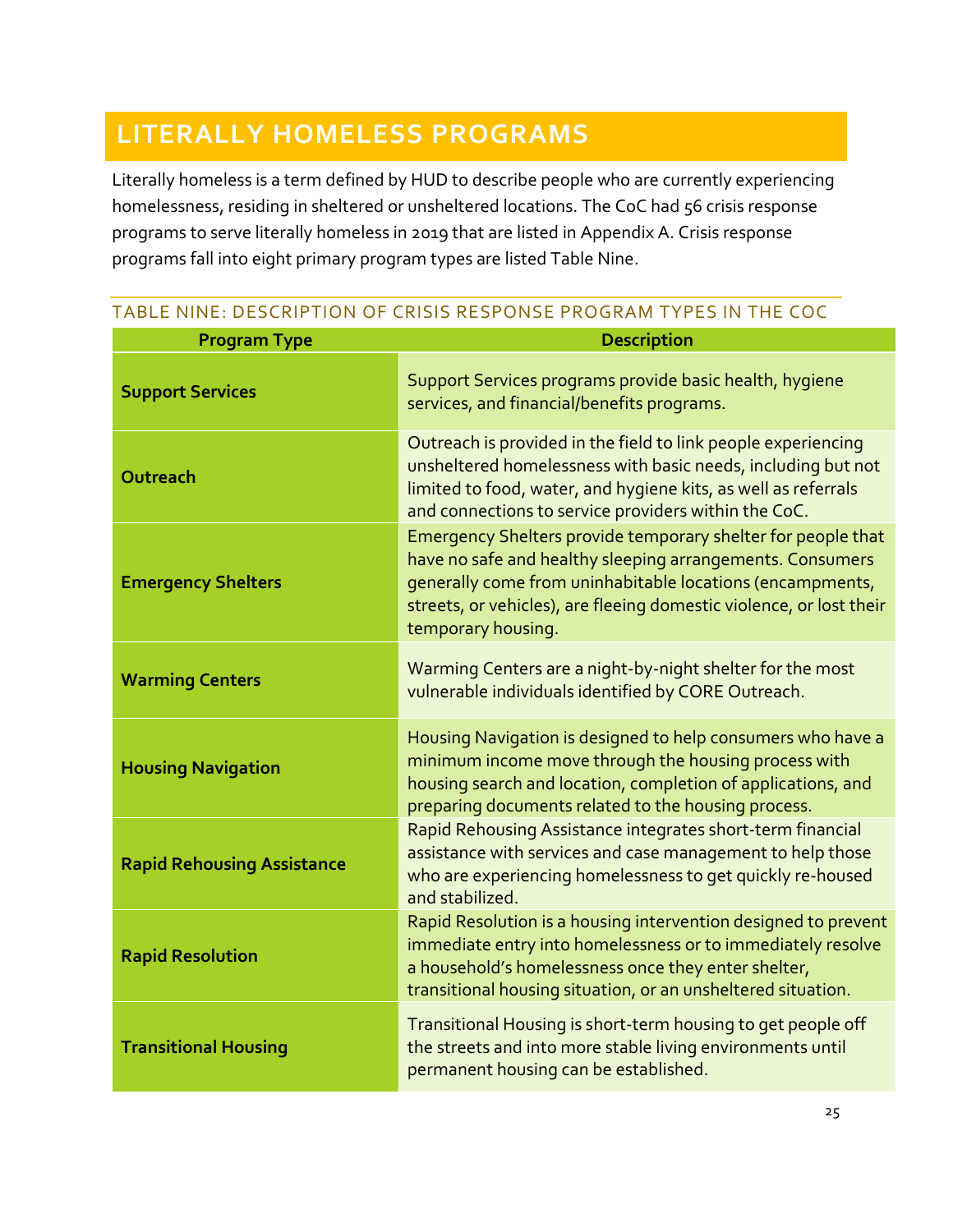## <span id="page-26-0"></span>PROGRAM ENROLLMENTS

During calendar year 2019, there were 7,987 people enrolled in crisis response programs, who made up a total of 6,509 households. Consumers may enter multiple programs, or enroll in the same program multiple times during the reporting period. In 2019, there were 12,312 enrollments in crisis response programs.

More than half of all households (55%) utilized Support Services (n=3,583) and Outreach services (53%, n=3,452) while all other programs were used by less than half of all households; Emergency Shelters used by 21% of households (n=1,366), Warming Centers by 12% (n=789), Rapid Rehousing assistance by 8% (n=553), Housing Navigation by 6% (n=407), Rapid Resolution 5% (n=298), and Transitional Housing by 2% (n=113, Figure Fifteen).

## <span id="page-26-1"></span>FIGURE FIFTEEN: PERCENT OF HOUSEHOLDS ACCESSING CRISIS RESPONSE PROGRAMS BY PROJECT TYPE, 2019



## <span id="page-26-2"></span>IN-FLOW AND OUT-FLOW INTO CRISIS RESPONSE PROGRAMS

Each year, individuals accessing crisis response programs may be served for the first time (considered "newly homeless") or may be returning to access services after previously exiting those programs. These people are part of the "in-flow" into crisis response programs. "Outflow" consists of individuals who exited to housing or simply disappeared. Ideally, the number of people in out-flow would be higher than those in in-flow to reduce the number of people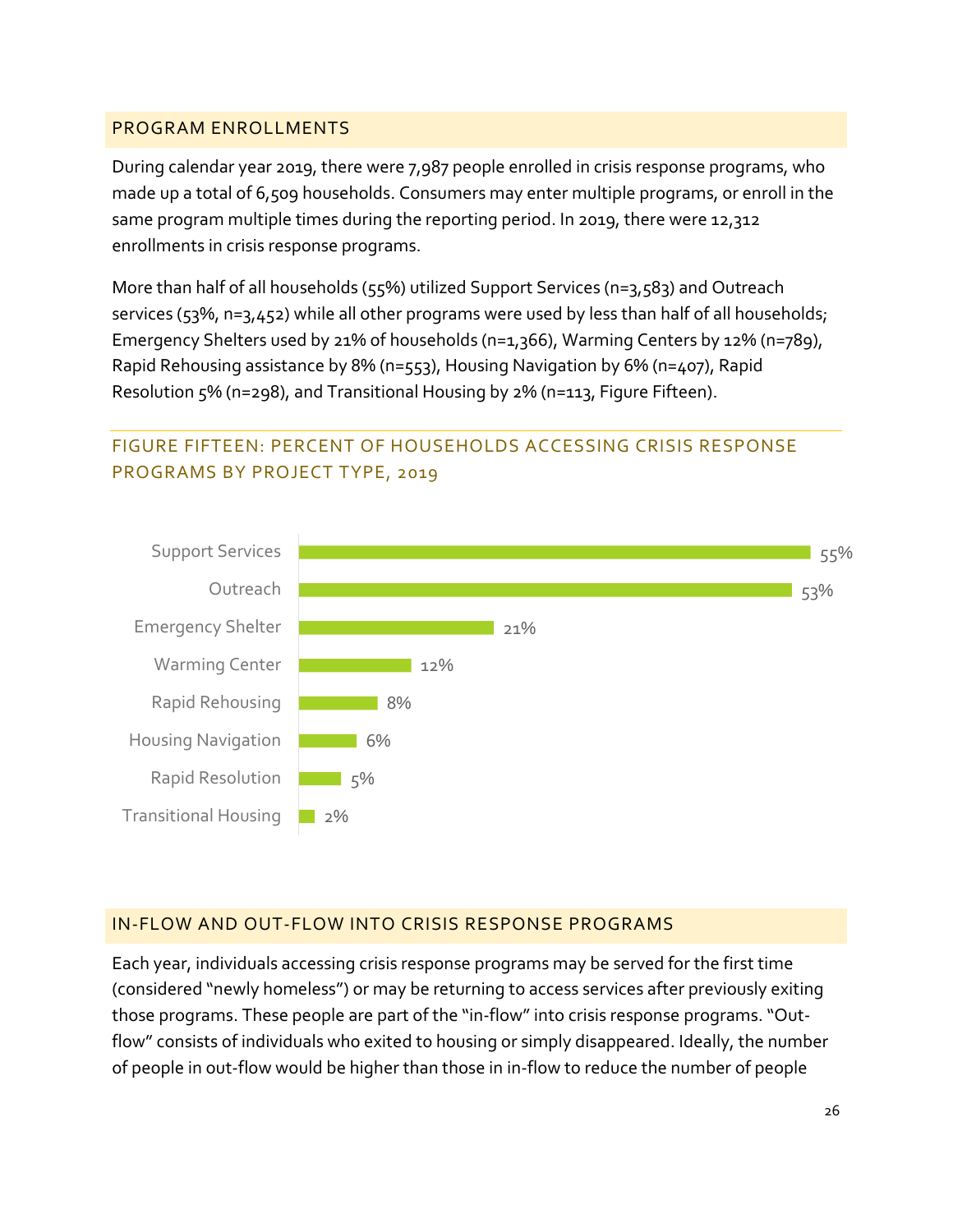experiencing homelessness. During the last three years the CoC has experienced more people enrolling into crisis response programs than exiting, resulting in an increase in the number of people served each year (Figure Sixteen). In 2019, there were 634 more people who entered the system of care compared to those who exited, for an average of 53 consumers added to the system of care each month.

<span id="page-27-0"></span>



## <span id="page-27-1"></span>HOUSEHOLD TYPE

The majority (91%) of households utilizing crisis response programs in 2019 were adult-only households and 9% were families with children. There were 24 (<1%) unaccompanied youth who enrolled with their families and then exited as unaccompanied youth.

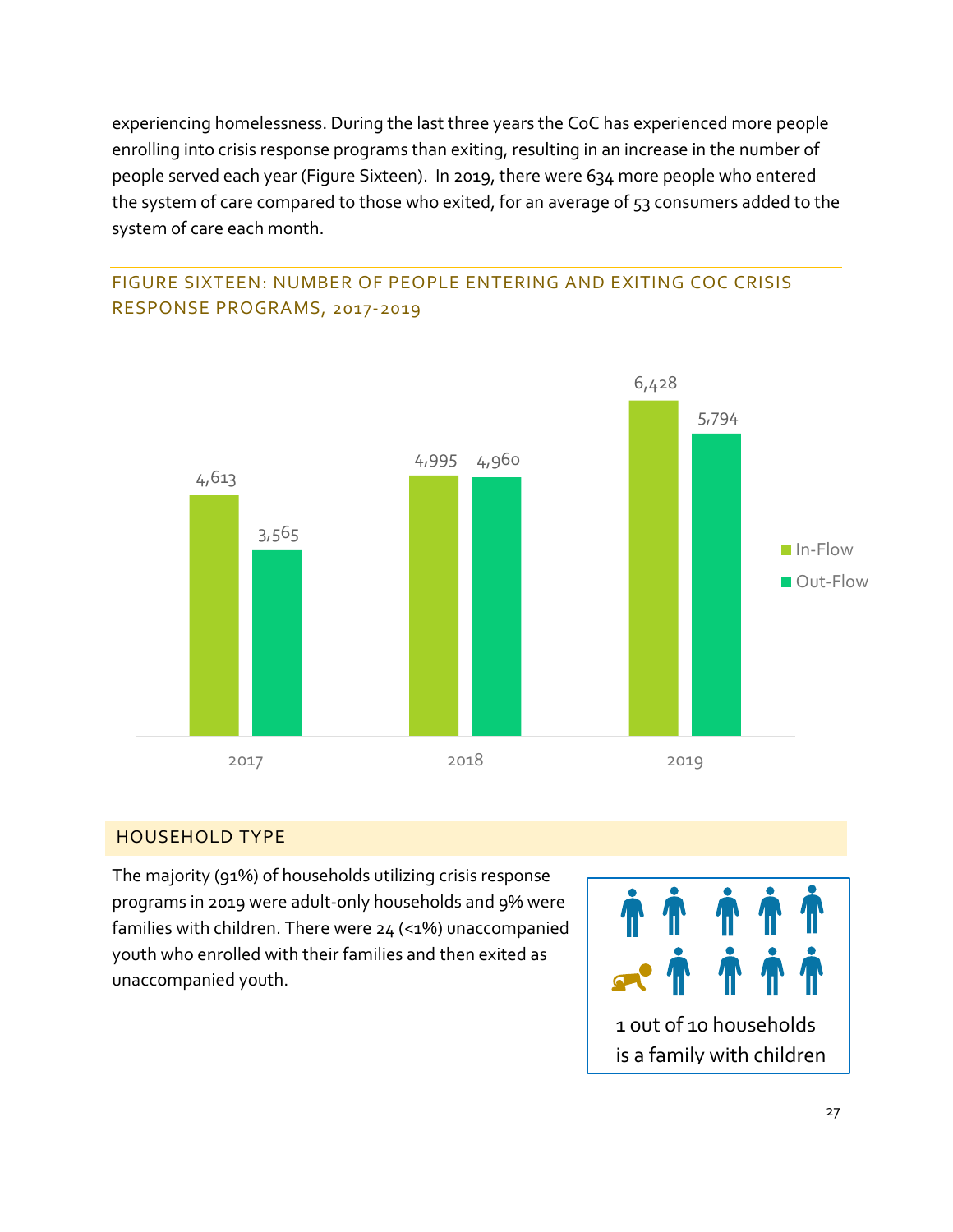## <span id="page-28-0"></span>AGE AT PROJECT START

The majority (54%) of consumers utilizing crisis response programs in 2019 were working-age adults (between 25 and 54 years of age), and 15% were minor children under the age of 18. All other age groups made up 13% or less of the total population served; 13% were older adults ages 55 to 61, 10% were seniors 62+, and 8% were Transition Age Youth ages 18 to 24 (Figure Seventeen).

## <span id="page-28-1"></span>FIGURE SEVENTEEN: AGE DISTRIBUTION ACROSS CRISIS RESPONSE CONSUMERS, 2019



## <span id="page-28-2"></span>RACE/ETHNICITY

The largest racial group utilizing programs for crisis response consumers were White (43%), closely followed by Black (41%). American Indians made-up 7% and all other races made up 5% or less of the total population served in crisis response programs (Figure Eighteen).

## <span id="page-28-3"></span>FIGURE EIGHTEEN: RACE DISTRIBUTION AMONG CRISIS RESPONSE CONSUMERS, 2019

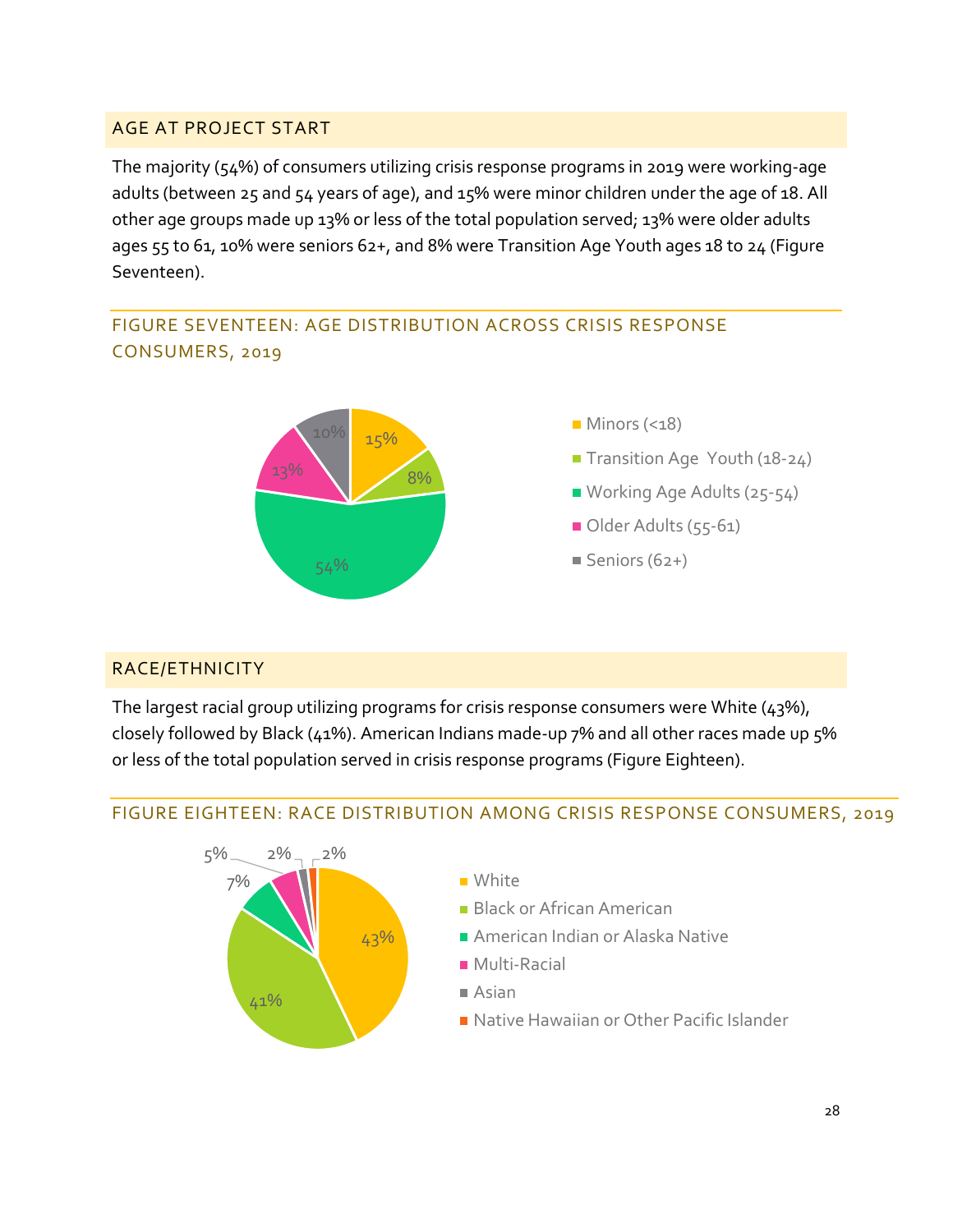Most households utilizing crisis response programs for the literally homeless were non-Hispanic/Latino (83%); 17% were Hispanic/Latino (Figure Nineteen).

## <span id="page-29-0"></span>FIGURE NINETEEN: ETHNICITY AMONG LITERALLY HOMELESS CONSUMERS, 2019



# **Hispanic/Latino**

Not Hispanic/Latino

## <span id="page-29-1"></span>DISABILITIES AND CHRONIC HOMELESSNESS

Almost two-thirds (65%) of adults in crisis response programs reported having at least one disability. A disabling condition is a physical, mental, or cognitive condition that affects their ability to maintain housing. Mental health conditions were the most common disability (39% of consumers), followed by 36% with a physical disability, 35% with a substance use disorder, 34% with a chronic health condition, and 12% with a developmental disability (Figure Twenty).

**2 out of 3** households had someone with a disability

## <span id="page-29-2"></span>FIGURE TWENTY: PROPORTION OF LITERALLY HOMELESS HOUSEHOLDS WITH DISABLING CONDITIONS\*, 2019



\* Categories are not mutually exclusive; consumers may have multiple disabilities.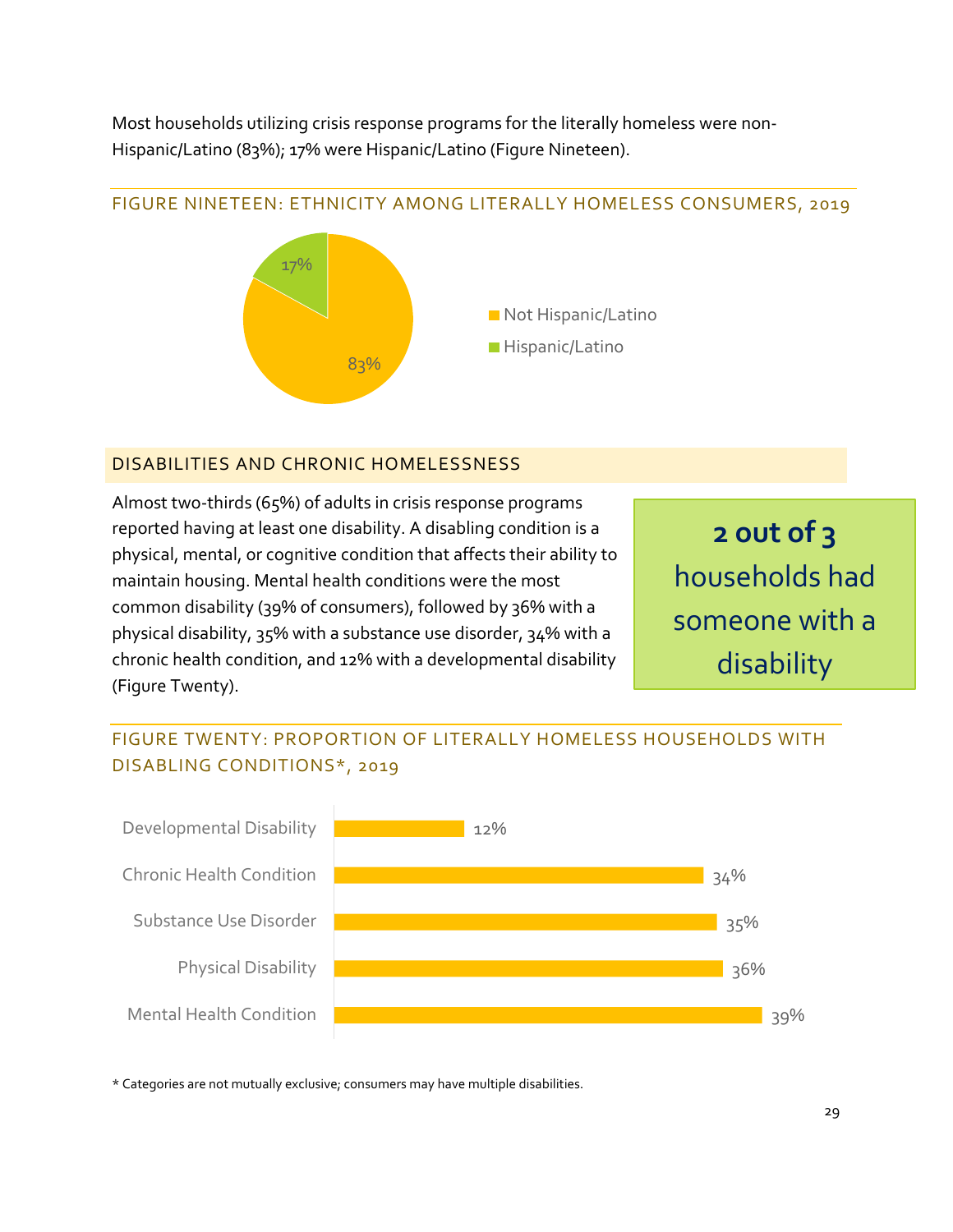Thirty-one percent of literally homeless households were chronically homeless, meaning the head of household had: 1) a disability and 2) been homeless consistently for one year or at least four times in the last three years, totaling 12 months of homelessness or longer.

# 1/3

of households were chronically homeless

## <span id="page-30-0"></span>VETERANS

Veteran households (at least one veteran in the household) made up 8% of households served in crisis response programs (figure not shown).

## <span id="page-30-1"></span>DOMESTIC VIOLENCE

More than a quarter (26%) of households served in crisis response programs during 2019 had at least one household member with a history of domestic violence and 36% of those who had experienced domestic violence were currently fleeing at their time of enrollment (figure not shown).

1:4 households had a history of domestic violence

## LENGTH OF TIME HOMELESS

<span id="page-30-2"></span>

Exactly half of the households had been homeless for less than one year, and 25% for one to two years. Less than 15% had been homeless for three to four years (11%) or five or more years (14%, Figure Twenty-One).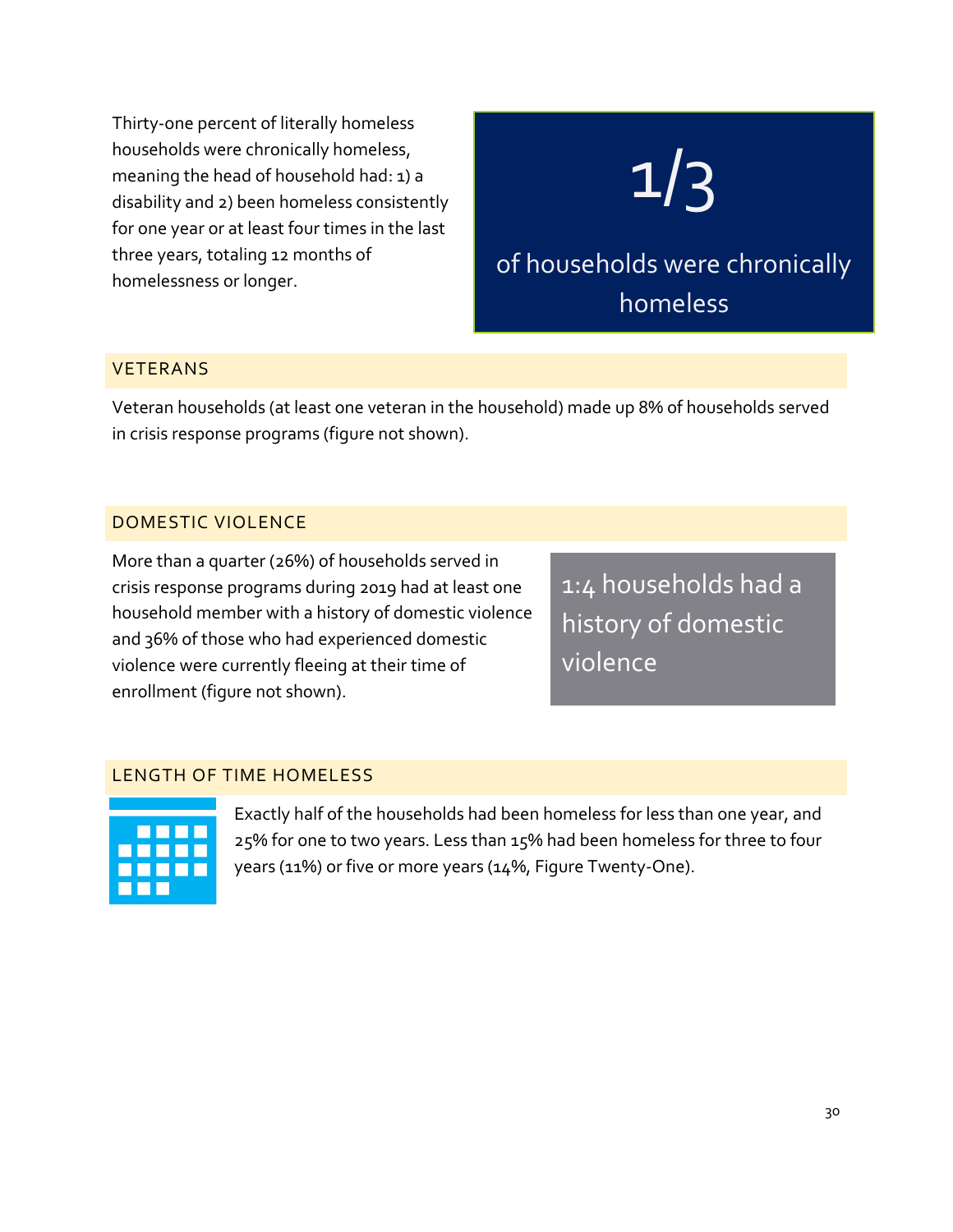## <span id="page-31-0"></span>FIGURE TWENTY-ONE: LENGTH OF TIME HOMELESS FOR CRISIS RESPONSE HOUSEHOLDS, 2019



## <span id="page-31-1"></span>CORONER'S DATA

Data from the County Coroner's office helps the CoC understand causes and trends in death data among literally homeless individuals. The Coroner's Division is notified when someone passed away in a location without medical staff to report the cause of death. The Coroner reported 67 people from the homeless community who passed away during calendar year 2019. This reflects a 43% increase in the number of homeless deaths reported by the Coroner since 2017 (Figure Twenty-Two).

<span id="page-31-2"></span>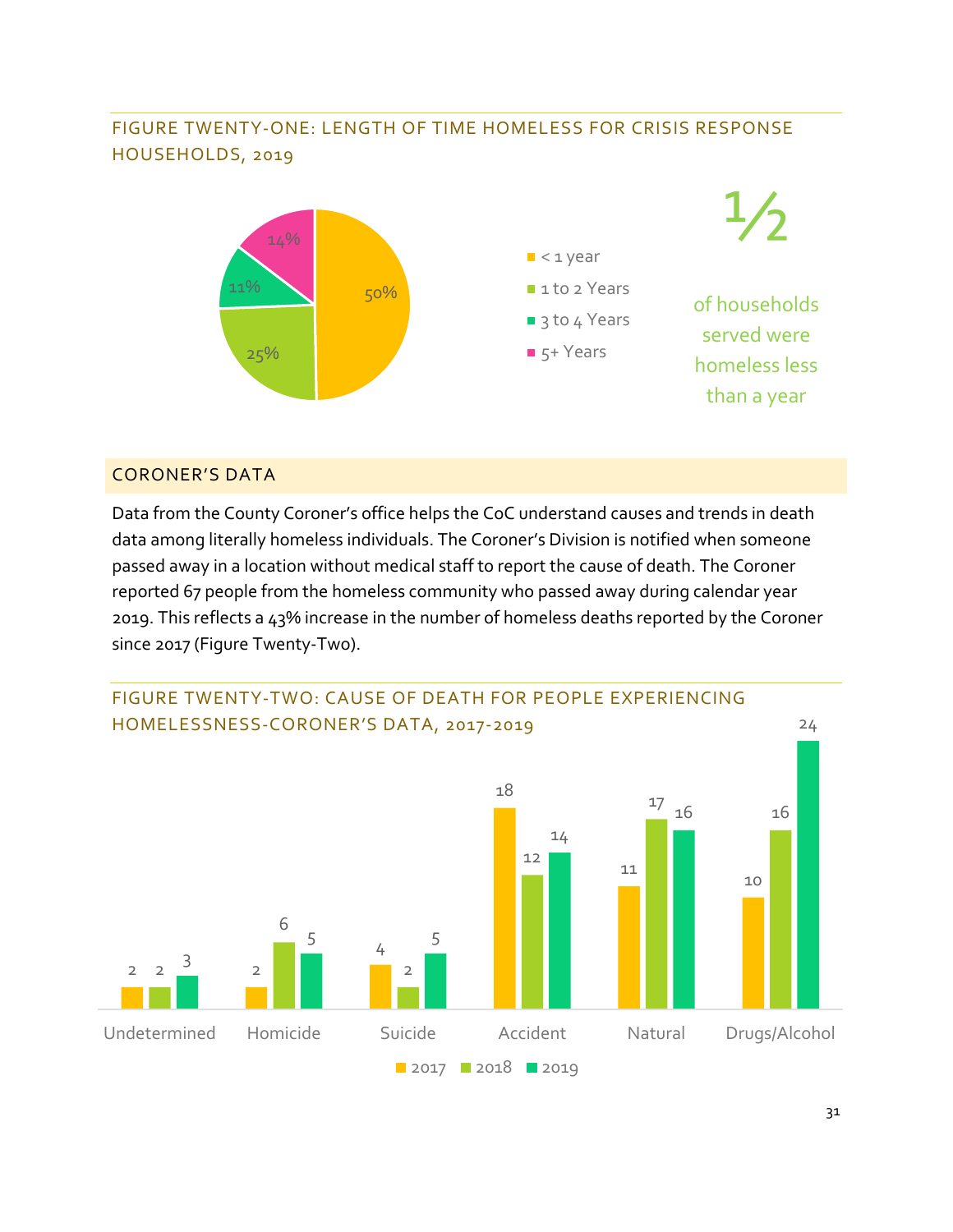## There was a 140% increase in the number of drug or alcohol related deaths over the last three years.

## <span id="page-32-0"></span>CRISIS RESPONSE PROGRAM UTILIZATION

The number of households utilizing the various crisis response programs varied considerably, with Transitional Housing being used by the fewest households (n=113) and Outreach used by the most (n=3,455). Households with children were found to engage in different homeless programs compared to households without children (Figure Twenty-Three).

## <span id="page-32-1"></span>FIGURE TWENTY-THREE: CRISIS RESPONSE PROJECT TYPE UTILIZATION BY HOUSEHOLD TYPE, 2019



**Families Adult-Only** 

Households with children had higher rates of using project types that include case management specific to finding and maintaining housing; 15% of families used Rapid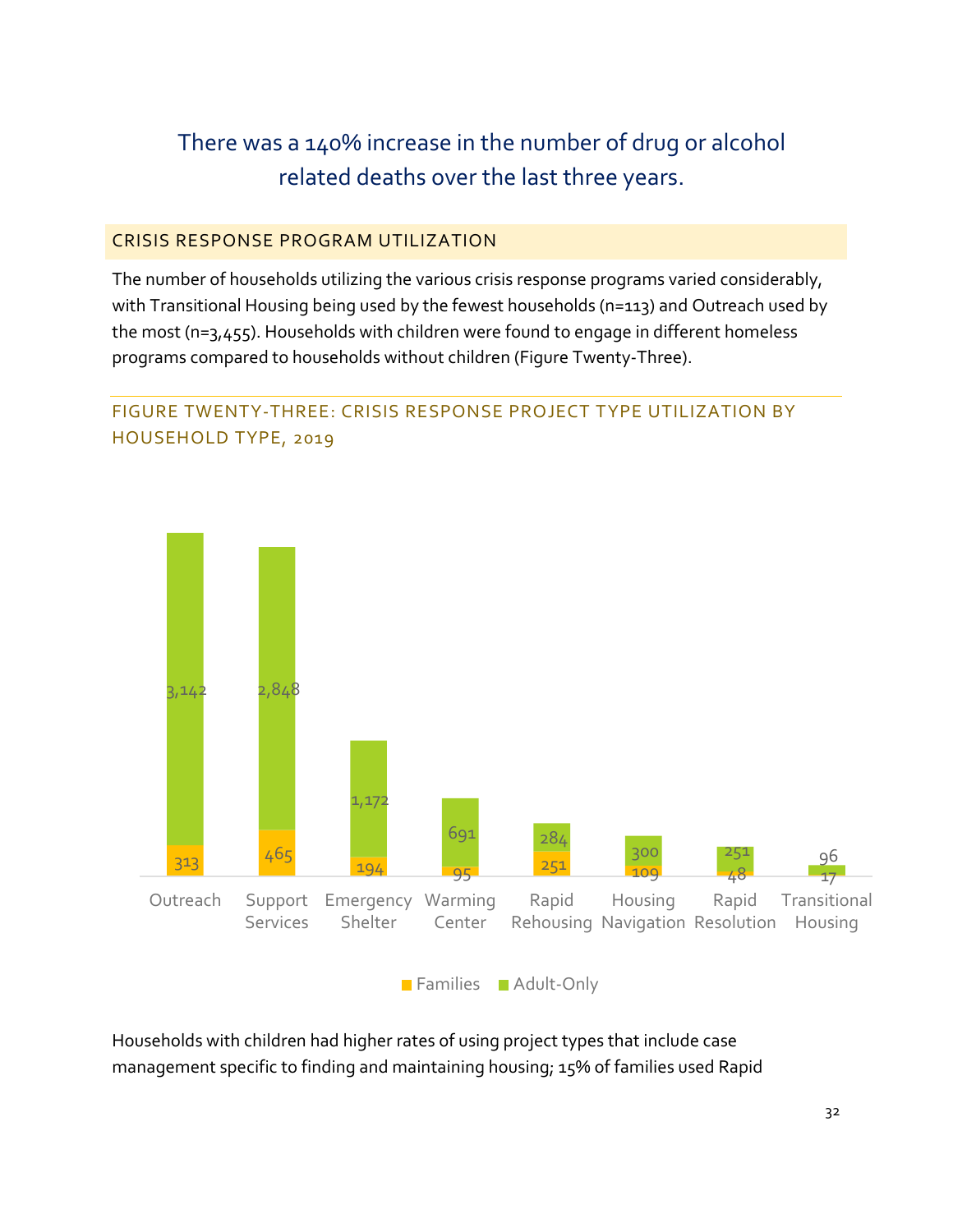Rehousing Assistance compared to 3% of adult-only, and 7% used Housing Navigation compared with 3% of adult-only (Figure Twenty-Four).

## <span id="page-33-0"></span>FIGURE TWENTY-FOUR: PROPORTION OF CRISIS RESPONSE ENROLLMENTS BY PROJECT AND HOUSEHOLD TYPE, 2019



There were small variations in the monthly enrollments for crisis response programs, with an average of 2,180 households engaged per month in 2019 (Figure Twenty-Five).

<span id="page-33-1"></span>

33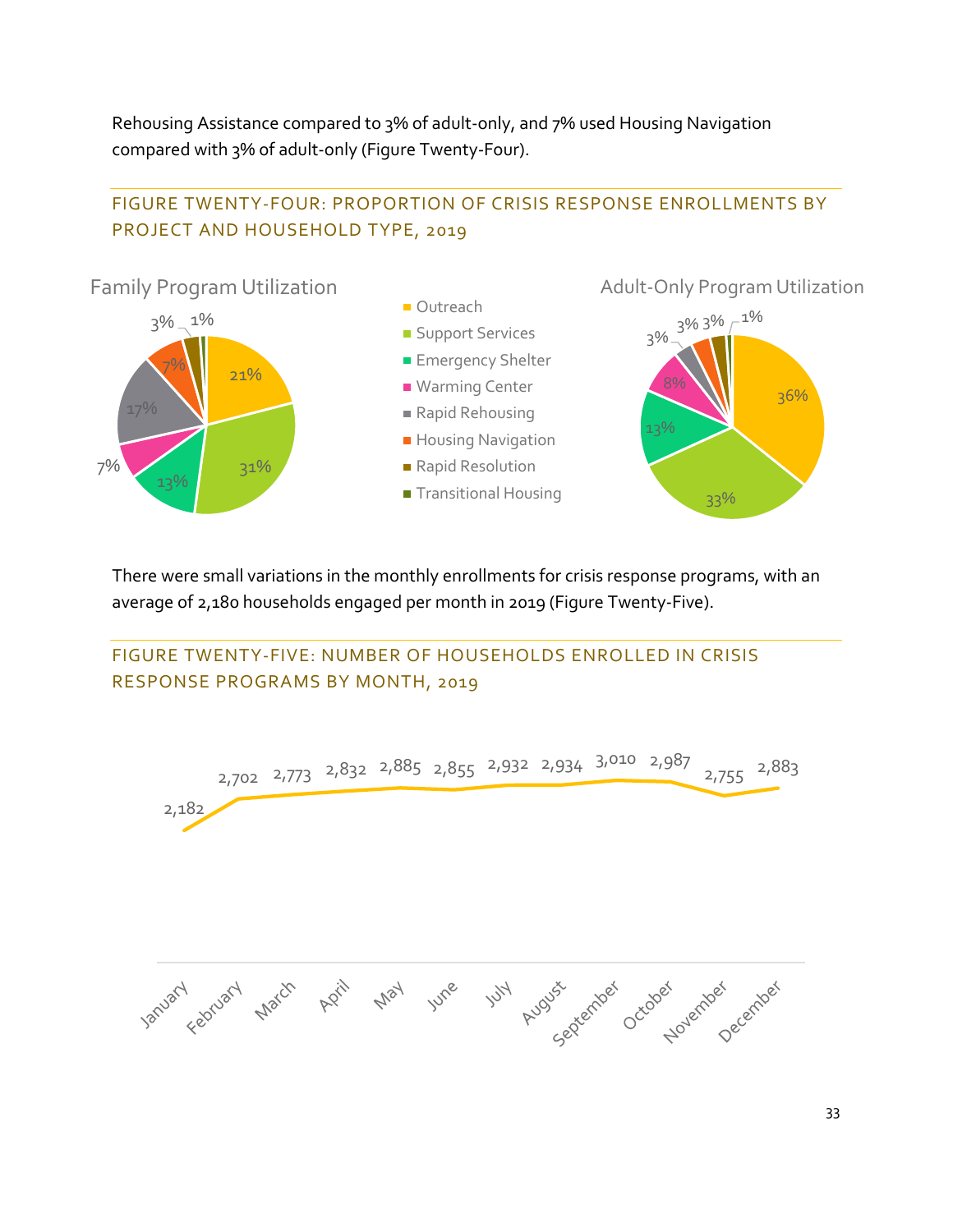The number of households served in crisis response programs had a 21% increase over three years, from 5,378 households in 2017 to 6,509 in 2019. There was a 16% increase in just one year from 2018 to 2019 (Figure Twenty-Six).

## <span id="page-34-0"></span>FIGURE TWENTY-SIX: NUMBER OF HOUSEHOLDS ACCESSING IN CRISIS RESPONSE PROGRAMS, 2017-2019 **6,509**



## <span id="page-34-1"></span>CRISIS RESPONSE PROGRAM OUTCOMES

Most consumers utilizing crisis response programs left the system of care without providing exit data in 2019 (56% of households had no exit destination). Most of these consumers simply stopped using CoC programing and "disappeared" or "self-resolved" from the CoC without receiving a formal exit screening. Another 14% have not yet exited and continued utilizing homeless programming in 2020. Among those with exit destination data (n=972), over half (51%) exited to a permanent housing setting and another 24% exited to an emergency shelter.

Positive exits are defined differently for various programs under crisis response project types. For example, a person who exits Outreach to an Emergency Shelter is experiencing a positive exit as they move out of unsheltered homelessness, while an exit to Emergency Shelter from a Rapid Rehousing Assistance program is a "step backward" from a stable environment back to shelter. Positive exits for each project type are listed in Table Ten.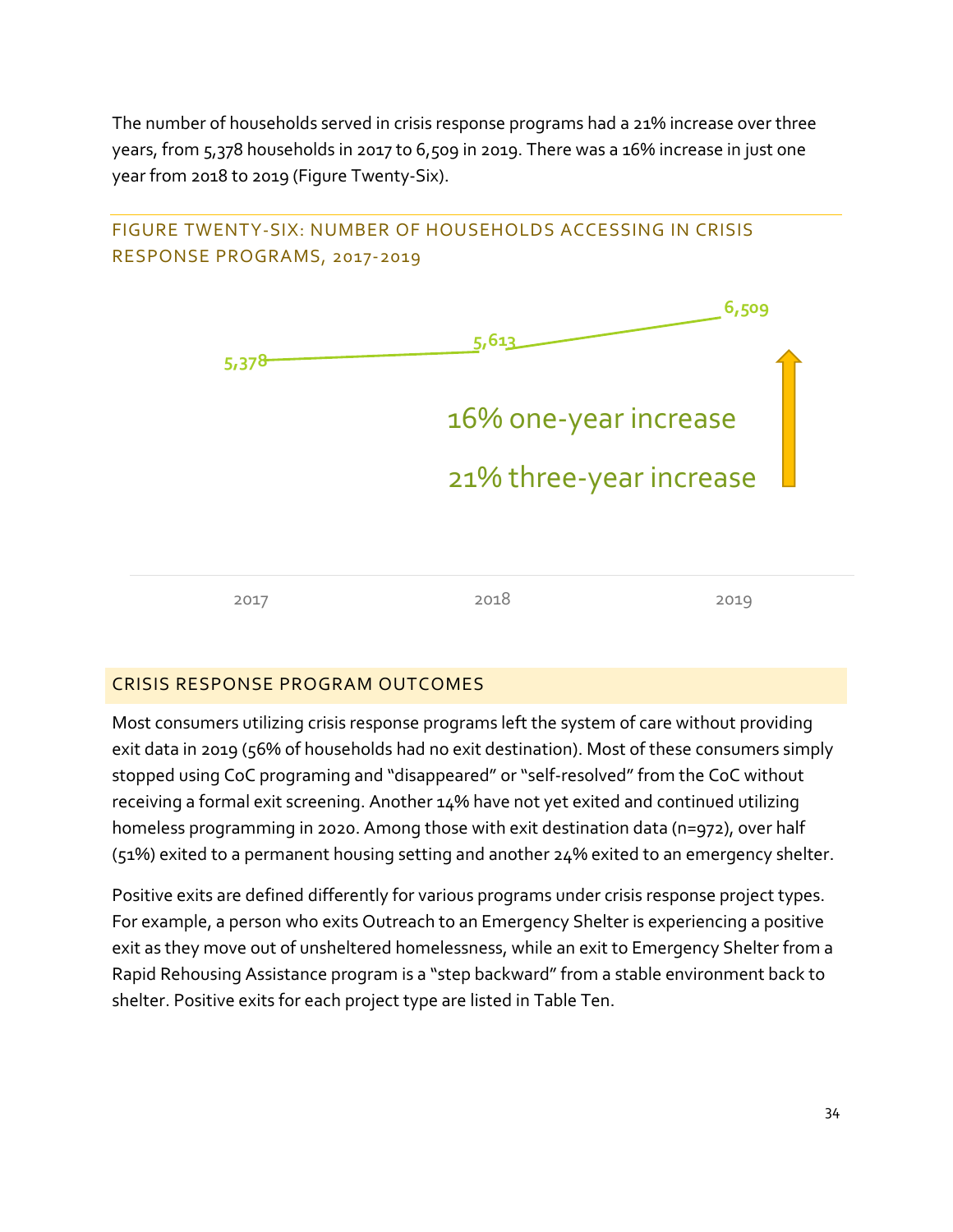| <b>Program Type</b>               | <b>Positive Exits</b>                                   |
|-----------------------------------|---------------------------------------------------------|
| <b>Support Services</b>           | Emergency shelter, temporary housing, permanent housing |
| Outreach                          | Emergency shelter, temporary housing, permanent housing |
| <b>Emergency Shelters</b>         | Temporary housing, permanent housing                    |
| <b>Warming Centers</b>            | Emergency shelter, temporary housing, permanent housing |
| <b>Housing Navigation</b>         | Temporary housing, permanent housing                    |
| <b>Rapid Rehousing Assistance</b> | <b>Permanent Housing</b>                                |
| <b>Rapid Resolution</b>           | Temporary housing, permanent housing                    |
| <b>Transitional Housing</b>       | Permanent housing                                       |

## <span id="page-35-0"></span>TABLE TEN: POSITIVE EXITS FOR EACH PROGRAM TYPE

Households enrolled in Rapid Rehousing Assistance had the greatest proportion of exits to permanent housing (70%), followed by Rapid Resolution (49%) and Transitional Housing (45%, Figure Twenty-Seven). However, many programs have missing data for their exit destination, and some have households still engaged in their program more than a year after the report period (calendar year 2019) and have not yet exited. Some programs had less exit data for their participants because many households simply "disappeared" or stop utilizing programming

without officially exiting the program. Outreach, Housing Navigation, and Support Services had the highest proportions of households with missing exit data, making it difficult to truly compare exit destinations across programs.

The percent of households exiting to permanent housing or other positive destinations often reflect the design of that project type. Programs that offered case management were found to have less missing data and more positive outcomes.

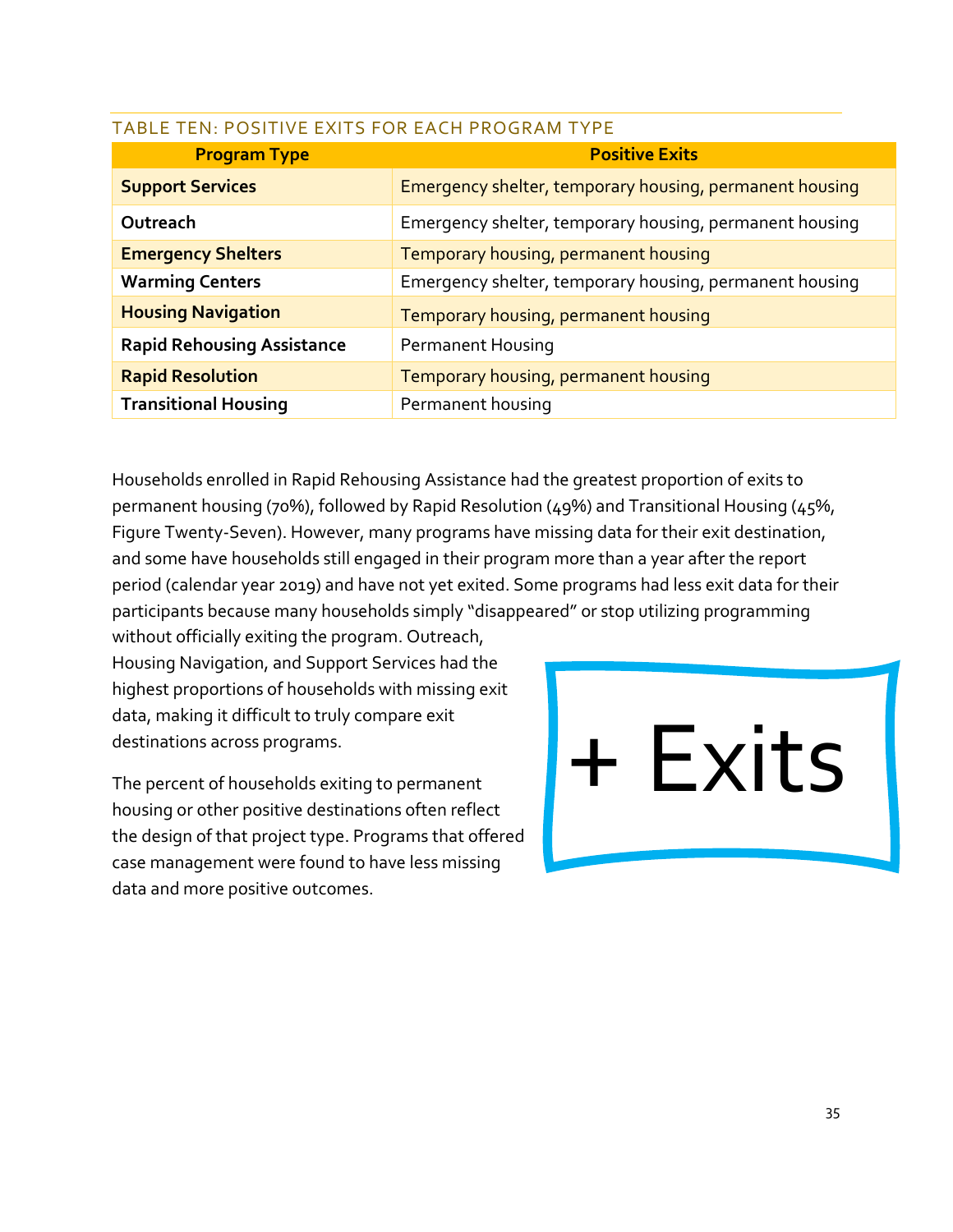## <span id="page-36-0"></span>FIGURE TWENTY-SEVEN: CRISIS RESPONSES EXIT DESTINATIONS BY PROJECT TYPE, 2019



Adult-only households had more missing data for exit destination than households with children (59% compared to 42%). Families had a higher proportion of people exiting to housing (58% of families compared to 29% of adult-only households (Figure Twenty-Eight).

## <span id="page-36-1"></span>FIGURE TWENTY-EIGHT: EXIT DESTINATIONS FOR CRISIS RESPONSE PROGRAMS BY HOUSEHOLD TYPE, 2019

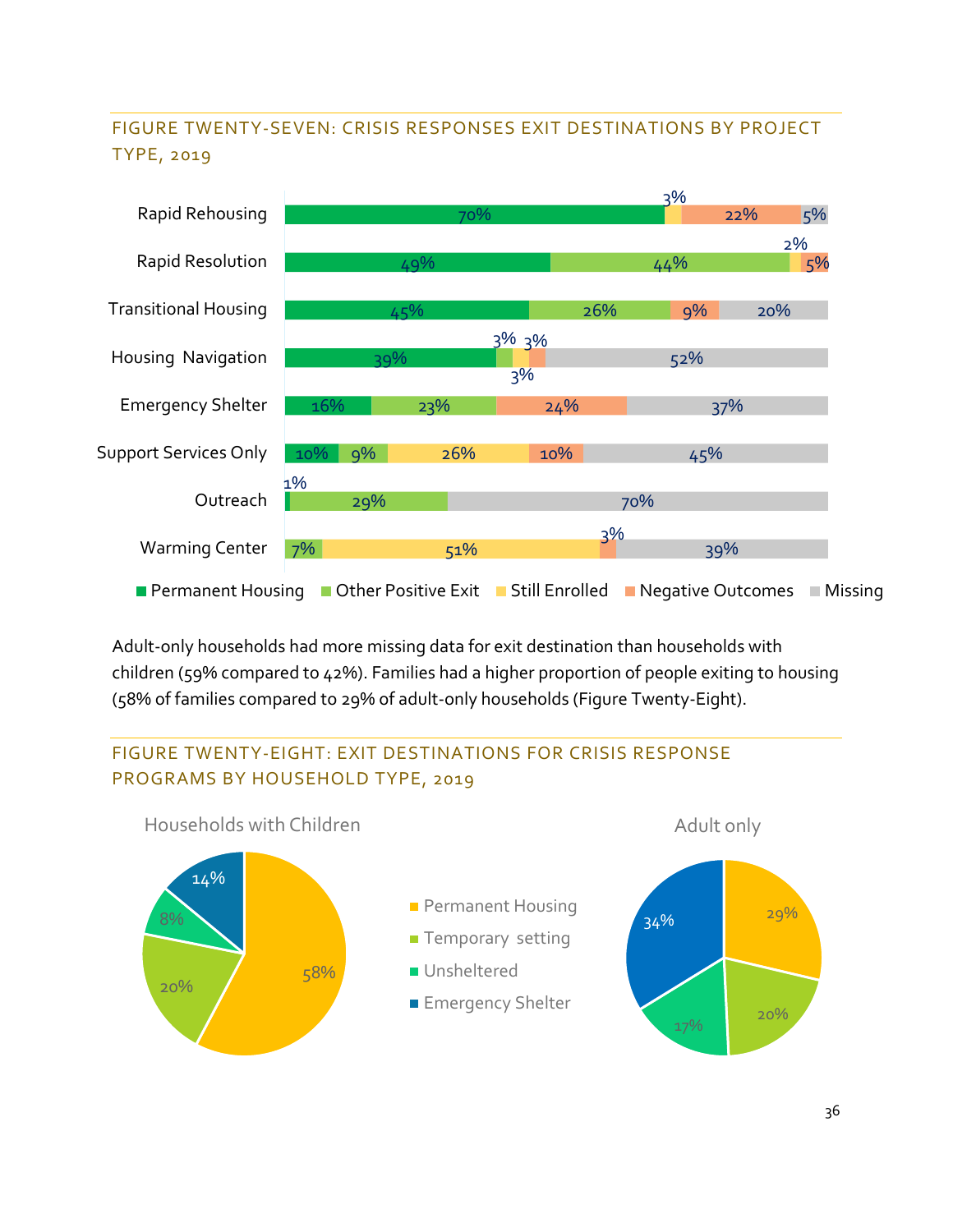## <span id="page-37-0"></span>**PERMANENT SUPPORTIVE HOUSING PROGRAMS**

Permanent Supportive Housing programs offer long-term housing with wrap-around services for people with disabilities who have experienced chronic homelessness. The CoC had 1,162 beds in Permanent Supportive Housing units in 2019. A list of the Permanent Supportive Housing programs offered in the CoC is provided in Appendix A.

## <span id="page-37-1"></span>HOUSEHOLD TYPE

There were 832 consumers in 572 households utilizing Permanent Supportive Housing during calendar year 2019. One-third (33%) of those households included families with children (Figure Twenty-Nine).



## <span id="page-37-2"></span>FIGURE TWENTY-NINE: PERMANENT SUPPORTIVE HOUSING UTILIZATION BY HOUSEHOLD TYPE, 2019

## <span id="page-37-3"></span>AGE AT PROJECT START

Working-age consumers ages 25-54 years made up the greatest portion of people using Permanent Supportive Housing (44%), followed by minors under the age of 18 (35%). Older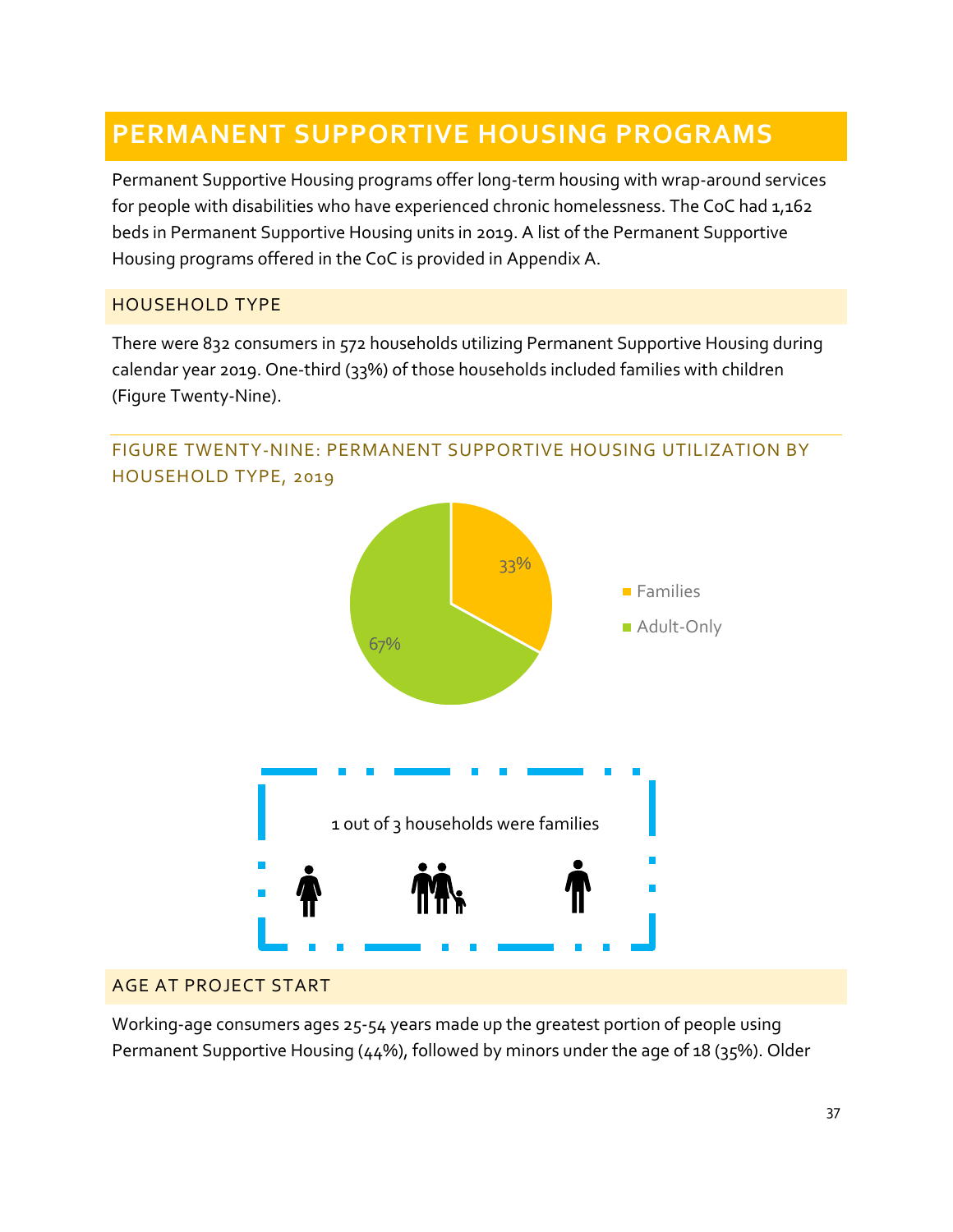adults ages 55-61 made up 12% while Transition Age Youth (18 to 25 years of age) and seniors 62+ each made up 5% and 4%, respectively (Figure Thirty).



## <span id="page-38-0"></span>FIGURE THIRTY: AGE DISTRIBUTION FOR CONSUMERS OF PERMANENT SUPPORTIVE HOUSING, 2019

## <span id="page-38-1"></span>RACE AND ETHNICITY

White households were the largest group served in Permanent Supportive Housing (42% of those served), followed closely by Black households (40%). Multiple Race households made up 7% and American Indian/Alaska Native made up 6%. All other races made up less than 2% of those served in Permanent Supportive Housing programs (Figure Thirty-One). Hispanic/Latino households made up 14% of all households in permanent supportive housing in 2019 (figure not shown).

## <span id="page-38-2"></span>FIGURE THIRTY-ONE: RACE DISTRIBTUION FOR CONSUMERS OF PERMANENT SUPPORTIVE HOUSING, 2019

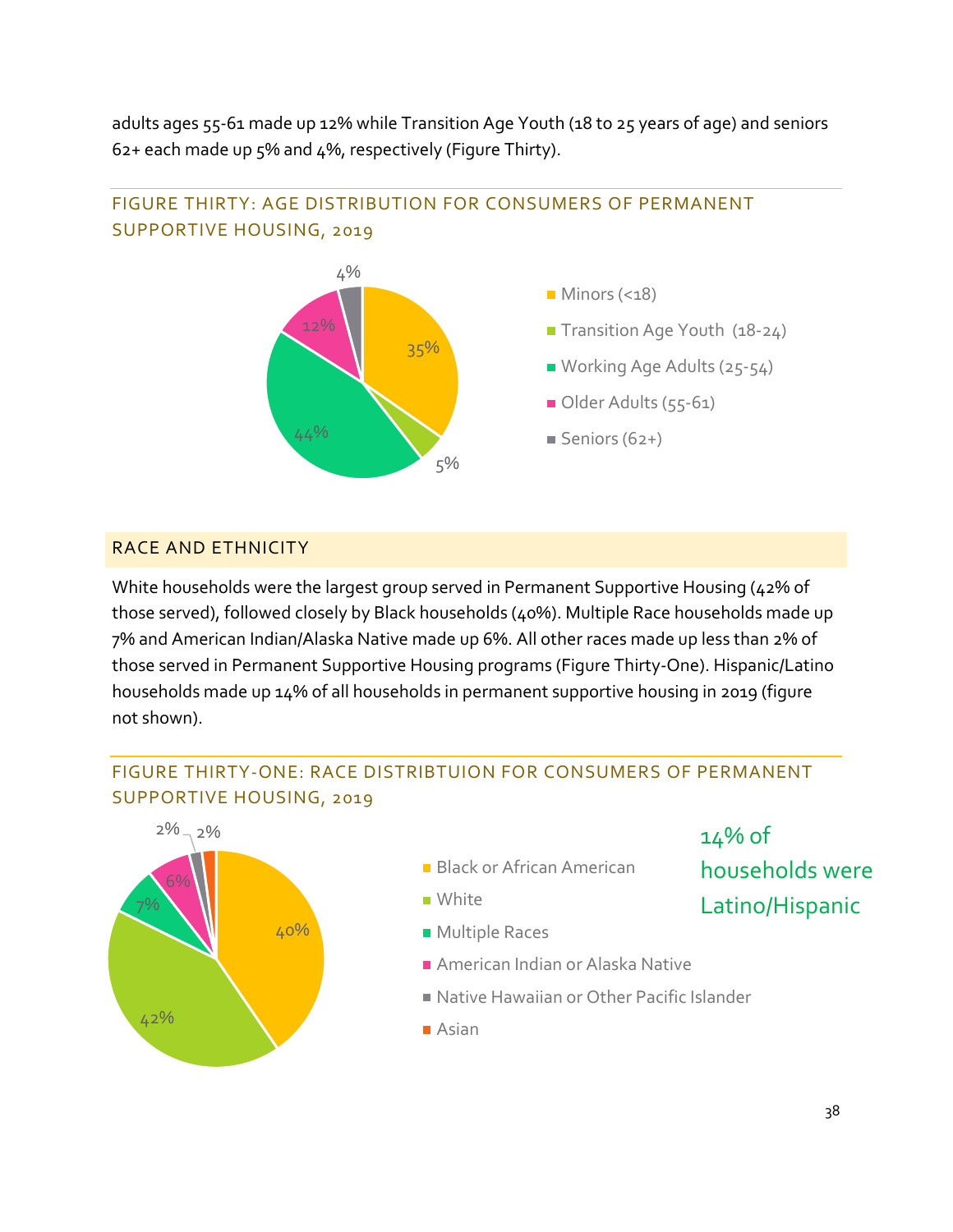## <span id="page-39-0"></span>DISABLING CONDITIONS

Permanent Supportive Housing programs are dedicated for individuals with disabilities. During 2019, 99% of households had someone with at least one disability. Nearly 3 out of 4 households (72%) had someone with a mental health condition, followed by 46% of households with a substance use disorder, 27% with a physical health condition, and 26% with a chronic health condition (Figure Thirty-Two). The least common disability among households was developmental (9%).

## <span id="page-39-1"></span>FIGURE THIRTY-TWO: DISABILITY TYPE FOR PERMANENT SUPPORTIVE HOUSING HOUSEHOLDS, 2019



#### <span id="page-39-2"></span>VETERAN STATUS

Among Permanent Supportive Housing consumers, 9% of households had at least one veteran in the household (figure not shown).

## <span id="page-39-3"></span>PERMANENT SUPPORTIVE HOUSING OUTCOMES

The majority of households in Permanent Supportive Housing had been enrolled for over 10 years (37%); 17% had been enrolled for six to ten years, 37% had been enrolled for 1 to 5 years, and 11% enrolled during 2019 (Figure Thirty-Three).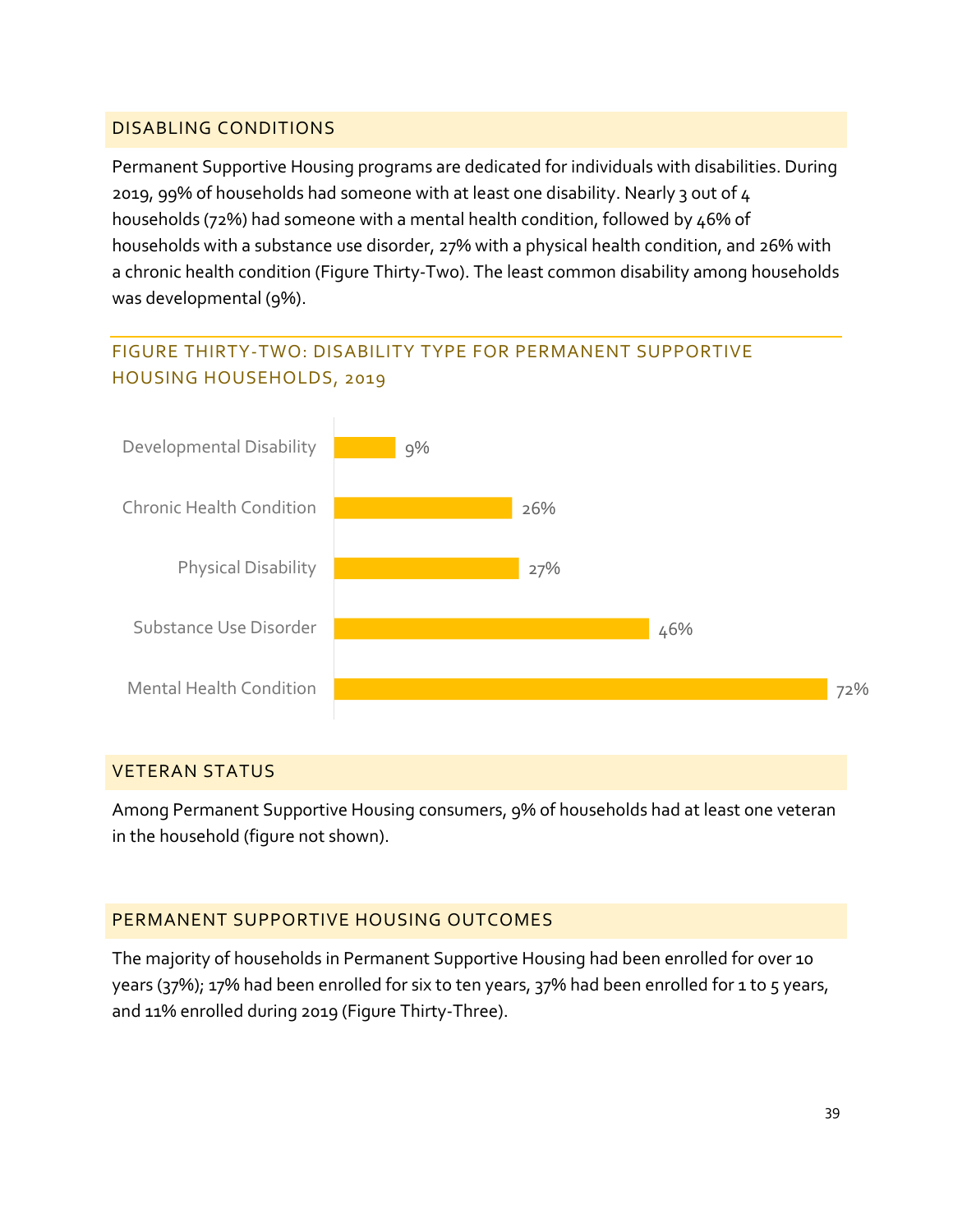## <span id="page-40-0"></span>FIGURE THIRTY-THREE: LENGTH OF TIME ENROLLED IN PERMANENT SUPPORTIVE HOUSING PROGRAMS, 2019



As indicated above, many people stay in Permanent Supportive Housing for many years. The majority of those served in 2019 are still housed in their programs (89%). Among those no longer active, 70% of households exited to permanent housing, 16% exited to a temporary living situation, and 9% returned to homelessness.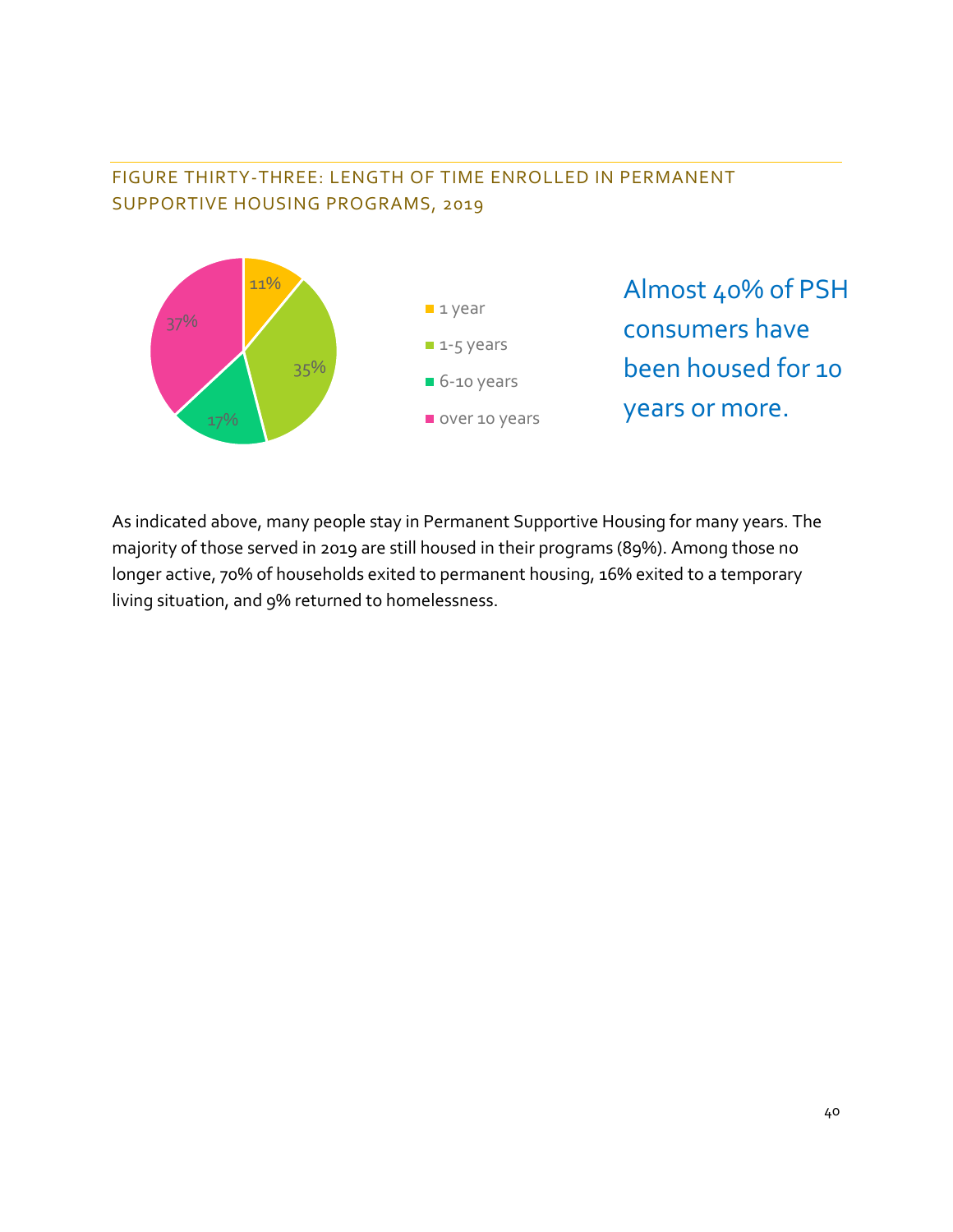## <span id="page-41-0"></span>**FISCAL YEAR 18/19 SYSTEM PERFORMANCE MEASURES**

Annual System Performance Measures were analyzed to help understand who is utilizing the CoC and how they are moving through the system of care. The CoC generates and analyzes this report to track progress across all HUD-funded project types and is submitted to HUD annually. The Performance Measures are run for each fiscal year, October 1 to September 30. The performance measures reflected in this report follow the 18/19 Federal Fiscal Year: October 1, 2018 to September 30, 2019. HUD has developed the following seven system-level performance measures to help communities gauge their progress in preventing and ending homelessness:

- 1. Length of time persons remain homeless;
- 2. The extent to which persons who exit homelessness to permanent housing destinations return to homelessness;
- 3. Number of homeless persons;
- 4. Jobs and income growth for homeless persons in CoC;
- 5. Number of persons who become homeless for the first time;
- 6. Homelessness prevention and housing placement of persons defined by Category 3 of HUD's homeless definition for CoC Program-funded projects; and,
- 7. Successful housing placement and retention.

The Fiscal Year 18/19 performance measures revealed significant shifts in many of the performance measures, which was likely a result of programmatic changes within the CoC. One factor that influenced the outcomes was a large increase in the number of people served in shelter due to the inclusion of a large bay area service provider that had not been included in the CoC in previous years.

## <span id="page-41-1"></span>MEASURE 1: LENGTH OF TIME HOMELESS

HUD tracks episodes of homelessness to determine how long people remain homeless before obtaining housing. This measure is analyzed for those utilizing Emergency Shelters, Transitional Housing, Rapid Rehousing, and Permanent Supportive Housing and subsequently move into permanent housing. For the 2019 Performance Measures report period, there were 3,370 people served in these programs; an 80% increase since 2017 (Figure Thirty-Four).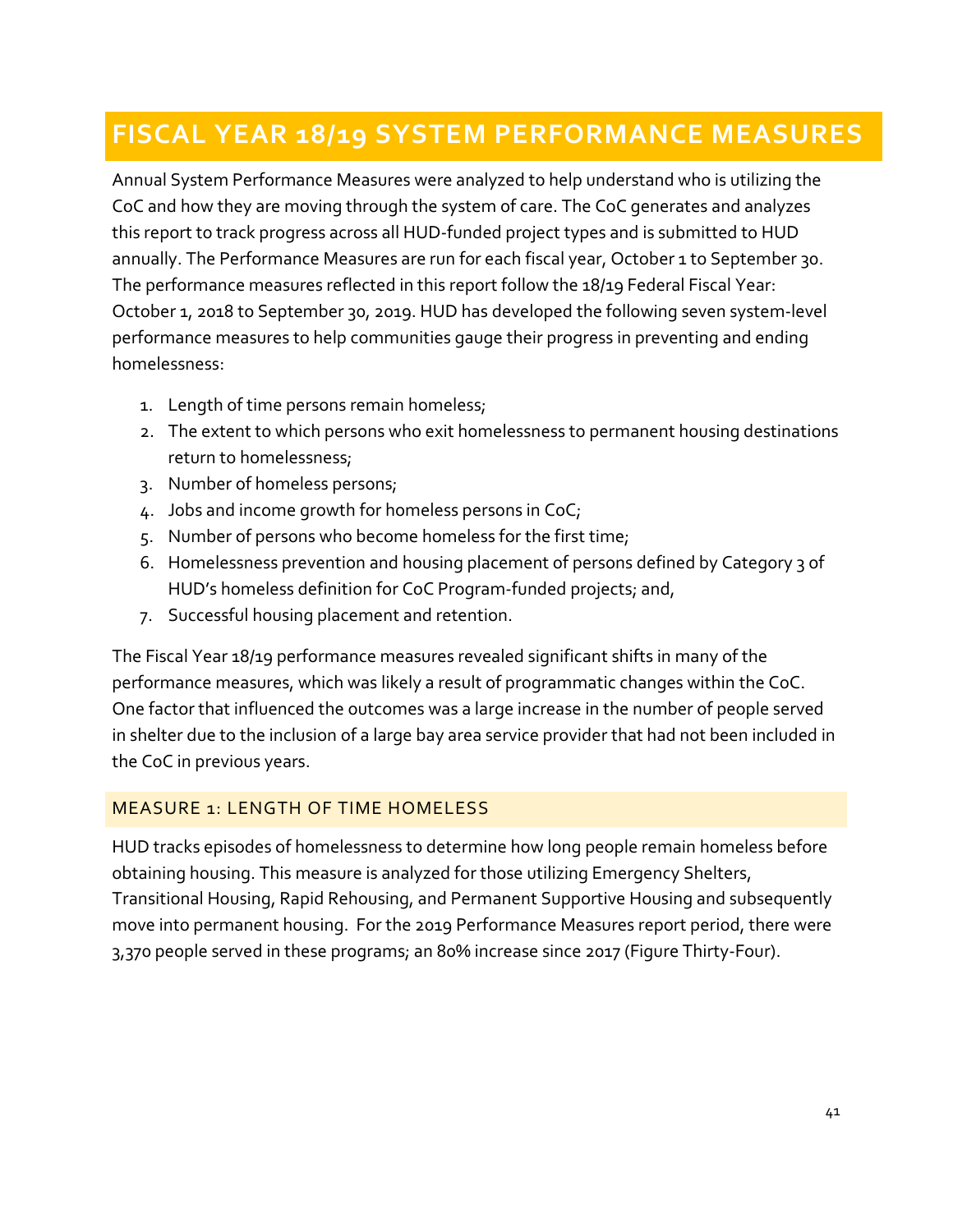#### <span id="page-42-0"></span>FIGURE THIRTY-FOUR: HUD MEASURE ONE - NUMBER SERVED BY YEAR, 2017-2019



80% 3-year increase in number of people served

The average number of days that people experience homelessness is based on the number of days consumers were homeless prior to enrollment plus the number of days in a shelter, interim housing (such as Transitional Housing), or permanent housing (such as Rapid Rehousing Assistance and Permanent Supportive Housing) prior to their move-in date. Households' homelessness ends on their move-in date to permanent housing. The average number of days homeless increased each year over the last three report periods, from 420 in 2017 to 546 in 2019; a 30% increase (Figure Thirty-Five).



#### <span id="page-42-1"></span>FIGURE THIRTY-FIVE: LENGTH OF TIME HOMELESS BY YEAR, 2017-2019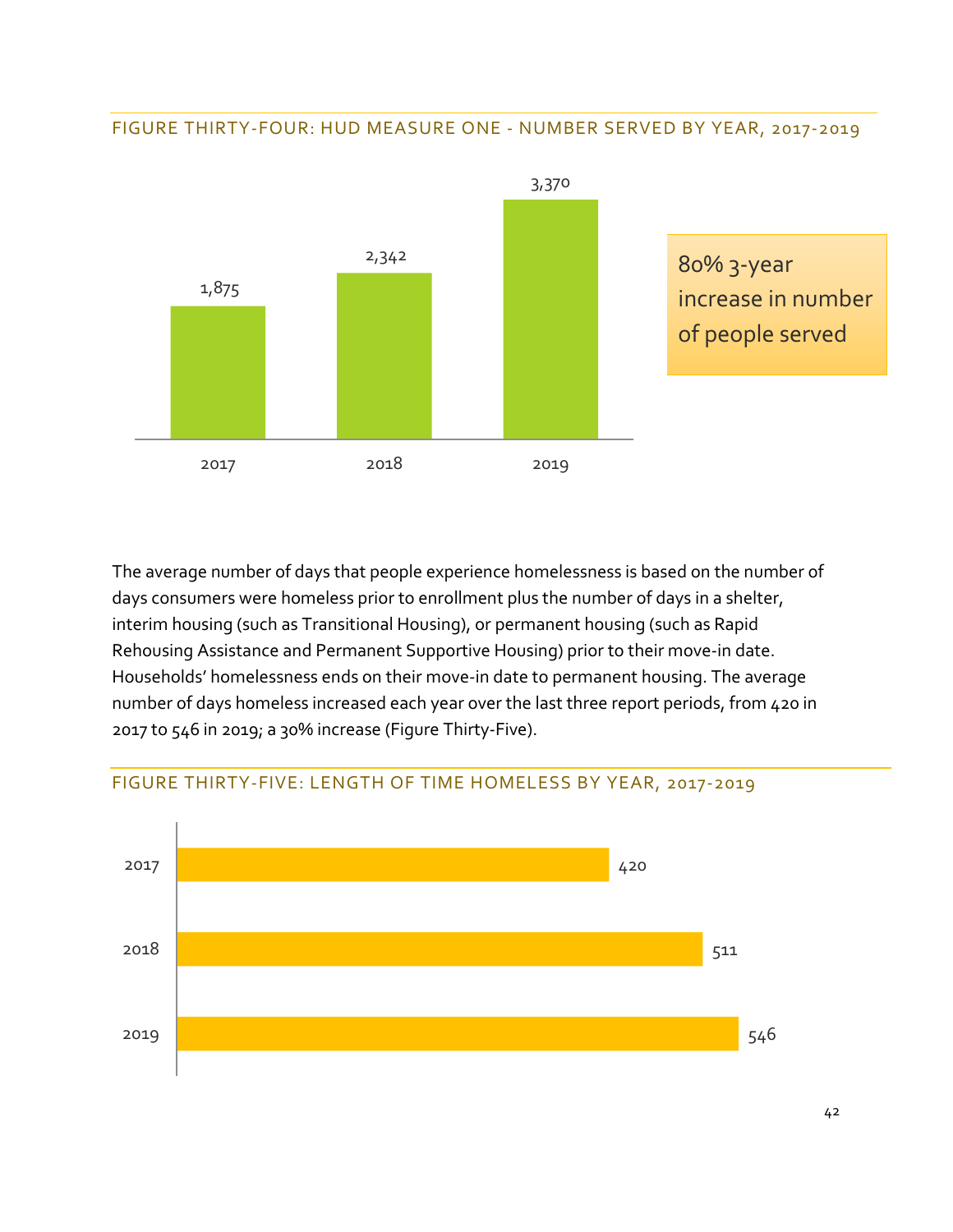The number of bed-nights are counted for consumers once they enter an Emergency Shelter and Transitional Housing program. This measure does not include time homeless prior to enrollment in these programs. During 2019, the average number of bed-nights prior to exiting the program was 100 days. This was 14 days less than 2018 and 35 days fewer (a 26% decrease) than in 2017 (Figure Thirty-Six).

## <span id="page-43-0"></span>FIGURE THIRTY-SIX: AVERAGE NUMBER OF BED-NIGHTS FOR HUD MEASURE ONE, 2017-2019



## <span id="page-43-1"></span>MEASURE 2: RETURNS TO HOMELESSNESS

Returns to homelessness is assessed by identifying all exits to permanent housing in the two years prior to the reporting period and tracking those who re-enter the HMIS database as homeless. HUD analyzes return data for those exiting Emergency Shelters, Transitional Housing, Outreach, Rapid Rehousing Assistance, and Permanent Supportive Housing programs.

17% Returns to Homelessness

Overall, 17% of those who exited to housing two years prior to 2019 returned to homelessness; 8% of those returned with in the first six months (Figure Thirty-Seven).



## <span id="page-43-2"></span>FIGURE THIRTY-SEVEN: RETURNS TO HOMELESSNESS BY YEAR, 2017-2019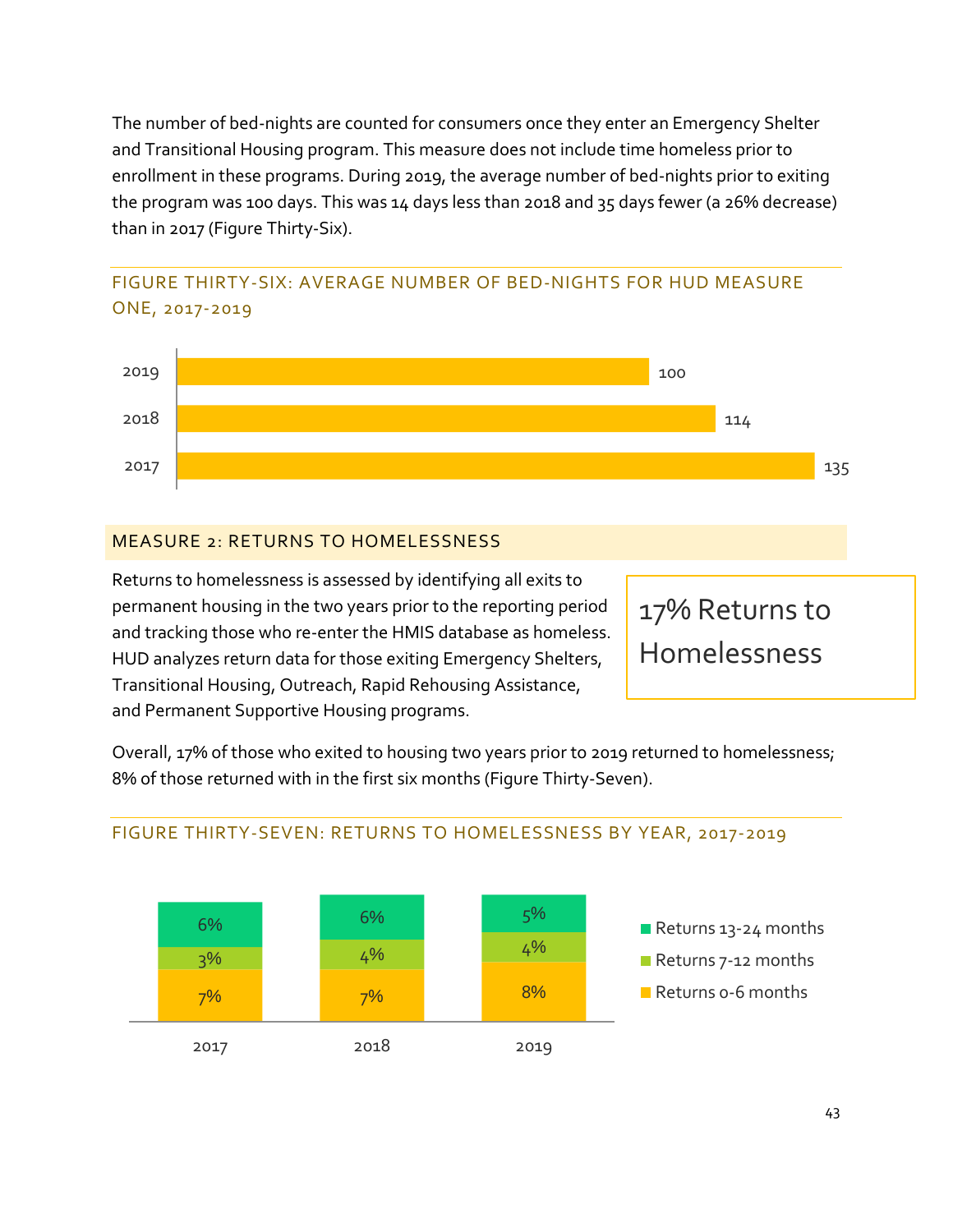The highest returns to homelessness came from exits from Emergency Shelters (29%), followed by 26% of those who exited from Transitional Housing; 19% from Street Outreach, and 9% from Rapid Rehousing Assistance and Permanent Supportive Housing programs (Figure Thirty-Eight).

## <span id="page-44-0"></span>FIGURE THIRTY-EIGHT: RATE OF RETURNS TO HOMELESSNESS BY PROJECT TYPE, 2019



## <span id="page-44-1"></span>MEASURE 3: NUMBER OF HOMELESS PERSONS

The number of homeless individuals is pulled from the HUD Point in Time (PIT) count report. Contra Costa County conducts both sheltered and unsheltered counts every year at the end of January. The total number of people identified in the PIT count since 2018 has not shifted (just a two percent increase since 2018, and a one percent decrease since 2019, Table Eleven).

## <span id="page-44-2"></span>TABLE ELEVEN: NUMBER PEOPLE IDENTIFIED IN THE POINT IN TIME COUNT BY YEAR, 2018-2020

|                                 | <b>2018 PIT</b><br><b>Count</b> | <b>2019 PIT</b><br><b>Count</b> | <b>2020 PIT</b><br><b>Count</b> |
|---------------------------------|---------------------------------|---------------------------------|---------------------------------|
| <b>Total PIT Count</b>          | 2,234                           | 2,295                           | 2,277                           |
| <b>Total Sheltered</b><br>Count | 697                             | 668                             | 707                             |
| <b>Unsheltered Count</b>        | 1,537                           | 1,627                           | 1,570                           |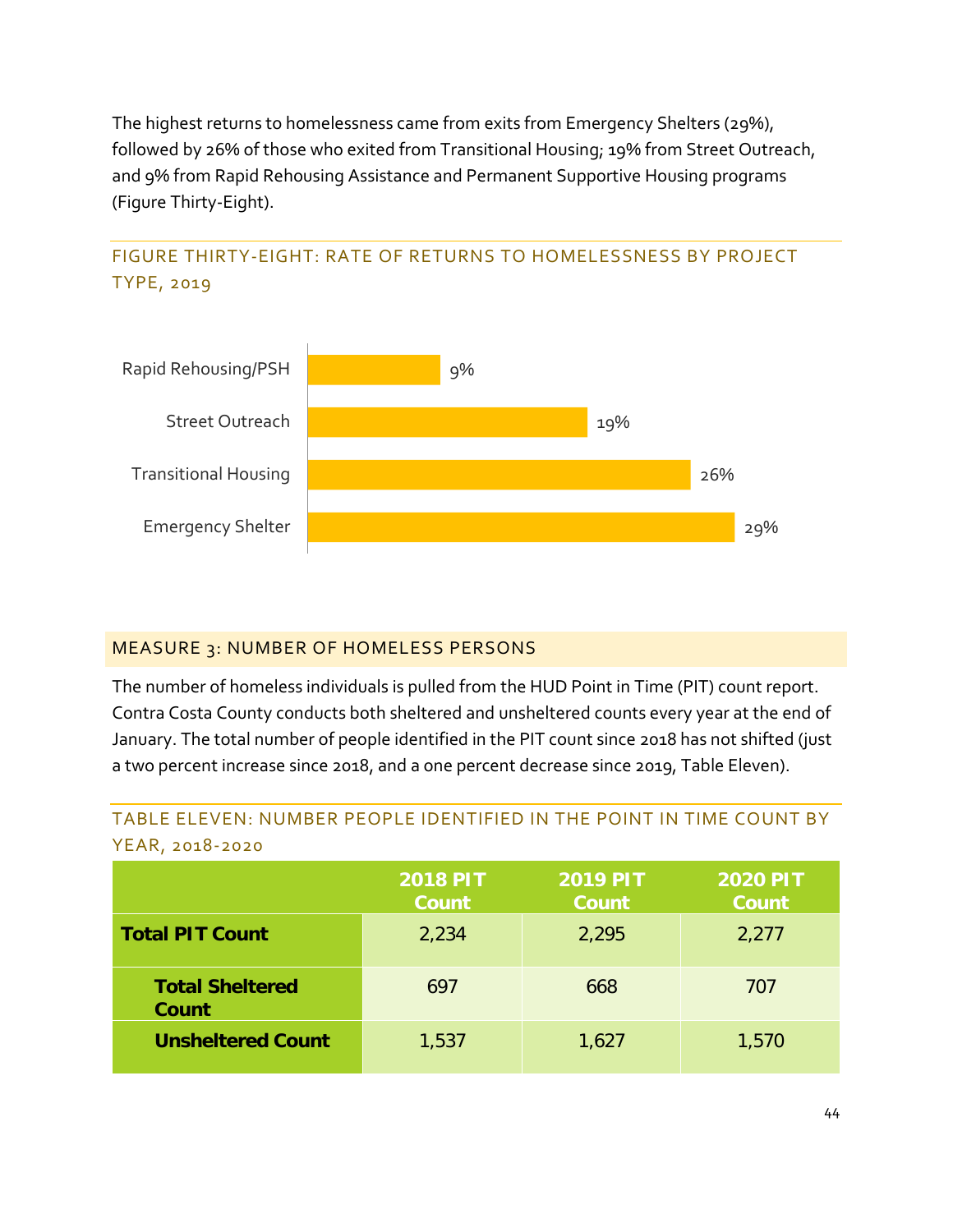Overall PIT Count shows a 2% two-year increase from 2018 and a 1% decrease from 2019

## <span id="page-45-0"></span>MEASURE 4: EMPLOYMENT AND INCOME GROWTH

This measurement assesses income growth through employment or benefits for people in Transitional Housing, Rapid Rehousing Assistance, and Permanent Supportive Housing. The measure analyzes adult"system stayers" (consumers who were enrolled in these programs for at least a year and were still enrolled at the end of the report period). The second analyzes adult "system leavers" (those who exited, regardless of housing status, during the report period). Just over half (55%) of 555 adult system stayers increased their total income. However, almost two-thirds (61%) of the 91 people who exited the system of care had an increase in total income (Figure Thirty-Nine).



<span id="page-45-1"></span>FIGURE THIRTY-NINE: PERCENT OF CONSUNERS WITH AN INCREASE IN TOTAL INCOME, 2017-2019

#### <span id="page-45-2"></span>MEASURE 5: NUMBER OF PERSONS WHO BECOME HOMELESS FOR THE FIRST TIME

People enrolled in Emergency Shelter, Transitional Housing, Rapid Rehousing Assistance, or Permanent Supportive Housing during the report period, and had no enrollments in the 24 months prior, are considered newly homeless. This measurement does not include new enrollments into Outreach or Support Services. During the 2019 report period, 2,932 of the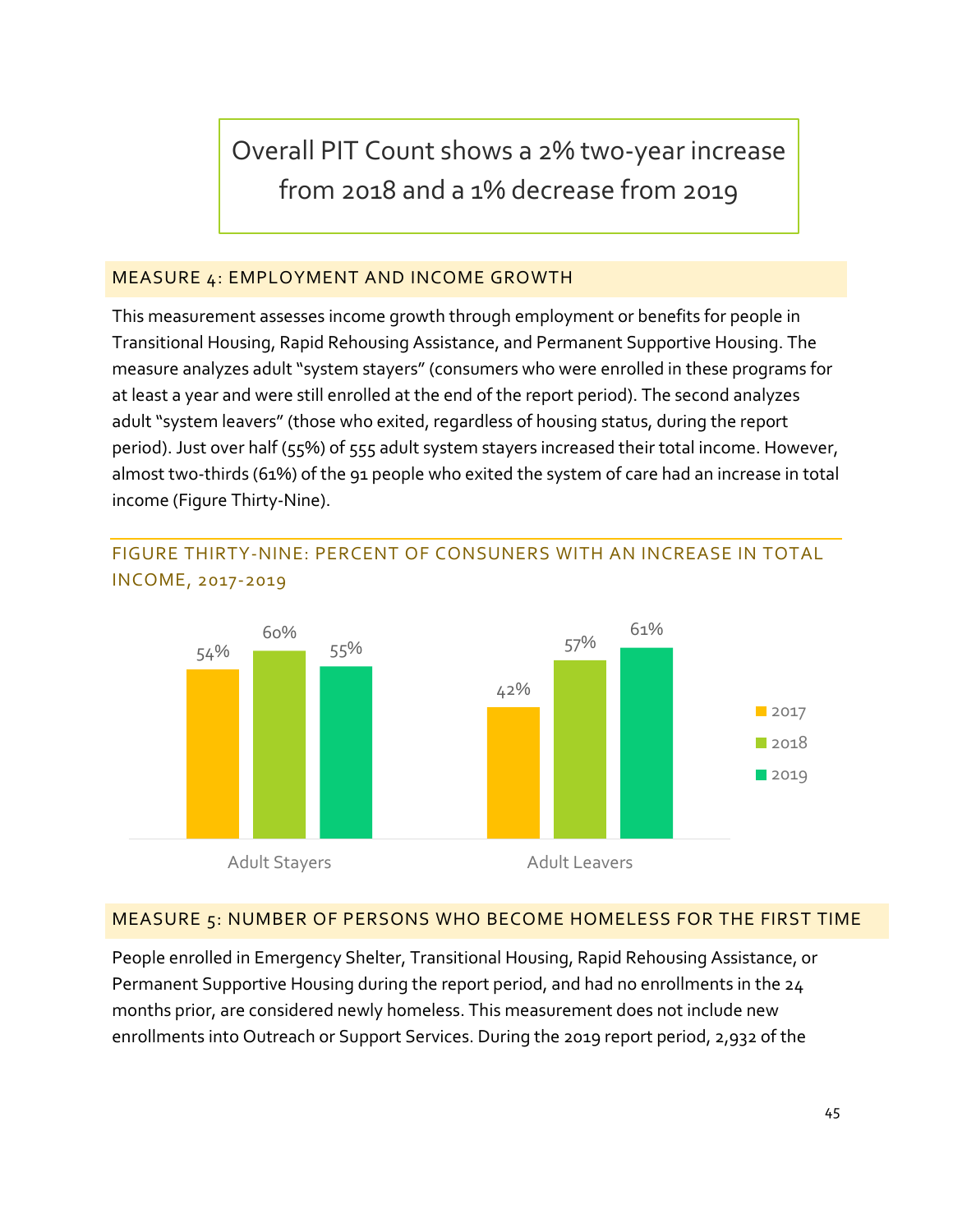3,702 enrollments were new within the last 24 months, a 58% increase in two years (Figure Forty).



## <span id="page-46-0"></span>FIGURE FORTY: PERCENT OF CONSUMERS WHO WERE NEW ENROLLMENTS BY YEAR, 2017-2019

## <span id="page-46-1"></span>MEASURE 6: HOMELESS PREVENTION AND HOUSING PLACEMENT OF AT-RISK **PERSONS**

Performance Measure Six was not required or analyzed for the 2019 Fiscal Year by HUD. Measure Six assesses whether consumers who utilized prevention programs 12 months prior to the report period returned to the homeless system of care as literally homeless. The CoC does not currently track longer-term outcomes for those utilizing prevention services. However, service data reflects the number of people utilizing prevention programs and their exit destinations.

## <span id="page-46-2"></span>MEASURE 7: SUCCESSFUL PLACEMENT FROM STREET OUTREACH AND SUCCESSFUL PLACEMENT IN OR RETENTION OF PERMANENT HOUSING

Successful or positive exits from Outreach include exits to programs such as Emergency Shelters, Transitional Housing, Rapid Rehousing Assistance, as well as exits to health settings or institutions, or temporary stays with family or friends. Many people simply "disappear" from services (become inactive in program), some of whom may exit to a positive setting and are not captured in this data. The percent of positive exits from Outreach has decreased since 2017. During 2019, 28% of people who exited Outreach programming exited to either a temporary or permanent setting (Figure Forty-one).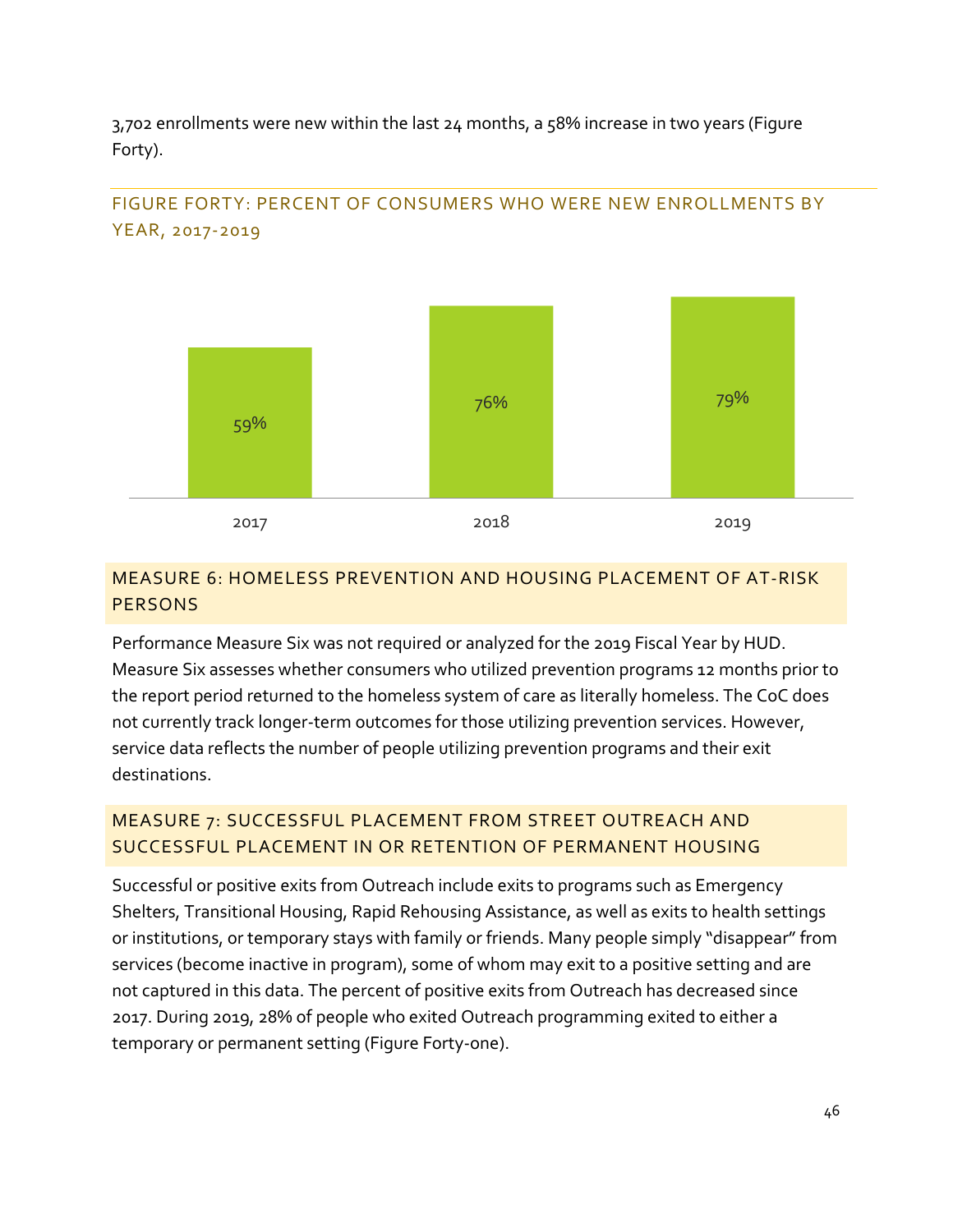## <span id="page-47-0"></span>FIGURE FORTY-ONE: PERCENT OF POSITIVE EXITS FROM OUTREACH BY YEAR, 2017-2019



The total number of exits from Outreach and exit type is provided in Table Twelve, below.

<span id="page-47-1"></span>

| TABLE TWELVE: NUMBER AND TYPE OF EXITS FROM OUTREACH, 2017-2019 |                            |                                   |                                   |
|-----------------------------------------------------------------|----------------------------|-----------------------------------|-----------------------------------|
|                                                                 | <b>Exits from Outreach</b> | <b>Exits to Temporary Setting</b> | <b>Exits to Permanent Setting</b> |
| 2017                                                            | 1,392                      | 445                               | b                                 |
| 2018                                                            | 3,001                      | 1,101                             | 15                                |
| 2019                                                            | 3,154                      | 868                               | 12                                |

Permanent housing exits from Emergency Shelters, Transitional Housing, and Rapid Rehousing Assistance decreased during the 2019 report period from 52% to 28% (Figure Forty-Tw0).

<span id="page-47-2"></span>

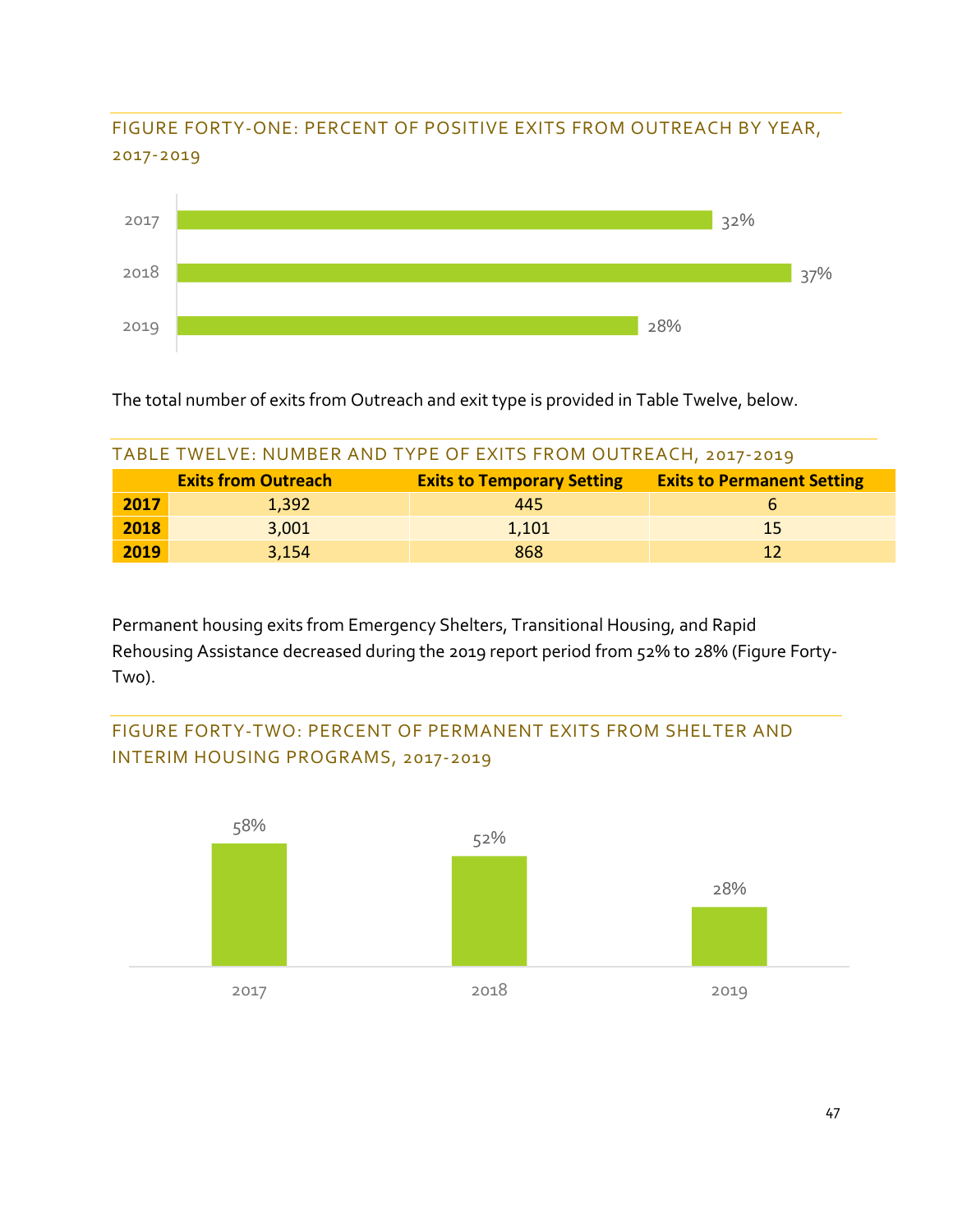Housing retention rates are determined by the proportion of consumers in Permanent Supportive Housing who remain in their homes for at least a year or exit to other types of permanent housing. Retention rates remained high in 2019 at 98% (Forty-Three).



## <span id="page-48-0"></span>FIGURE FORTY-THREE: RETENTION RATES FOR PSH, 2017-2019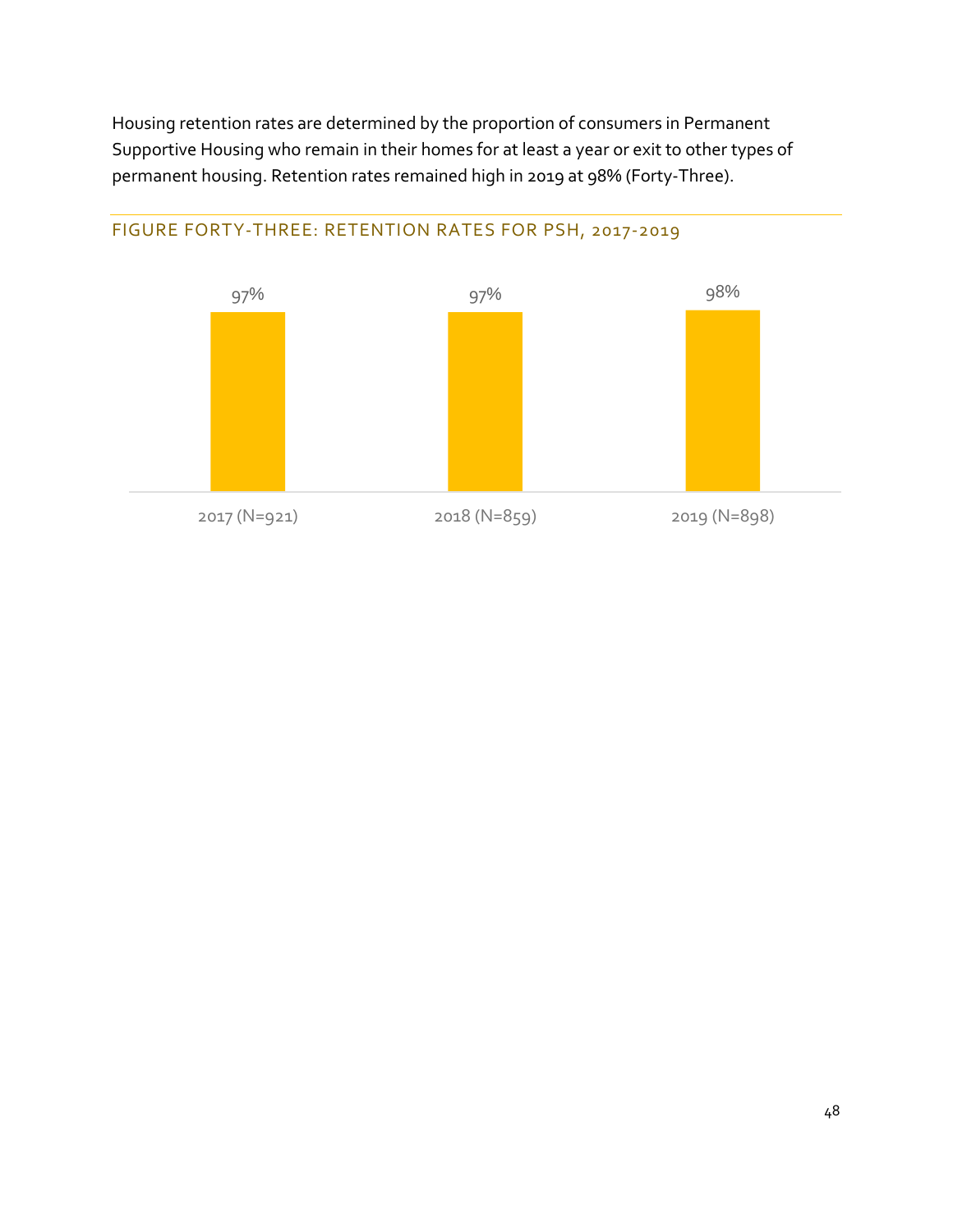## <span id="page-49-0"></span>APPENDIX A: LIST OF PROGRAMS BY PROJECT TYPE

Homeless Services fall into three primary categories: 1) *Prevention programs* for people who are at-risk of homelessness, 2) *crisis response* for people currently experiencing homelessness, and 3) *permanent supportive housing* for people previously homeless and now in supportive housing programs. The populations served by these programs vary in terms of household type (family with children or adult-only), age distribution, and race/ethnicity distribution.

The programs for each project type are listed in the three tables below, divided by prevention, crisis response, and permanent supportive housing.

## <span id="page-49-1"></span>TABLE THIRTEEN: PREVENTION PROGRAMS UTILIZED IN 2019

| <b>Program Names</b>                                        | # of Consumers |
|-------------------------------------------------------------|----------------|
| <b>SHELTER, Inc. - Rental Assistance (Prevention)</b>       | 735            |
| <b>SHELTER, Inc. - AB109 Prevention</b>                     | 131            |
| <b>Catholic Charities Prevention Program</b>                | 100            |
| <b>SHELTER, Inc. - SSVF Prevention</b>                      | 52             |
| <b>Berkeley Food and Housing Homeless SSVF Prevention</b>   | 29             |
| <b>SHELTER, Inc. - FJC Housing First - Prevention</b>       | 20             |
| <b>Hope Solutions- Probation Housing Prevention Program</b> | 15             |
| <b>SHELTER, Inc. - ESG (State) Prevention</b>               | 8              |
| <b>SHELTER, Inc. - ESG (County) Prevention</b>              | $\overline{4}$ |
| <b>SHELTER, Inc. - Positive Futures Prevention</b>          | 1              |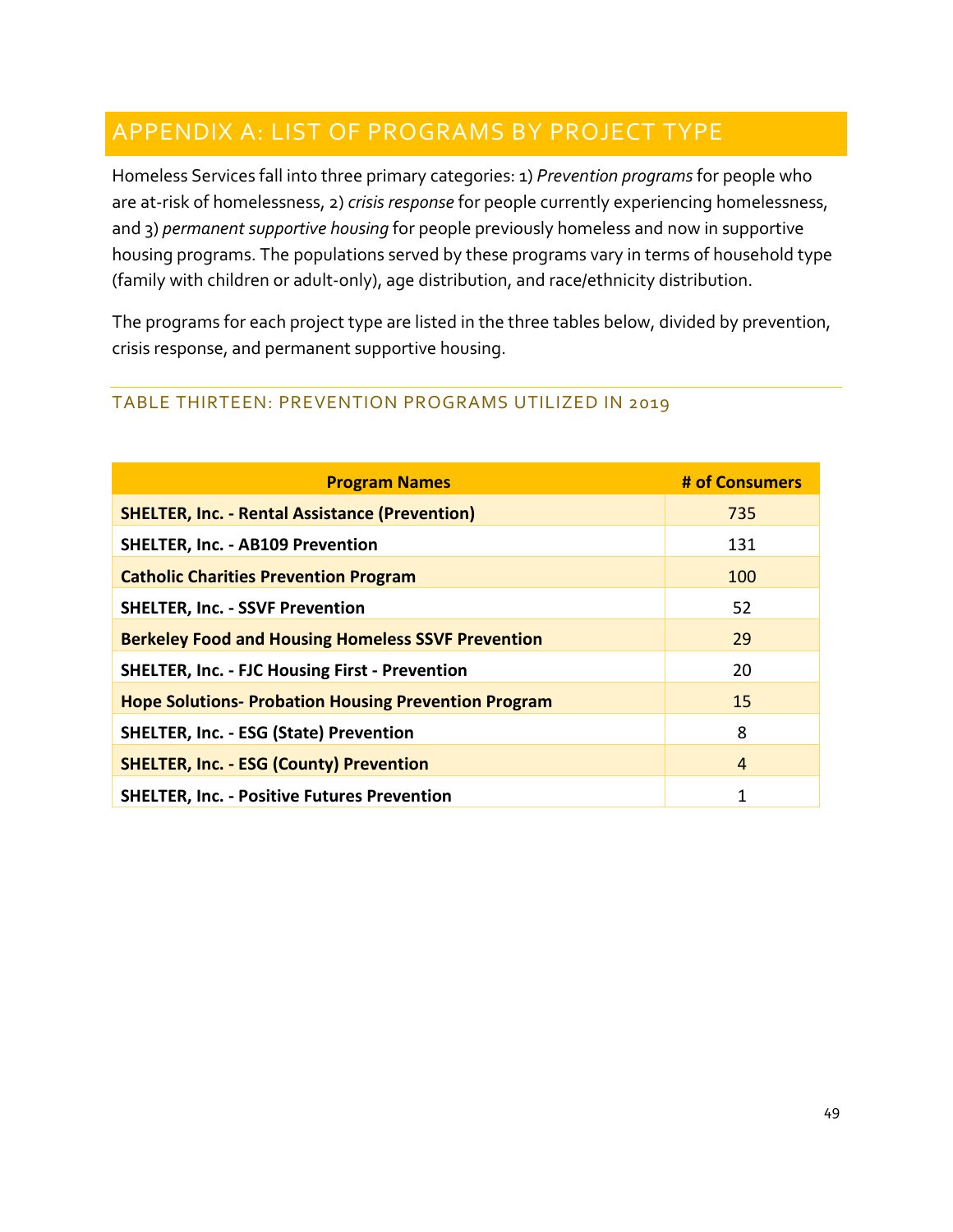## <span id="page-50-0"></span>TABLE FOURTEEN: CRISIS RESPONSE PROGRAMS UTILIZED IN 2019

| <b>Program Names</b>                                                              | <b>Project Type</b>         | # of<br><b>Clients</b> |
|-----------------------------------------------------------------------------------|-----------------------------|------------------------|
| <b>CORE Mobile Outreach</b>                                                       | Outreach                    | 3849                   |
| <b>GRIP- West County CARE Center</b>                                              | <b>Support Service Only</b> | 1158                   |
| <b>H3 - Central County CARE Center</b>                                            | <b>Support Service Only</b> | 943                    |
| <b>H3 - Central County Warming Center</b>                                         | <b>Emergency Shelter</b>    | 830                    |
| <b>Trinity Center of Walnut Creek</b>                                             | <b>Support Service Only</b> | 683                    |
| <b>Hope Solutions - Housing Navigation Program</b>                                | <b>Support Service Only</b> | 599                    |
| <b>Berkeley Food and Housing Project- Central County Warming</b><br><b>Center</b> | <b>Emergency Shelter</b>    | 554                    |
| <b>CCHP - Brookside Shelter</b>                                                   | <b>Emergency Shelter</b>    | 496                    |
| <b>Berkeley Food and Housing Project - Central County CARE</b><br><b>Center</b>   | <b>Support Service Only</b> | 450                    |
| <b>CCHP - Concord Shelter</b>                                                     | <b>Emergency Shelter</b>    | 447                    |
| <b>SHELTER, Inc. - HousingWORKS!</b>                                              | <b>Support Service Only</b> | 417                    |
| <b>GRIP- West County Warming Center Night by Night</b>                            | <b>Emergency Shelter</b>    | 417                    |
| <b>Monument Crisis Center - Homeless</b>                                          | <b>Support Service Only</b> | 356                    |
| <b>Hume Center Rapid Resolution*</b>                                              | <b>Support Service Only</b> | 300                    |
| <b>GRIP Family Emergency Shelter</b>                                              | <b>Emergency Shelter</b>    | 231                    |
| <b>GRIP Old Warming Center Enrollment</b>                                         | <b>Emergency Shelter</b>    | 211                    |
| <b>SHELTER, Inc. - SSVF Rapid Rehousing</b>                                       | <b>Rapid Rehousing</b>      | 194                    |
| <b>Hope Solutions - HousingWorks</b>                                              | <b>Rapid Rehousing</b>      | 159                    |
| <b>Philip Dorn Respite Center</b>                                                 | <b>Emergency Shelter</b>    | 147                    |
| <b>STAND Emergency Shelter</b>                                                    | <b>Emergency Shelter</b>    | 118                    |
| <b>HDAP</b>                                                                       | <b>Support Service Only</b> | 112                    |
| <b>Berkeley Food and Housing SSVF Rapid Rehousing</b>                             | <b>Rapid Rehousing</b>      | 108                    |
| <b>SHELTER, Inc. - REACH Plus RRH for Families and Singles</b>                    | <b>Rapid Rehousing</b>      | 101                    |
| <b>CCYCS - Calli House</b>                                                        | <b>Support Service Only</b> | 99                     |
| <b>SHELTER, Inc. - Mountain View House</b>                                        | <b>Emergency Shelter</b>    | 88                     |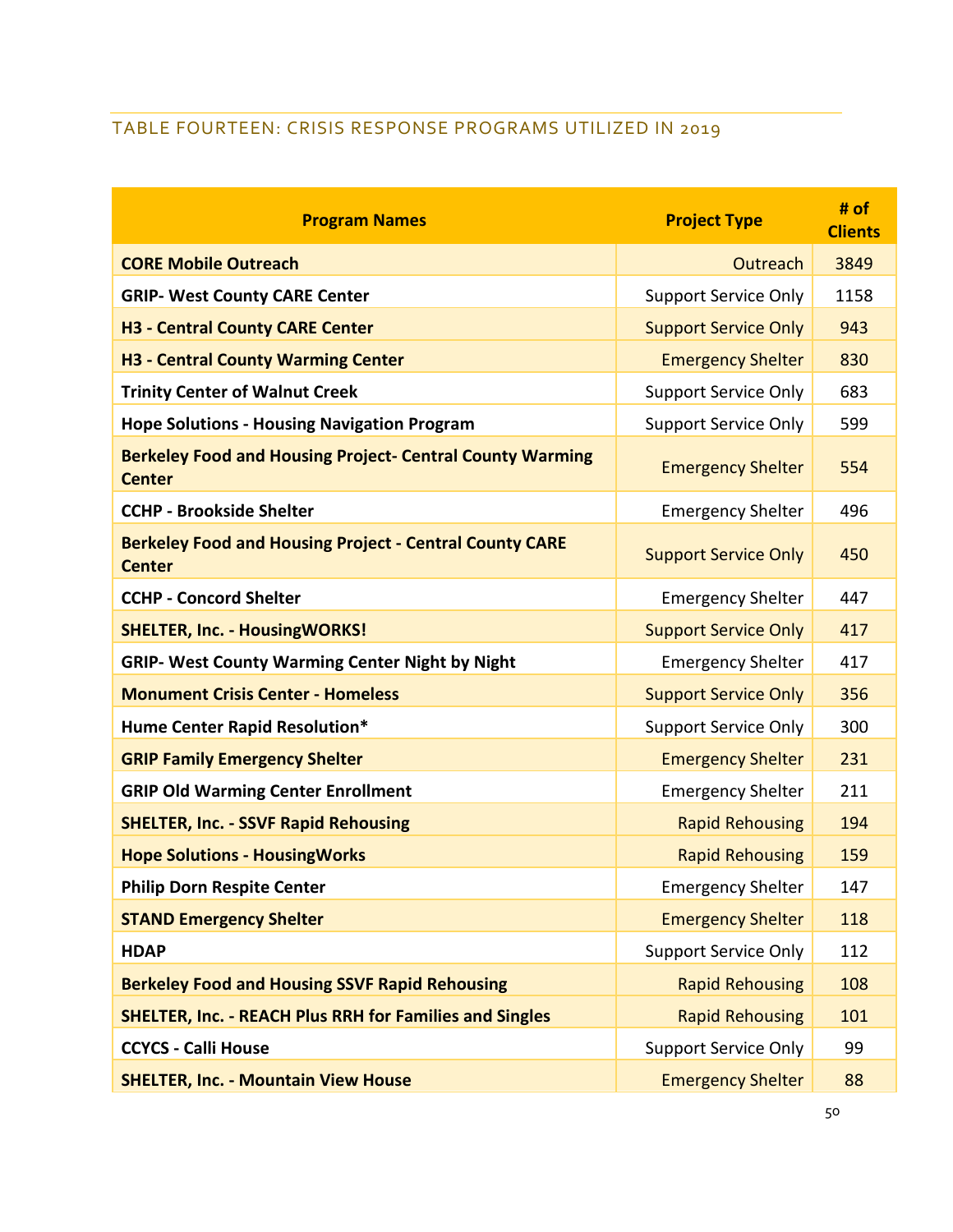| <b>Winter Nights Shelter</b>                                 | <b>Emergency Shelter</b>           | 85             |
|--------------------------------------------------------------|------------------------------------|----------------|
| <b>SHELTER, Inc. - ESG (State) RRH</b>                       | <b>Rapid Rehousing</b>             | 82             |
| <b>FJC - Housing First</b>                                   | <b>Support Service Only</b>        | 73             |
| <b>Trinity Center Evening Program</b>                        | <b>Emergency Shelter</b>           | 67             |
| Anka - Don Brown Shelter                                     | <b>Emergency Shelter</b>           | 56             |
| <b>BACS-Don Brown Shelter</b>                                | <b>Emergency Shelter</b>           | 56             |
| <b>SHELTER, Inc. - AB109 Rapid Rehousing</b>                 | Rapid Rehousing                    | 52             |
| <b>SHELTER, Inc. - Project Independence Kaiser Pilot</b>     | <b>Support Service Only</b>        | 51             |
| <b>SHELTER, Inc. - Employment Services</b>                   | <b>Support Service Only</b>        | 48             |
| <b>SHELTER, Inc. - ESG (County) RRH</b>                      | <b>Rapid Rehousing</b>             | 45             |
| <b>GRIP Basic Needs</b>                                      | <b>Support Service Only</b>        | 45             |
| <b>Uilkema House</b>                                         | <b>Transitional Housing</b>        | 40             |
| <b>SHELTER, Inc. - Rental Assistance (Homeless)</b>          | Rapid Rehousing                    | 38             |
| <b>Hope Solutions- Probation Housing RRH Program</b>         | <b>Rapid Rehousing</b>             | 36             |
| <b>Winter Nights Parking Lot Program</b>                     | <b>Emergency Shelter</b>           | 36             |
| <b>STAND Transitional housing</b>                            | <b>Transitional Housing</b>        | 34             |
| <b>HVRP Employment Services</b>                              | <b>Support Service Only</b>        | 31             |
| <b>SHELTER, Inc. - FJC Housing First - Rapid Rehousing</b>   | <b>Rapid Rehousing</b>             | 29             |
| <b>Humanity Way</b>                                          | Rapid Rehousing &<br>Services Only | 24             |
| <b>SHELTER Inc. - GPD Casa Verde</b>                         | <b>Transitional Housing</b>        | 20             |
| <b>CCYCS - Bissell/Pomona Apts</b>                           | <b>Transitional Housing</b>        | 19             |
| <b>Anka - Casa Verde</b>                                     | <b>Transitional Housing</b>        | 17             |
| <b>Northern California Family Center</b>                     | <b>Emergency Shelter</b>           | 14             |
| <b>CCYCS - Appian - Mary McGovern</b>                        | <b>Transitional Housing</b>        | 13             |
| <b>Hope Solutions - Housing Navigation CoCo Lead Program</b> | <b>Support Service Only</b>        | 13             |
| <b>Trinity Center Safe Parking Program</b>                   | <b>Support Services Only</b>       | 10             |
| <b>CCYCS - Calli SSO</b>                                     | <b>Support Service Only</b>        | $\overline{2}$ |

\* HUME Center Rapid Resolution has been split into Prevention and Diversion in future program years (2019 was a pilot year).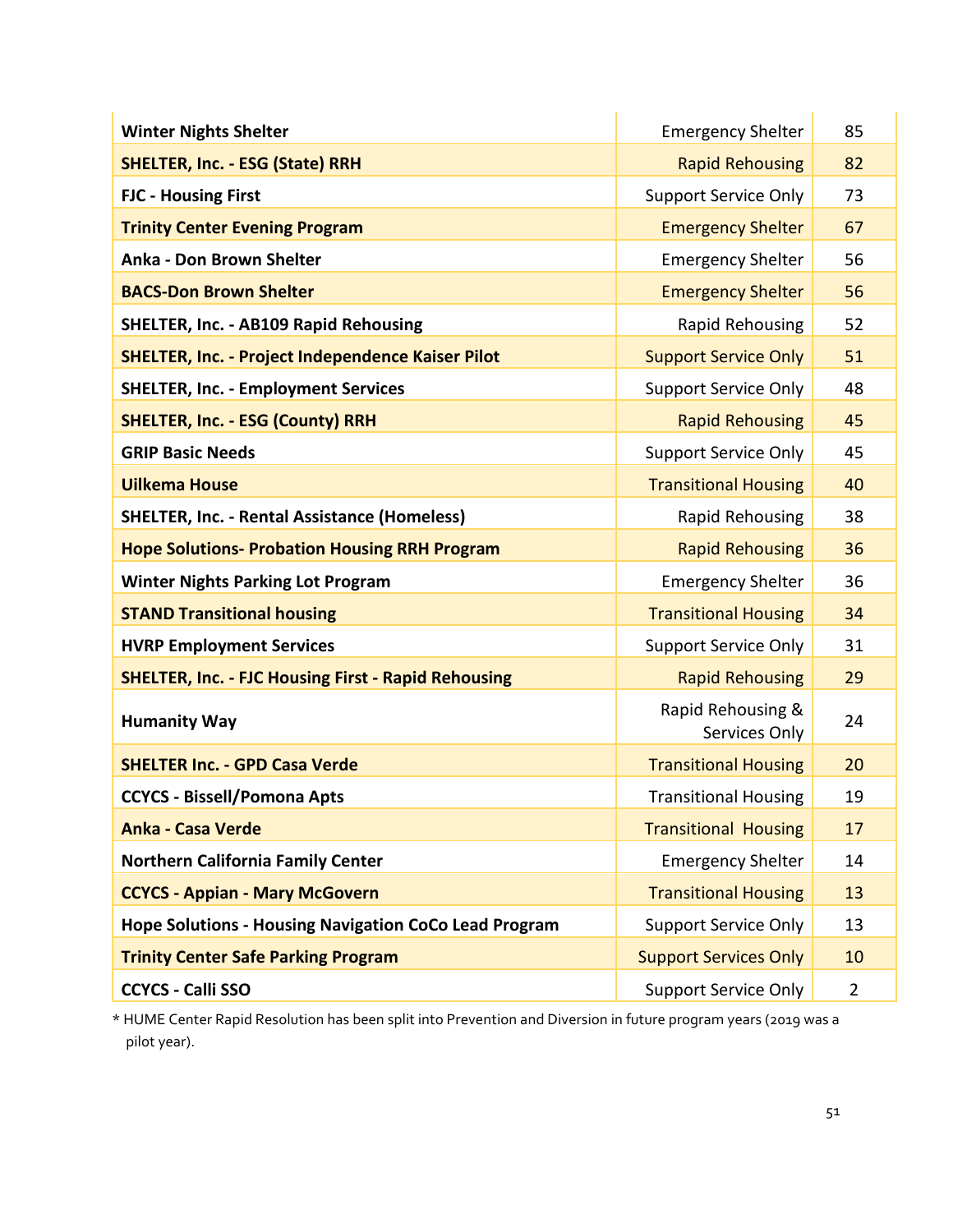## <span id="page-52-0"></span>TABLE FIFTEEN: PERMANENT SUPPORTIVE PROGRAMS UTILIZED IN 2019

| <b>Programs Name</b>                                                    | # of<br><b>Clients</b> |
|-------------------------------------------------------------------------|------------------------|
| <b>S+C Tenant-Based Rental Assistance Program</b>                       | 510                    |
| <b>Hope Solutions - Families in Supportive Housing (FISH)</b>           | 76                     |
| <b>Hope Solutions - Garden Park Apartments</b>                          | 67                     |
| <b>Hope Solutions - Access</b>                                          | 59                     |
| <b>SHELTER, Inc. - TurningPoint Housing Program (Permanent Housing)</b> | 42                     |
| <b>SHELTER, Inc. - Project Thrive (Permanent Housing)</b>               | 38                     |
| <b>Hope Solutions - Lakeside Apartments</b>                             | 36                     |
| <b>Idaho Apartments</b>                                                 | 30                     |
| <b>SHELTER, Inc. - Permanent Step Program</b>                           | 21                     |
| <b>Destination Home</b>                                                 | 18                     |
| <b>Tabora Gardens</b>                                                   | 16                     |
| <b>CCYCS - Permanent Connections</b>                                    | 13                     |
| S+C Project-Based Rental Assistance Program - Ohio Street               | 7                      |
| <b>S+C Villa Vasconcellos</b>                                           | 5                      |
| <b>S+C Lakeside</b>                                                     | 4                      |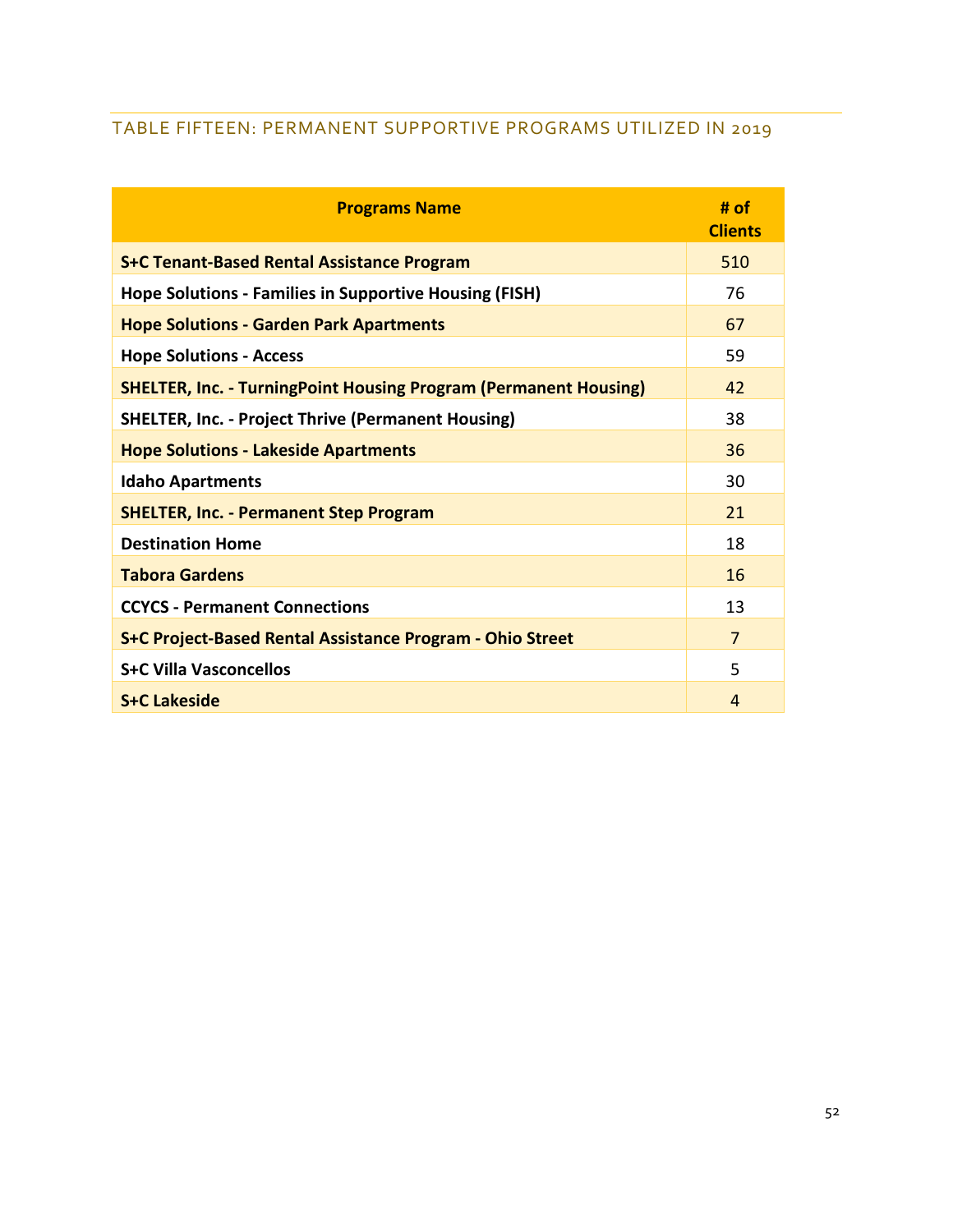## <span id="page-53-0"></span>APPENDIX B: METHODOLOGY

This annual report includes four data sources: 1) enrollment and exit data from the Homeless Management Information System (HMIS), 2) Coroner's Data, 3) Point in Time (PIT) count data, and 4) HUD System Performance Measurements.

## <span id="page-53-1"></span>**HMIS**

All HUD-funded CoCs are required to maintain a Homeless Management Information System (HMIS) to produce an unduplicated count of persons accessing and utilizing CoC services (such as prevention services, programs for those with a housing crisis, and previously homeless consumers who are now in permanent supportive housing programs). This service data collected in HMIS allows the CoC to analyze patterns of service use and measure program impacts and outcomes. CoC partners in Contra Costa County enter data in HMIS for all consumers accessing homeless programming upon enrollment and continue to track program utilization, client demographics, and exit destinations.

Each enrollment identifies a head of household; if the person is a single adult, that person is the head of household and if the person is part of a family, one of the adults will be identified as the head of household. Analyses in this report most often report data for the head of household to demonstrate the housing needs based on the number of households needing housing by sub-populations. Demographics such as age and gender are based on individual data and not household data.

HMIS data allows us to analyze:

- 1. Demographic data (race, ethnicity, gender, household configuration, disabling conditions)
- 2. Socio-economic status (income and benefits, history of domestic violence, veteran status)
- 3. Program engagement (enrollment and exit data for any program in the CoC)
- 4. Outcome data (homeless status upon exiting from CoC programs and returns to homeless for those who exit to housing)